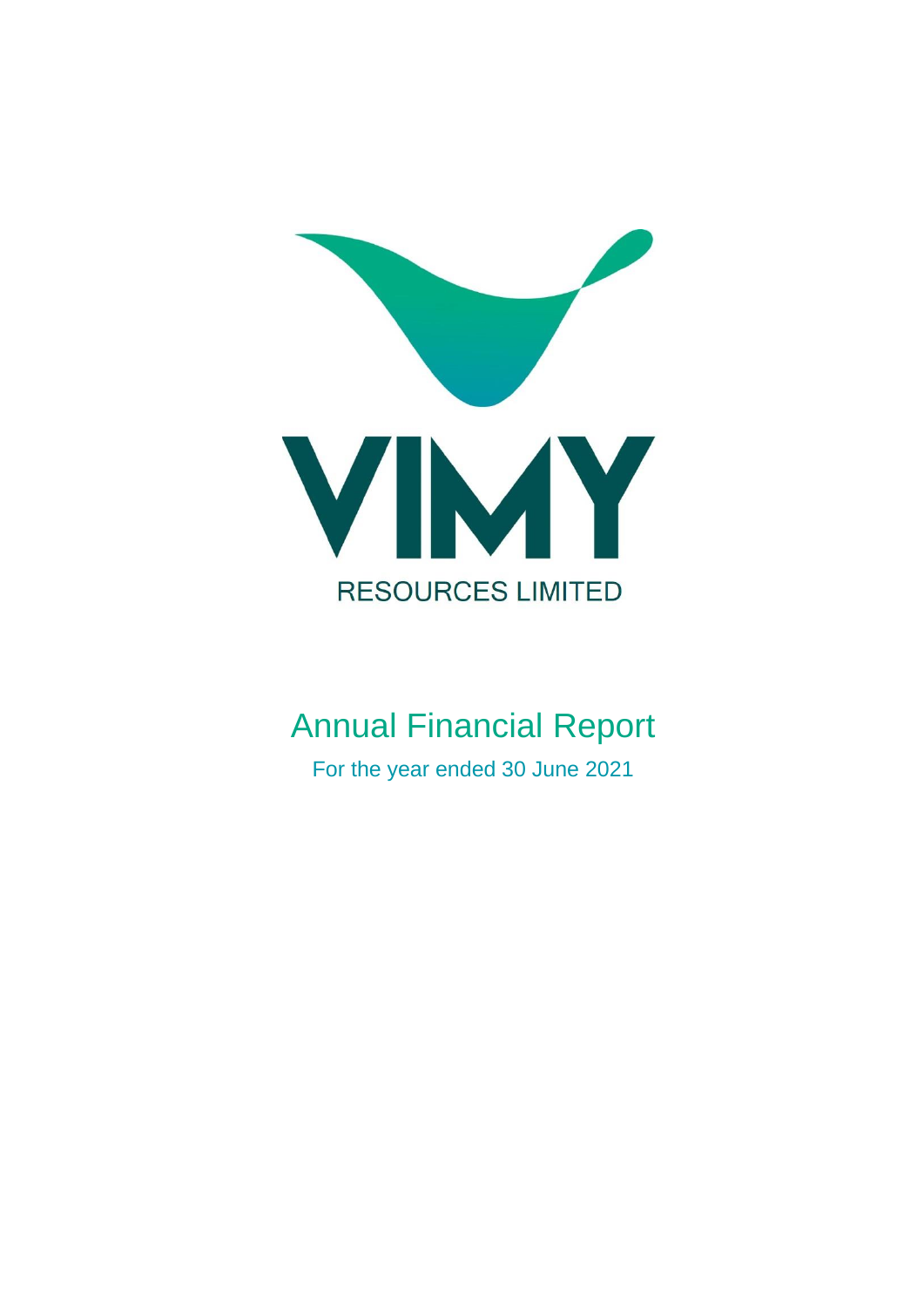# Vimy Resources Limited – Consolidated Entity

#### **Contents**

|                                                                         | Page |
|-------------------------------------------------------------------------|------|
| <b>Director's Report</b>                                                |      |
| <b>Directors</b>                                                        | 1    |
| <b>Principal Activities</b>                                             | 3    |
| Significant Changes in the State of Affairs                             | 3    |
| Operating and Financial Review                                          | 3    |
| Likely Developments and Business Strategy                               | 4    |
| Matters Subsequent to the End of the Year                               | 5    |
| <b>Meetings of Directors</b>                                            | 5    |
| Directors' Interests in Shares and Options                              | 5    |
| <b>Employee Share Options</b>                                           | 5    |
| Environmental Regulations and Performance                               | 6    |
| Remuneration Report (Audited)                                           | 6    |
| Auditor's Independence Declaration                                      | 16   |
| <b>Financial Statements</b>                                             |      |
| Consolidated Statement of Profit or Loss and Other Comprehensive Income | 17   |
| <b>Consolidated Statement of Financial Position</b>                     | 18   |
| Consolidated Statement of Changes in Equity                             | 19   |
| <b>Consolidated Statement of Cash Flows</b>                             | 20   |
| Notes to the Financial Statements                                       | 21   |
| Directors' Declaration                                                  | 49   |
| Independent Auditor's Report                                            | 50   |

This financial report covers Vimy Resources Limited as a Group consisting of Vimy Resources Limited and its subsidiaries. The financial report covers the year ended 30 June 2021 and is presented in Australian dollars.

Vimy Resources Limited is a company limited by shares, incorporated and domiciled in Australia. Its registered office and principal place of business is:

Level 1, 1209 Hay Street West Perth, Western Australia, 6005

The financial report was authorised for issue by the Directors on 30 September 2021. The Company has the power to amend and reissue the financial report.

Through the use of the internet, we have ensured that our corporate reporting is timely, complete, and available globally at minimum cost to the Company. Public releases are available at asx.com.au by entering the Company's ASX code 'VMY'. Additional information on the Company is available on its website http://www.vimyresources.com.au.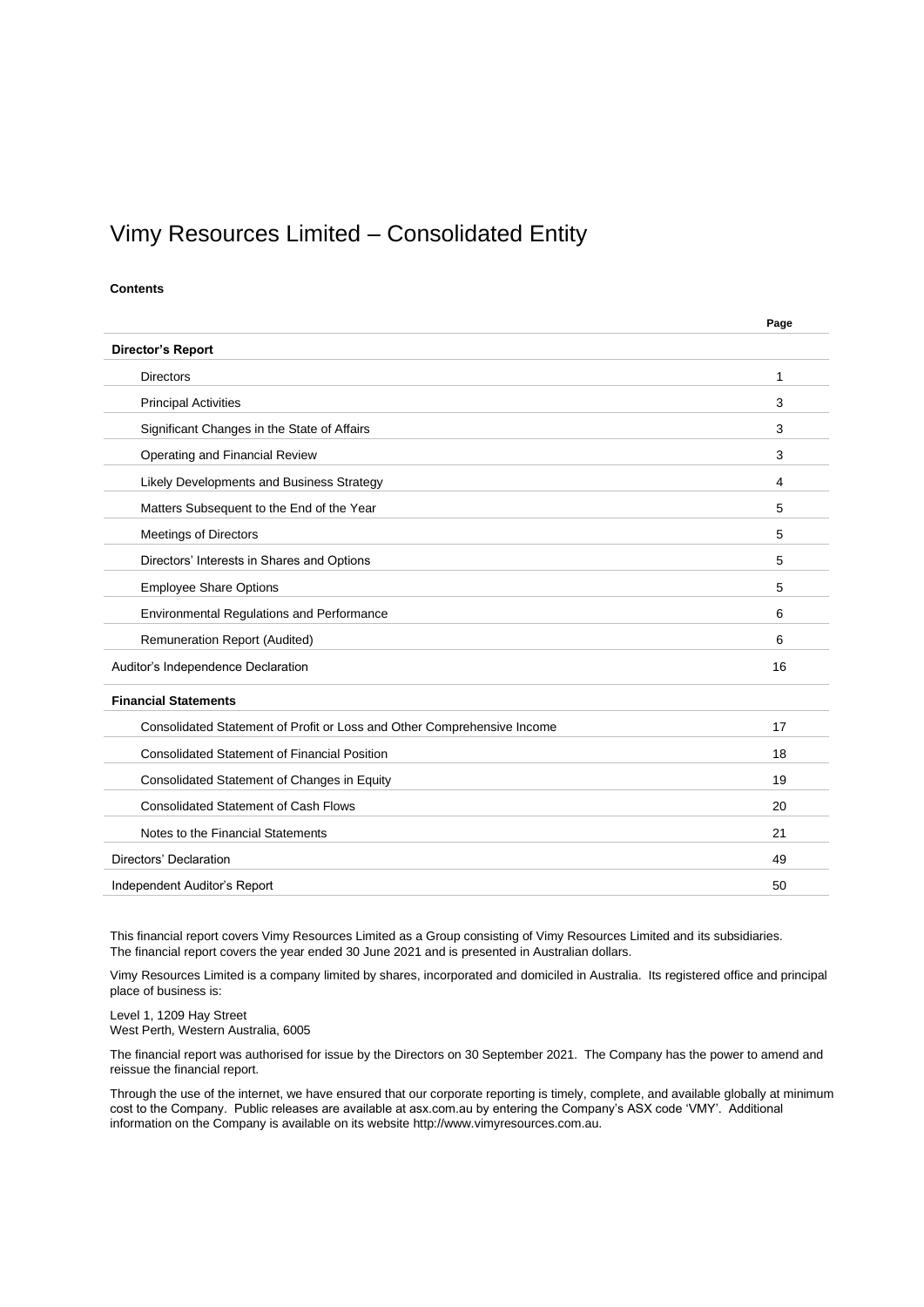# for the Year ended 30 June 2021

Your Directors present their report on Vimy Resources Limited consolidated entity ('Group') for the financial year ended 30 June 2021.

#### <span id="page-2-0"></span>**DIRECTORS**

The names and details of Directors who held office during the year ended 30 June 2021 and up to the date of this report (unless otherwise stated), are:

#### **The Hon. Cheryl Edwardes** AM, LLM, B.Juris, BA **Independent Non-executive Chairman**

#### *Appointed 26 May 2014*

Mrs Edwardes is a Company Director on a number of ASX Boards, private companies and not-for-profit associations. Mrs Edwardes is a member of the Foreign Investment Review Board.

A solicitor by profession, Mrs Edwardes is a former Minister in the Court Government with extensive experience and knowledge of WA's legal and regulatory framework relating to mining projects, environmental, native title, heritage and land access.

During her political career, Mrs Edwardes held positions as the first female Attorney General for Western Australia, Minister for Environment and Labour Relations, and was the Member for Kingsley for nearly 17 years.

Mrs Edwardes was awarded an Order of Australia in the Queen's Birthday Honours 2016 for "significant service to the people and Parliament of Western Australia, to the law and to the environment, and through executive roles with business, education and community organisations." Cheryl was also named in the 100 Women of Influence 2016, inducted into Western Australian Women's Hall of Fame 2016 and was a finalist in the Women in Resources Award 2015 and is a member of Chief Executive Women.

*Listed company directorships in the last three years: Atlas Iron Limited May 2015 to October 2018, AusCann Group Holdings Limited May 2016 to January 2020, CropLogic Limited March 2018 to February 2019, Flinders Mines Limited June 2019 to present and Nuheara Limited January 2020 to present.*

#### **Michael (Mike) Young** BSc (Hon), MAIG **Managing Director and Chief Executive Officer**

#### *Appointed 17 April 2013 – Resigned 30 August 2021*

Mike was the first CEO and MD of BC Iron. He successfully steered BC Iron through first stage exploration, definition of resources, feasibility study, the negotiation of development agreements with Fortescue Metals Group and ultimately the profitable production of iron ore.

Mike is a geologist and a graduate of Queens University, Canada with a Bachelor of Science (Honours) degree in Geological Sciences. His experience includes base metals, iron ore, uranium and gold, with a strong focus on mine-camp exploration, resource definition, and mine development. Mike was a founding director of uranium developer Bannerman Resources and was non-executive Chairman of Cassini Resources until 2020 (now part of Oz Minerals).

In June 2017, Mike was appointed as the Uranium Forum Chairman of the Minerals Council of Australia. Mr Young is also a participant in the Ride for Youth (2017, 2016 and 2015) for Youth Focus which raises funds for the prevention of youth suicide and self-harm.

Mr Young is a Director of the Minerals Council of Australia and Chairman of its Uranium Forum.

*Listed company directorships in the last three years: Cassini Resources Limited January 2012 to October 2020, and Cycliq Group Limited February 2017 to January 2019.*

#### **David Cornell** B.Comm, CA **Independent Non-executive Director**

#### *Appointed 17 July 2012*

Mr Cornell is a director of Element Capital Pty Ltd and has significant experience providing strategic and corporate advice to listed companies, with a strong focus on transaction services.

Mr Cornell has assisted several companies, including Vimy Resources Limited, through the listing process and has raised over a quarter of a billion dollars through debt, equity and hybrid structures for leading resource companies including Atlas Iron and CopperCo.

Mr Cornell is a Chartered Accountant, gaining his experience with the international accounting firms Arthur Andersen and Ernst & Young where he specialised in providing corporate and professional services to both Western Australian junior explorers and international mining companies.

*Listed company directorships in the last three years: Nil*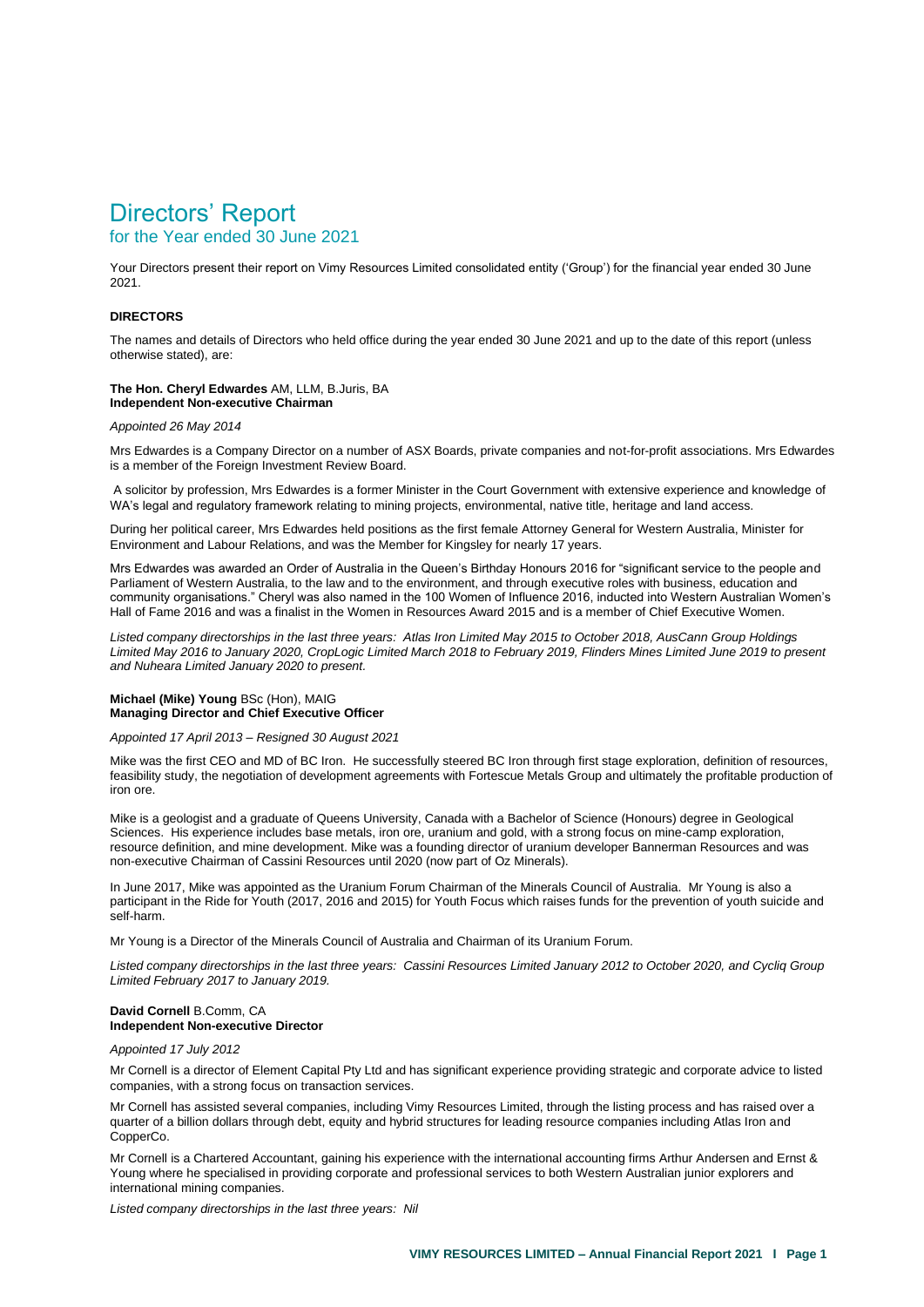# Directors' Report for the Year ended 30 June 2021

**Dr Tony Chamberlain** PhD (Metallurgy), Grad. Dip. Extractive Metallurgy (Mineral Science), B.Sc (App. Chem. Hons), AusIMM. **Non-executive Director**

#### *Appointed 1 February 2019*

Dr Chamberlain was the company's Chief Operating Officer from June 2014 to January 2018. During that time, he guided the Mulga Rock Project through the PFS, PER and DFS processes and was instrumental in the acquisition of the Alligator River Project in 2017.

During the twenty years in the mining industry Dr. Chamberlain has been involved in operating and project delivery, while also earning a PhD in Metallurgy from Curtin University. Dr Chamberlain has held a number of senior operational and management roles during the twelve years with WMC Resources and later BHP Billiton, overseeing an expansion to the Kwinana Nickel refinery in 2001 and spending a significant amount of time in China as Development Manager for BHP Billiton Stainless Steel Material Group.

Working across Australia, Asia, Africa and Eurasia Dr Chamberlain has gained a solid technical experience in the management, development and delivery of projects, particularly uranium projects around the world. He has also held senior positions in junior resource companies, including Clean TeQ Holdings (ASX:CLQ), Stonehenge Minerals and Crossland Strategic Metals (ASX: CUX) before joining Vimy in 2014.

*Listed company directorships in the last three years: Nil*

#### *Luca Giacovazzi Non-executive Director*

*Appointed 19 October 2020 – resigned 23 July 2021*

*Mr Giacovazzi is the head of Wyloo Metals, a company of private investment group Tattarang. Wyloo Metals manages a diverse portfolio of wholly exploration projects and cornerstone investments in both public and private companies. Formerly of Credit Suisse, Mr Giacovazzi has successfully completed numerous metals and mining transactions over the course of his career both domestically in Australia and internationally. Mr Giacovazzi holds a Bachelor of Commerce (Chartered Accounting) from the University of Johannesburg, a Master of Management from the University of Sydney and a Masters in International Management from the London School of Economics (CEMS)*

*Listed company directorships in the last 3 year: Noront Resources (TSXV) June 2021*

#### **COMPANY SECRETARY**

#### **Marcel Hilmer** BCom, FCA **Chief Financial Officer and Company Secretary**

*Appointed 8 March 2019 – Resigned as Company Secretary 25 August 2021*

Marcel has over thirty years' experience as a finance professional in the resources and manufacturing industries with significant involvement in funding, exploration, mergers and acquisitions. Before joining Vimy Resources, Marcel was a director of uranium development company Forsys Metals Corporation (TSX-listed) and ASX-listed Caravel Minerals Limited. He was previously Executive Manager, Finance and Business Development at First Quantum Minerals Limited.

Marcel holds a Bachelor of Business, majoring in Accounting and Data Processing, from Southern Cross University; is a Fellow of the Chartered Accountants Australia and New Zealand (CA ANZ)

*Listed company directorships in the last three years: Forsys Metals up to November 2018*

#### **Matthew Foy** BCom, GradDipAppFin, GradDipACG, SAFin, FGIA, FCG **Company Secretary**

#### *Appointed 25 August 2021*

Matthew is a Chartered Secretary with 15 years of experience facilitating governance and Board processes of ASX listed companies. Matthew was previously a Senior Adviser at the Australian Securities Exchange.

*Listed company directorships in the last three years: Protean Energy Limited (31 December 2019 - 14 October 2020)*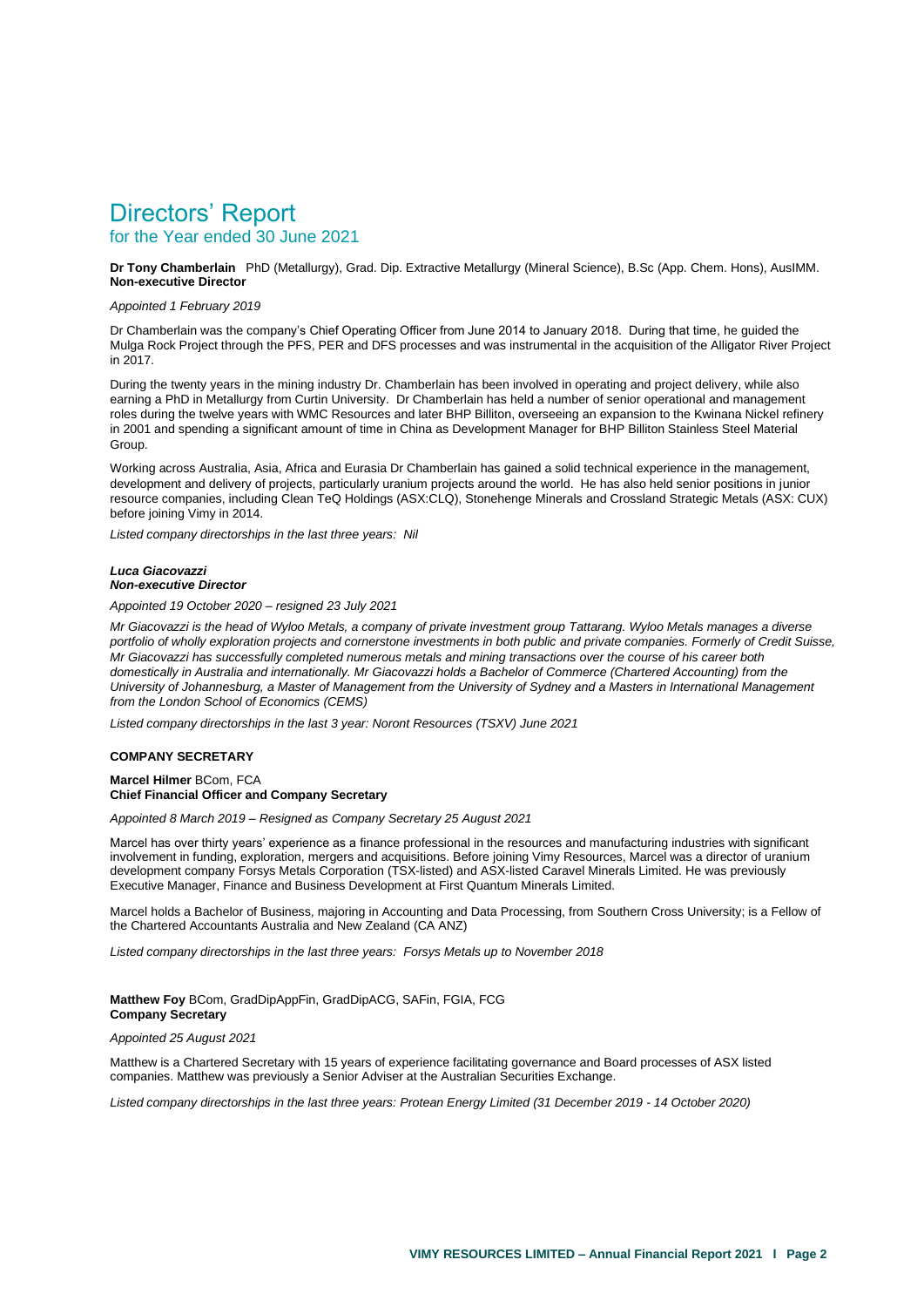# Directors' Report for the Year ended 30 June 2021

#### <span id="page-4-0"></span>**PRINCIPAL ACTIVITIES**

The principal activities of the Group during the year ended 30 June 2021 were exploration and evaluation on the Mulga Rock Project in Western Australia and the Alligator River Project in the Northern Territory.

#### <span id="page-4-1"></span>**SIGNIFICANT CHANGES IN THE STATE OF AFFAIRS**

During the year the following significant events occurred:

- On 19 October 2020, the Company appointed Luca Giacovazzi to the board as a Non-Executive director
- On 13 January 2021, the Company received approval and commenced trading on the US based OTCQB
- On 10 March 2021, the Company announced a binding term sheet with Rio Tinto Exploration Pty Ltd to acquire its 20.89% interest in the Wellington Range and King River Joint Venture at the Alligator River Project in the Northern **Territory**
- On 1 April 2021, the Company announced its inclusion into the index composition of the North Shore Global Uranium Mining Index
- On 19 April 2021, the Company issued 168.2 million fully paid ordinary shares at an issue price of \$0.11 per share to raise \$18.5 million upon completion of an equity placement to institutional and sophisticated investors
- On 18 May 2021, the Company issued 81.8 million fully paid ordinary shares at an issue price of \$0.11 per share to complete the share purchase plan to raise \$9.0 million
- On 31 May 2021, the Company announced early payment of the final instalment to Cameco for acquisition of the Alligator River Uranium Project
- Under Ministerial Statement 1046, Vimy is required to achieve "substantial commencement" at the Mulga Rock Project by 16 December 2021. The Company announced commencement of early works on the Mulga Rock Project in the second half of 2021 with planning and logistics currently underway. Vimy has continued to work cooperatively with the various Government departments to obtain the secondary approvals required, including the Mining Proposal and Mine Closure Plan, to enable the Company to achieve "substantial commencement" within the required timeframe. An alternative development option that may be implemented at short notice is the commencement of the Princess Deposit which provides flexibility to ensure the Company achieves "substantial commencement" within the required timeframe.

#### <span id="page-4-2"></span>**OPERATING AND FINANCIAL REVIEW**

#### **OPERATING RESULT**

The consolidated operating loss after tax for the year ended 30 June 2021 attributable to members of the Group was \$ 6,869,370 (2020: operating loss after tax \$6,296,514). The loss after tax is partly attributable to the accounting policy to expense all exploration and evaluation expenditure as incurred.

Key highlights for the year were as follows:

- Other income decreased to \$309,905 (2020: \$793,492) because of lower research and development tax incentive grant and lower exploration grants during the year.
- Higher exploration and evaluation expenditure of \$3,062,170 (2020: \$2,713,513) were due to exploration and development activities being focused both on the Alligator River and Mulga Rock Projects during the year.

#### **DIVIDENDS**

No dividends were paid in the current year (2020: \$nil).

#### **REVIEW OF OPERATIONS**

The Group's Mulga Rock Project, one of Australia's largest undeveloped uranium resources, is located 290 kilometres eastnortheast of Kalgoorlie in the Great Victoria Desert of Western Australia.

The Group's Alligator River Project is the largest granted uranium exploration package located in the world class Alligator River uranium district, located in the Northern Territory.

As an exploration and evaluation company, Vimy Resources Limited is in the high-risk, high-reward sector of the global mining industry. Exploration and evaluation companies are the critical front-end of the mining industry with the highest risk, and as such the Company's business model is specific to this sector.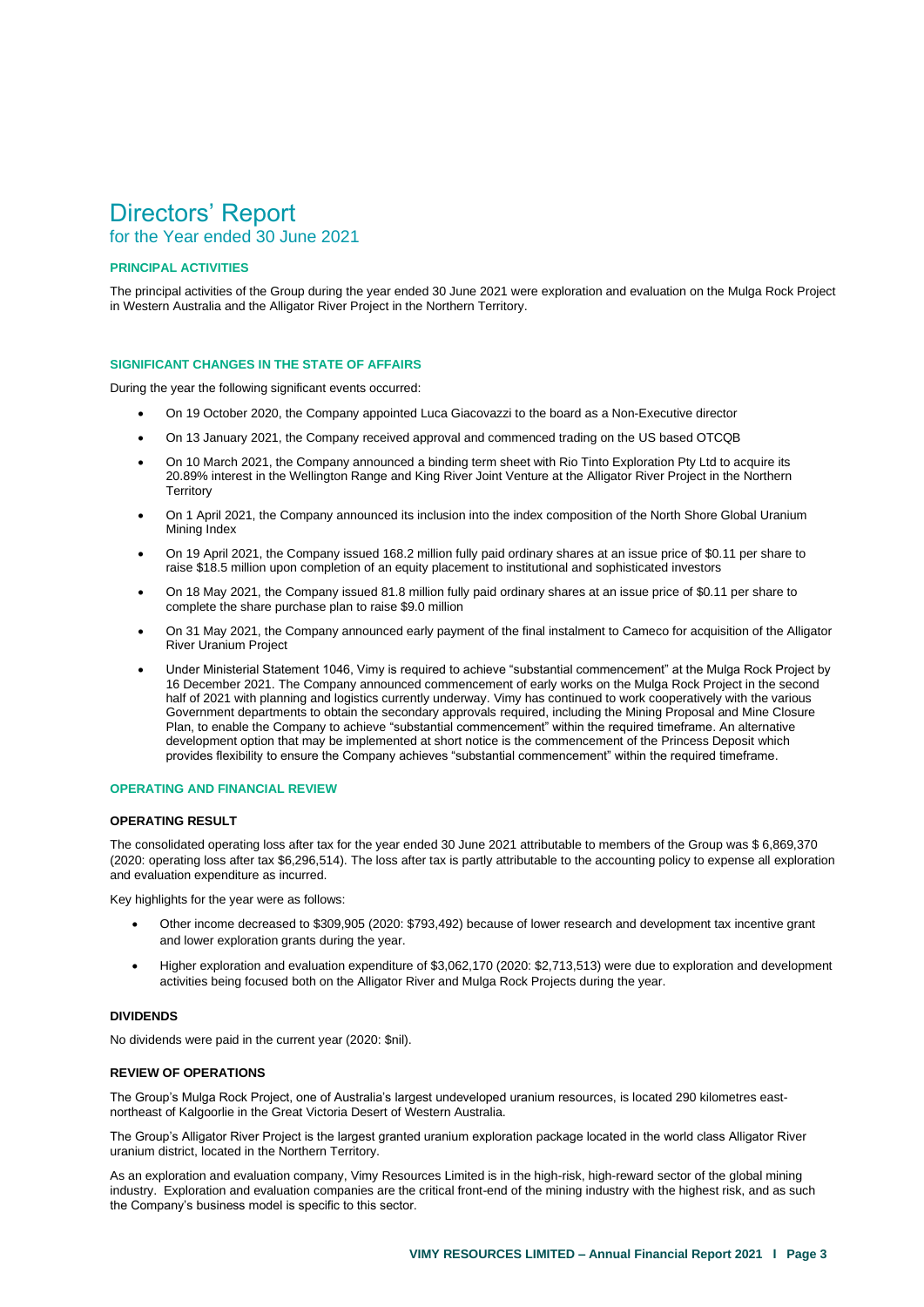# for the Year ended 30 June 2021

During the year the following significant exploration events occurred:

- On 26 August 2020, the Company announced a DFS Refresh, reporting improvement to the Mulga Rock Project economics demonstrating stronger financial returns than previously reported
- On 2 September 2020, the Company announced that seven of the conditional environmental management plans have been approved
- On 16 September 2020, the Company announced ore sorting results strengthening the potential of the Angularli Uranium deposit at Vimy's Alligator River Project
- On 8 April 2021, the Company announced the Above Ground Tailings Storage Facility Monitoring and Management plan has been approved by the WA Department of Water and Environmental Regulator (DWER)
- On 31 May 2021, the Company announced that the logistics and planning for early works at Mulga Rock were underway

#### **Financial Position**

Net assets at 30 June 2021 were \$28,538,494 (2020: \$8,277,818). The Group is in the exploration and evaluation phase and expenses related expenditure on granted tenements as incurred.

Cash and cash equivalents at 30 June 2021 totalled \$24,060,674 (2020: \$7,181,734). Trade and other receivables totalled \$289,999 (2020: \$391,454)

#### **Going Concern**

The Group incurred a net loss of \$6,869,370 during the year ended 30 June 2021. The cash and cash equivalents held as at 30 June 2021 was \$24,060,674. Current assets exceed current liabilities by \$23,315,774 as at 30 June 2021. The Group's net cash used in operating activities for the year ended 30 June 2021 was \$4,978,356.

The Directors have reviewed a cash flow forecast for the next 12 months from the date of signing the financial report which demonstrates that the Group will have sufficient cash resources to continue as a going concern, subject to fund raising activities during the period.

The Group's ability to continue as a going concern, including to advance its exploration and evaluation activities, depends on its ability to obtain additional funding through strategic partners, equity, debt, hybrid financing, joint ventures, production off-take arrangements, research and development claim or other means.

In considering these circumstances, the Directors have taken into account the Group's demonstrated past successes in raising equity and debt, and in the event that additional funding is not able to be obtained at the amounts and timeframes anticipated, the Directors would actively curtail both project and corporate expenditure to conserve cash resources.

For these reasons the Directors continue to adopt the going concern basis in preparing these financial reports.

#### <span id="page-5-0"></span>LIKELY DEVELOPMENTS AND BUSINESS STRATEGY

The Group's strategy is to develop its assets and to ultimately become a uranium producer. At the same time, the Group is continually looking for other uranium exploration and development opportunities to add to its project pipeline. New assets will be evaluated on a case-by-case basis.

The Group's objectives are to develop the Mulga Rock Project by negotiation of offtake contracts with electrical power utilities, funding facilities, and to further undertake exploration and evaluation activities at the Alligator River Project.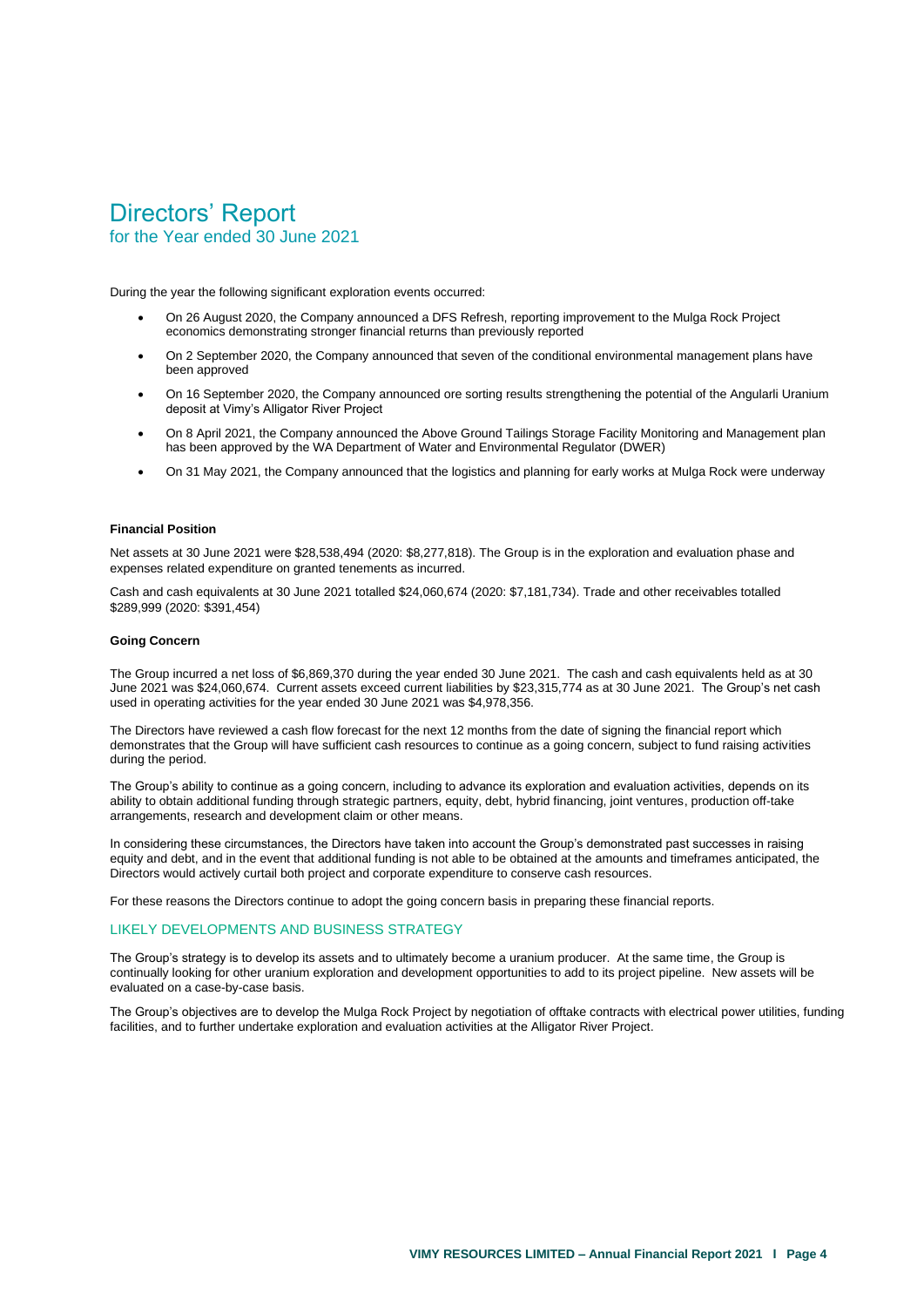# for the Year ended 30 June 2021

## <span id="page-6-0"></span>**MATTERS SUBSEQUENT TO THE END OF THE YEAR**

Since 30 June 2021 the following significant subsequent events have occurred:

#### Subsequent Event

- On 23 July, the Company announced its inclusion into the index composition for the Global X Uranium ETF (URA)
- On 23 July, the Company announced that Mr Luca Giacovazzi has resigned from the board
- On 29 July, the Company announced the reopening of the Mulga Rock camp to support the commencement of site works at Mulga Rock
- On 17 August, the Company announced it has settled the acquisition of Rio Tinto Exploration Pty Ltd (RTX) 20.89% interest in Wellington Range and King River Joint Venture at the Alligator River project in the Northern Territory. Vimy now owns 100% of the Alligator River Project through its wholly – owned subsidiary Viva Resources P/L
- On 25 August, the company announced the appointment at Matthew Foy as Company Secretary, following the resignation of Marcel Hilmer as Company Secretary.
- On 27 August, the Company announced that the Western Australian Department of Mines Industry Regulation and Safety (DMIRS) has approved the Mulga Rock Project Management Plan
- On 30 August, the Company announced the stepping down of Mike Young as Managing Director and CEO and the engagement of Mr Steven Michael to act as an Interim CEO while an executive search process is undertaken.
- On 6 September 2021, the Company announced positive results from metallurgical optimisation testwork at the Mulga Rock Project
- On 29 September 2021, the Company announced an update on the Early Works Program and approvals process for the Mulga Rock Project.
- On 30 September 2021, the Company announced a trading halt in its securities pending an announcement by the Company to the market in relation to project approvals for the Mulga Rock Project.

### <span id="page-6-1"></span>**MEETINGS OF DIRECTORS**

The meetings of the Company's Board of Directors held during the year ended 30 June 2021, and the number of meetings attended by each Director were:

|                                              | of Directors | <b>Full meetings</b> |         | <b>Remuneration</b><br><b>Committee</b> | <b>Audit Committee</b> |         |
|----------------------------------------------|--------------|----------------------|---------|-----------------------------------------|------------------------|---------|
| Directors during the year ended 30 June 2021 | A            | в                    | A       | в                                       | A                      | в       |
| C. Edwardes                                  | 10           | 10                   |         |                                         | 3                      |         |
| D. Cornell                                   | 10           | 10                   |         |                                         | 3                      |         |
| T. Chamberlain                               | 10           | 10                   |         |                                         | 3                      |         |
| L. Giacovazzi                                | 8            | 8                    | $\star$ | $\star$                                 | $\star$                | $\star$ |
| M. Young                                     | 9            | 10                   | $\star$ | $\star$                                 | 3                      | ◠       |

 $A =$  Number of meetings attended in person or electronic means.

B = Number of meetings held during the time that the Director held office and for which they were entitled to participate.

<span id="page-6-2"></span>\* = Not a member of the relevant committee.

### **DIRECTORS' INTERESTS IN SHARES AND OPTIONS**

Particulars of Directors' interests and of persons connected with them in shares of the Group as at the reporting date are as follows:

| <b>Director</b> | Number of shares | <b>Number of options</b> |
|-----------------|------------------|--------------------------|
| C. Edwardes     | 2,195,798        | 818,000                  |
| T Chamberlain   | 2,690,177        | 364.000                  |
| D. Cornell      | 383.186          | $\sim$                   |
| M. Young        | 9,793,670        | 3,360,000                |

### <span id="page-6-3"></span>**EMPLOYEE SHARE OPTIONS**

Options over ordinary shares of the Group as at the reporting date are as follows:

|              | Fair value per option |               |                       |                   |  |  |  |
|--------------|-----------------------|---------------|-----------------------|-------------------|--|--|--|
| Date granted | Expirv date           | at grant date | <b>Exercise price</b> | Number of options |  |  |  |
| 31 July 2019 | July 2022             | \$0.082       | \$0.082               | 19.790.000        |  |  |  |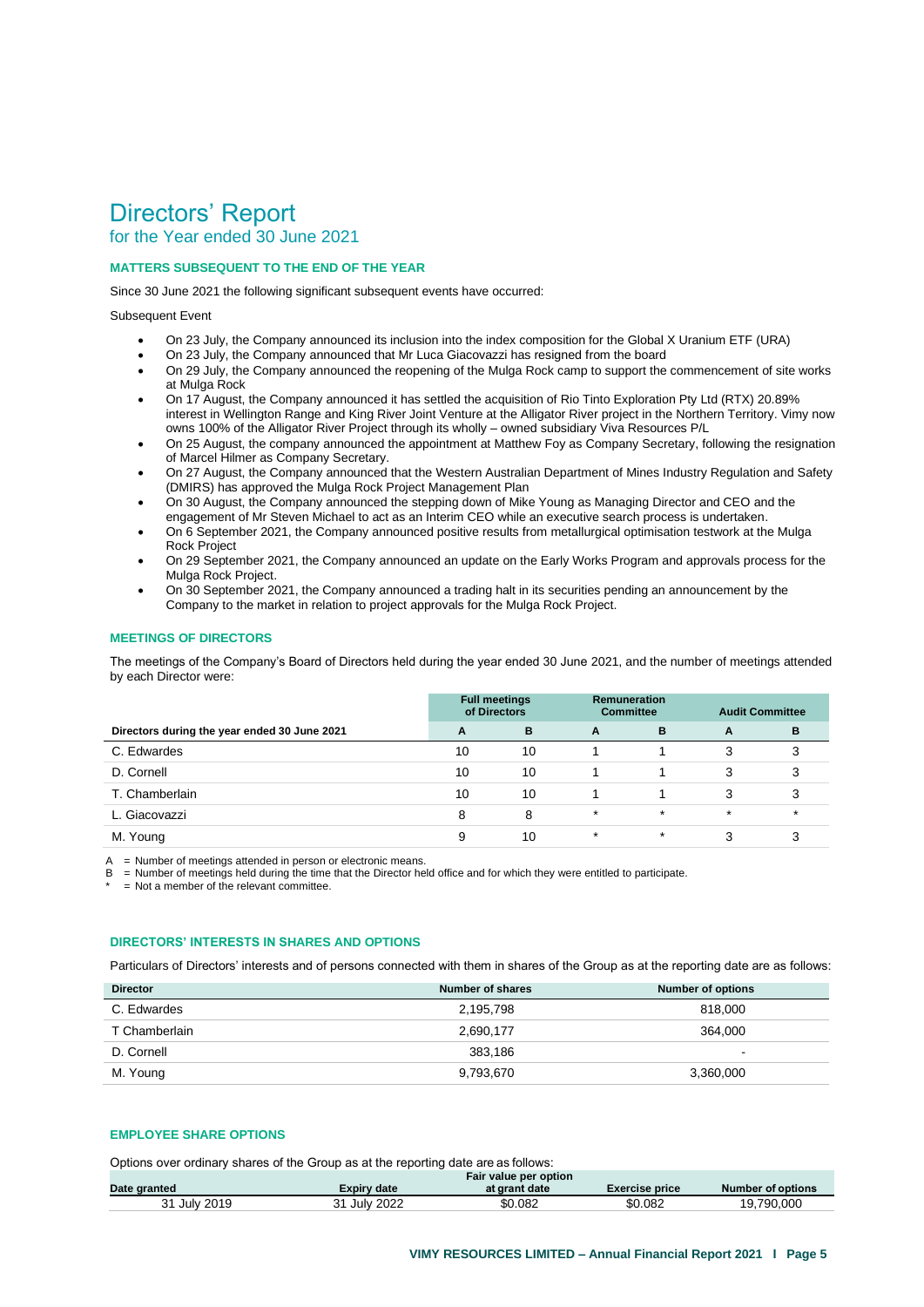## for the Year ended 30 June 2021

No option holder has any right under the options to participate in any other share issue of the Group or of any other controlled entity. No options were exercised during the year ended 30 June 2021.

#### **ENVIRONMENTAL REGULATIONS AND PERFORMANCE**

The Group has conducted exploration and evaluation activities on mineral tenements. The right to conduct these activities is granted subject to environmental conditions and requirements. The Group aims to ensure a high standard of environmental care is achieved, and as a minimum, to comply with relevant environmental regulations. There have been no known material breaches of any of the environmental conditions.

#### <span id="page-7-0"></span>**REMUNERATION REPORT (AUDITED)**

The Directors of the Group present the Remuneration Report of Non-executive Directors, executive Directors and other key management personnel, prepared in accordance with the Corporation Act 2001 and the Corporation Regulations 2001.

The Remuneration Report is set out under the following main headings:

- A. Our response to the concerns raised regarding the FY20 Remuneration Report
- B. Principles used to determine the nature and amount of remuneration
- C. Details of remuneration
- D. Service agreements
- E. Share-based compensation
- F. Additional information

#### *A. Our response to the concerns raised regarding the FY20 Remuneration Report*

At the 2020 AGM, 25.75% of shareholders voted against the FY20 Remuneration Report (a 'First Strike'). The Vimy Board have carefully considered all feedback in conjunction with reviews of executive and director remuneration against our business strategy. The Board decided on changes to address strategic and other issues, while also addressing concerns expressed by a significant minority of shareholders. Key FY22 changes are detailed in this Remuneration Report. The feedback received has been incorporated into the ongoing evolution of the remuneration framework and the disclosure of outcomes.

#### *B. Principles used to determine the nature and amount of remuneration*

The objective of the Group's executive reward framework is to ensure reward for performance is competitive and appropriate for the results delivered. Remuneration levels are set to attract qualified and experienced people to pursue the Group's stated objectives. The Board, through the Remuneration Committee, takes advice on industry remuneration standards through internal database benchmarking or use of external consultants.

The Board has established a remuneration charter which provides oversight guidance on remuneration and incentive policies and practices and specific recommendations on remuneration packages and other terms of employment for executive Directors, other senior executives and Non-executive Directors.

The Board recognises that the Company's future performance will be dependent on the quality of its people. To achieve its financial and operating objectives, the Group must be able to attract, retain and motivate highly capable people.

To this end, the Board and management have reviewed and agreed the appropriate people systems required at each level of company development. These will be implemented over time in order to support the continuing growth and change of the business.

#### *Non-executive Directors*

Fees and payments to Non-executive Directors reflect the demands which are made on, and the responsibilities of, the Directors. Non-executive Directors' fees and payments are reviewed periodically. The Chairman does not attend any discussions relating to determination of her own remuneration. Non-executive Directors' fees are determined within an aggregate Directors' fee pool limit, which is periodically recommended for approval by shareholders. The maximum fee pool currently stands at \$500,000 per annum. There are no retirement allowances for Non-executive Directors other than statutory superannuation contributions.

#### *Executive pay*

The Company has modified Executive Team contracts to provide the Company with flexibility to respond to the current uranium market conditions. Refer to section C – Service agreements for the specific details on the modifications.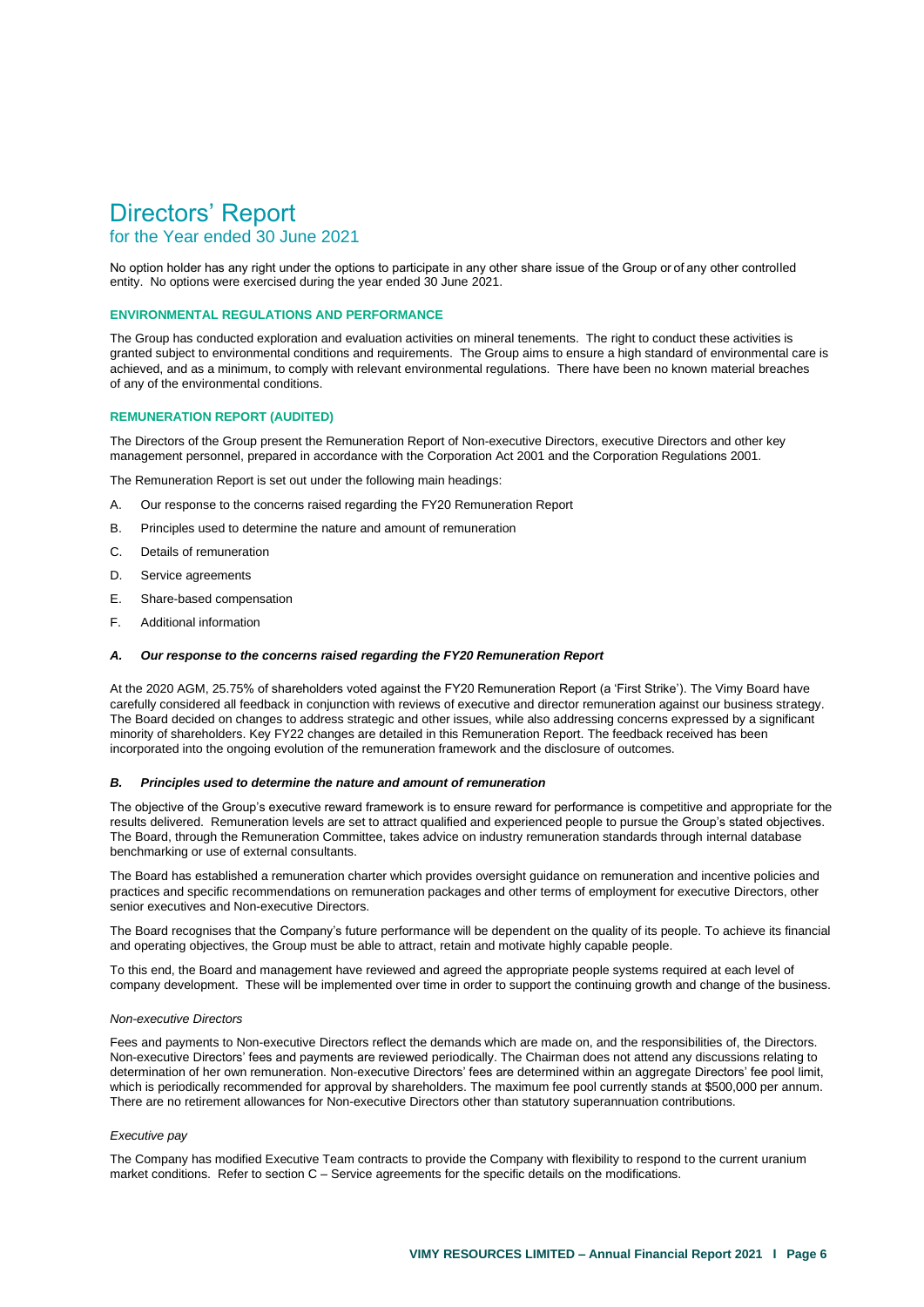# for the Year ended 30 June 2021

The executive pay and reward framework has three components:

*(i) Base pay and benefits, including superannuation*

Base pay is structured as a total employment cost package which may be delivered as a combination of cash and prescribed non-financial benefits at the executives' discretion.

Employees are offered a competitive base pay that comprises the fixed component of pay and rewards.

External remuneration consultants provide initial analysis and advice to ensure base pay is set to reflect the market for a comparable role. Base pay for senior executives is reviewed annually to ensure the executive's pay is competitive with the market. An executive's pay is also reviewed on promotion.

There are no guaranteed base pay increases included in any executive contract.

Superannuation contributions are made to employees' chosen superannuation funds in accordance with Australian regulatory requirements.

*(ii) Short-term incentives*

The Board is responsible for assessing short-term incentives for key management personnel. Short-term incentives are established against key performance indicators which are assessed by the Board through the Remuneration Committee. The key performance indicators used during the year included Group performance in safety, Company share price performance compared to a peer group, and specific individual Group work program achievements.

*(iii) Long-term incentives*

Long-term incentives are provided to employees through the 2019 Vimy Employee Option Plan.

When options are issued under the 2019 Vimy Employee Option Plan they are subject to vesting conditions including a staged three year vesting period.

See section D – Share-based compensation for further information.

#### *Company performance*

The Company is currently focused on exploration and evaluation of its projects and is not expected to generate profits during this phase. Share price performance will occur as a result of the success in progressing project development, quality of the projects, management's performance and external factors such as commodity price.

#### *Consequences of performance on shareholder wealth*

In considering the Group's performance and benefits for shareholder wealth, the Board has regard to the following indices in respect of the current financial year and the previous four financial years:

| <b>Item</b>                | 2021        | 2020           | 2019                     | 2018                     | 2017                     |
|----------------------------|-------------|----------------|--------------------------|--------------------------|--------------------------|
| Loss per share (cents)     | (0.84)      | (1.07)         | (1.52)                   | (2.62)                   | (4.11)                   |
| Dividend (cents per share) | -           | $\blacksquare$ | $\overline{\phantom{0}}$ | $\overline{\phantom{a}}$ | $\overline{\phantom{0}}$ |
| Net loss                   | (6,869,370) | (6, 296, 514)  | (6,864,312)              | (9,545,741)              | (11,500,157)             |
| Share price (\$)           | 0.12        | 0.03           | 0.05                     | 0.10                     | 0.18                     |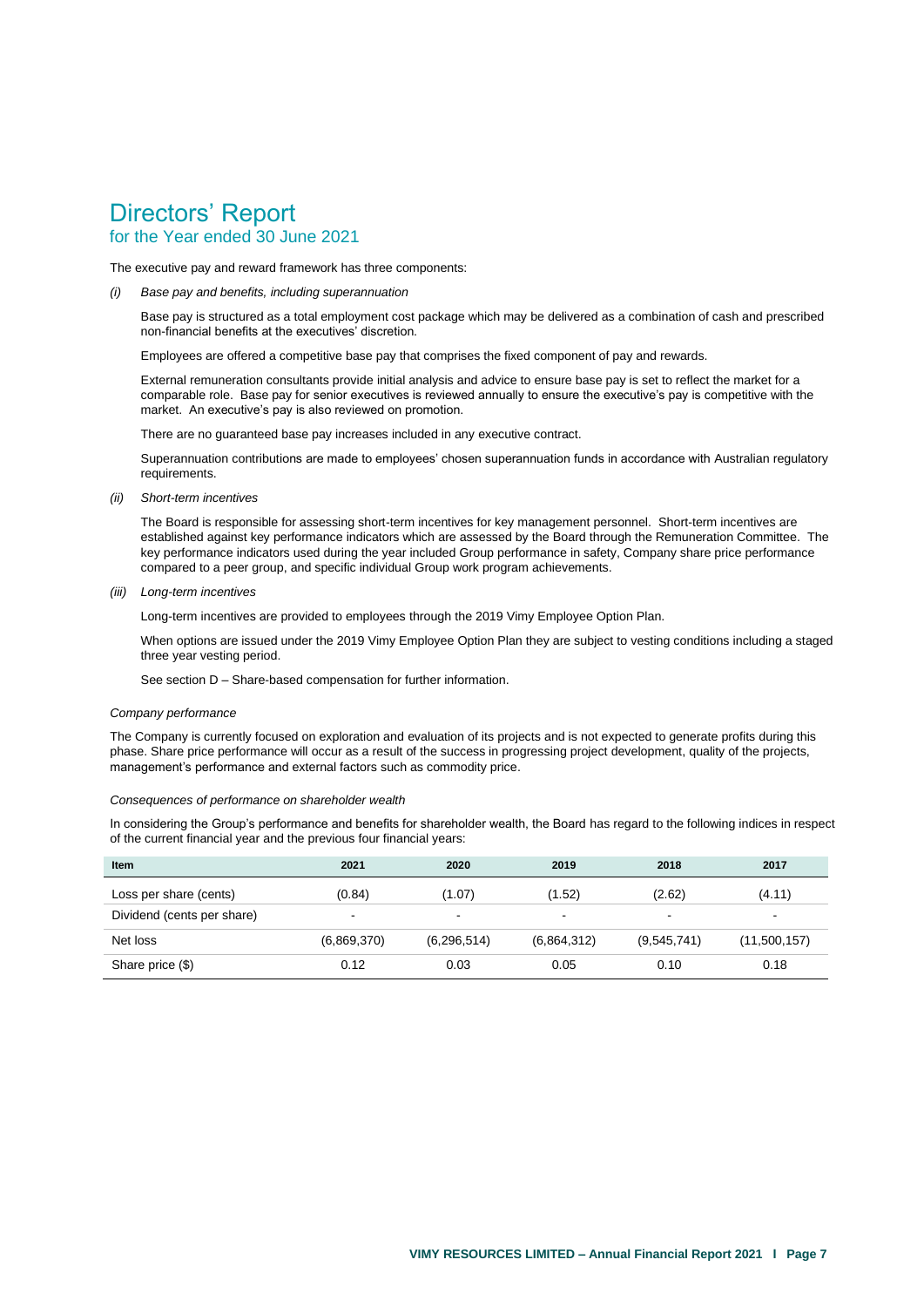# Directors' Report for the Year ended 30 June 2021

#### *C. Details of remuneration*

#### *Amounts of remuneration*

The key management personnel of the Group are the Directors and specified executives. Details of the remuneration of the key management personnel of the Group for the years ended 30 June 2021 and 2020 are set out in the following tables.

|                                                                           |              | <b>Short-term benefits</b>     |               | <b>Post-employment</b><br><b>benefits</b> | <b>Share-based</b><br>payments |                              |                    |
|---------------------------------------------------------------------------|--------------|--------------------------------|---------------|-------------------------------------------|--------------------------------|------------------------------|--------------------|
|                                                                           |              | <b>Cash salary</b><br>and fees | Cash<br>bonus | Share-based<br>payments                   | Superannuation                 | Value of shares /<br>options | <b>Total</b>       |
| <b>Directors</b>                                                          |              |                                |               |                                           |                                |                              |                    |
| <b>Non-executive</b>                                                      |              |                                |               |                                           |                                |                              |                    |
| C. Edwardes (Chairman)                                                    | 2021<br>2020 | 36,000<br>36,000               |               | $93,725^{(1)}$<br>$46,687^{(1)}$          | 7,695<br>7,695                 | 11,444<br>20,956             | 148,864<br>111,338 |
| D. Cornell                                                                | 2021<br>2020 | 18,000<br>32,400               |               | $29.992^{(1)}$<br>$4,397^{(1)}$           | 3,420<br>3,420                 |                              | 51,412<br>40,217   |
| T. Chamberlain                                                            | 2021         | 18,000                         |               | $37.490^{(1)}$                            | 3,420                          | 14,854                       | 73,764             |
| (appointed 1 February 2019)                                               | 2020         | 18,000                         |               | $18,675^{(1)}$                            | 3,420                          | 31,931                       | 72,026             |
| Luca Giacovazzi<br>(appointed 19 October 2020<br>- resigned 23 July 2021) | 2021<br>2020 |                                |               | 44,232 (1)                                |                                |                              | 44,232             |
| <b>Executive</b>                                                          |              |                                |               |                                           |                                |                              |                    |
| M. Young<br>CEO and MD                                                    | 2021         | 318,750                        |               | $257,569^{(1)}$                           | 25.000                         | 70.513                       | 671,832            |
| (resigned 30 August 2021)                                                 | 2020         | 318,750                        |               | $114, 143^{(1)}$                          | 25,000                         | 135,554                      | 593,447            |
| <b>Total Directors</b>                                                    | 2021<br>2020 | 390,750<br>405,150             |               | 463,008<br>183,902                        | 39,535<br>39,535               | 96,811<br>188,441            | 990,104<br>817,028 |

(1) The company has an established Salary Sacrifice Share Plan which is available to directors and staff to voluntarily sacrifice a portion of their cash salary and fees to receive shares on the condition that they remained employed by Company at the 30 June each financial year.

|                                                                                          |      | <b>Short-term benefits</b>     |               | Post-employment<br><b>benefits</b> | Share-based<br>payments |                              |         |
|------------------------------------------------------------------------------------------|------|--------------------------------|---------------|------------------------------------|-------------------------|------------------------------|---------|
|                                                                                          |      | <b>Cash salary</b><br>and fees | Cash<br>bonus | Share-based<br>payments            | Superannuation          | Value of shares /<br>options | Total   |
| Key management personnel                                                                 |      |                                |               |                                    |                         |                              |         |
| M. Hilmer (appointed 8 March)<br>2019 - Resigned as Company<br>Secretary 25 August 2021) | 2021 | 245,000                        | 2.000         | $62.484^{(1)}$                     | 26.315                  | 39,818                       | 375,617 |
| CFO and Company<br>Secretary                                                             | 2020 | 227,000                        | ۰.            | $49.447^{(1)}$                     | 25.650                  | 72.911                       | 375,008 |
|                                                                                          |      |                                |               |                                    |                         |                              |         |
| Total key management                                                                     | 2021 | 245,000                        | 2.000         | 62,484                             | 26,315                  | 39,818                       | 375,617 |
| personnel                                                                                | 2020 | 227,000                        |               | 49.447                             | 25,650                  | 72,911                       | 375,008 |

(1) The company has an established the Salary Sacrifice Share Plan which is available to directors and staff to voluntarily sacrifice a portion of their cash salary and fees to receive shares on the condition that they remained employed by Company as at 30 June each financial year.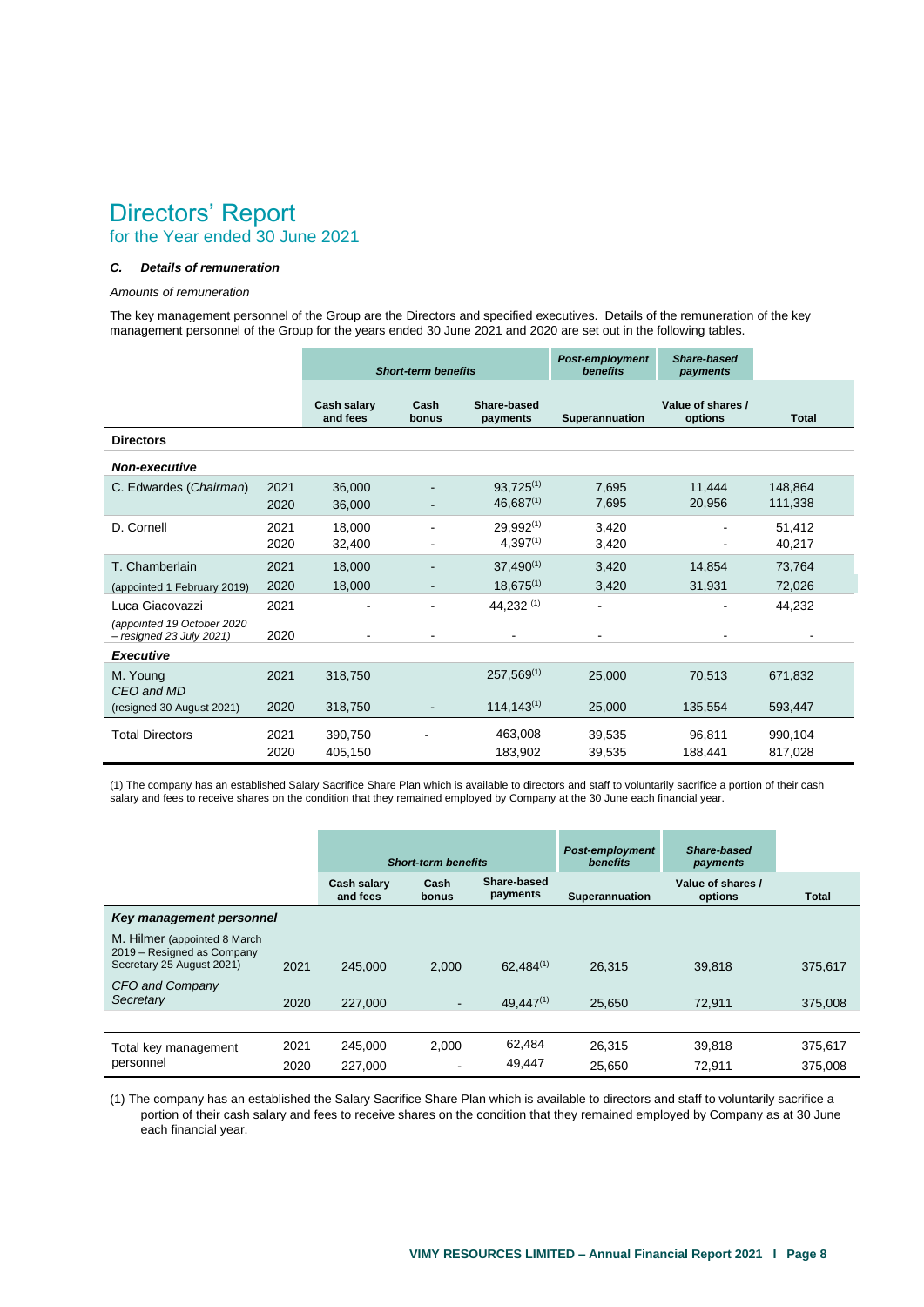# Directors' Report for the Year ended 30 June 2021

Annual short-term incentive bonus is a component of the service agreement. Award of incentive bonus is dependent upon the Group performance in safety, company share price performance compared to a peer group, and specific individual project achievements.

The relative proportions of remuneration that are linked to performance and those that are fixed are as follows:

|                          | <b>Fixed remuneration</b> |      | At risk - short term<br><i>incentives</i> |      | At risk - long term<br><i>incentives</i> |      |
|--------------------------|---------------------------|------|-------------------------------------------|------|------------------------------------------|------|
|                          | 2021                      | 2020 | 2021                                      | 2020 | 2021                                     | 2020 |
| <b>Directors</b>         |                           |      |                                           |      |                                          |      |
| <b>Non-executive</b>     |                           |      |                                           |      |                                          |      |
| C. Edwardes              | 29%                       | 39%  | 63%                                       | 42%  | 8%                                       | 19%  |
| D. Cornell               | 42%                       | 89%  | 58%                                       | 11%  | ۰                                        | ۰    |
| T. Chamberlain           | 29%                       | 30%  | 51%                                       | 26%  | 20%                                      | 44%  |
| <b>Executive</b>         |                           |      |                                           |      |                                          |      |
| M. Young                 | 51%                       | 58%  | 38%                                       | 19%  | 11%                                      | 23%  |
| Key management personnel |                           |      |                                           |      |                                          |      |
| M. Hilmer                | 73%                       | 68%  | 17%                                       | 13%  | 10%                                      | 19%  |

#### *D. Service agreements*

Remuneration and other terms of employment for certain key management are formalised in service agreements. Employees are eligible for long term incentive benefits under the 2019 Vimy Employee Option Plan.

From 1 July 2018 the Company has modified the Executive Team contracts to provide the Company with flexibility to respond to current uranium market conditions. These modifications relate to the key management personnel service agreements noted below and included a reduction in the contract notice periods for the key management personnel from 6 months to 2 months by either party.

The service agreements in effect for the year ended 30 June 2021 were:

*Mr M. Young, Chief Executive Officer and Managing Director* 

- Base Remuneration \$450,000 inclusive of superannuation, prorated.
- Short Term Incentive Maximum annual award of 30% of base remuneration.
- Term of Agreement The executive service agreement has no fixed completion term.
- Termination The Company may terminate Mr Young's employment at any time with two months' written notice or the payment of two months' remuneration in lieu of notice. Mr Young must provide two months' written notice to terminate the agreement.
- The service agreement may be terminated by the Company at any time, without notice to the executive as a result of misconduct, wilful neglect, material breaches of his duties, the executive being charged with a criminal offence which brings the Company into serious disrepute, the executive becoming insolvent or becoming ineligible to hold office as a Director.
- Change of Control If there is a change of control of the Company, and there is a material diminution of the executive's duties or decision-making authority which is not agreed with the executive, the executive will be entitled to twelve months base remuneration plus the equivalent of the full year short term incentive bonus. This change of control entitlement is inclusive of the applicable notice period.
- On 30 August 2021 Mr Young stepped down as Chief Executive Officer and Managing Director. The amount of the payout was \$107,849; being \$53,309 for Long Service Leave and \$54,539 for Annual Leave. Mr Young has been contracted to the Company for a period of six months and will receive fees of \$35,417 exclusive of GST, per month during this period.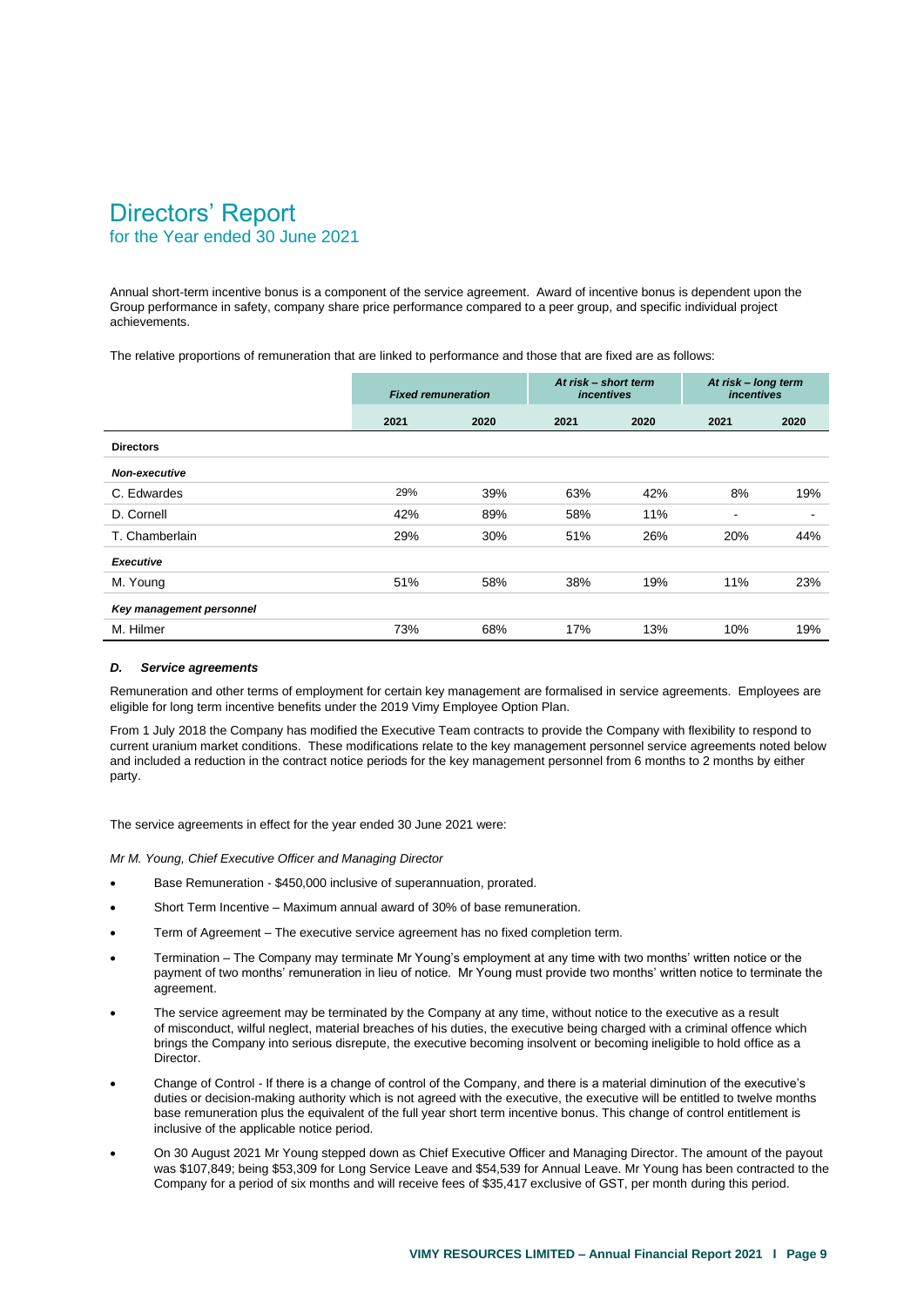for the Year ended 30 June 2021

*Mr M. Hilmer, Chief Financial Officer and Company Secretary* 

- Base Remuneration \$300,000 plus superannuation, prorated.
- Short Term Incentive Maximum annual award of 20% of annual base remuneration.
- Term of Agreement The executive service agreement has no fixed completion term.
- Termination The Company may terminate Mr M. Hilmer's employment at any time with two months' written notice or the payment of two months' remuneration in lieu of notice. Mr M. Hilmer must provide two months' written notice to terminate the agreement.
- The service agreement may be terminated by the Company at any time, without notice to the executive as a result of misconduct, wilful neglect, material breaches of his duties, the executive being charged with a criminal offence which brings the Company into serious disrepute, the executive becoming insolvent or becoming ineligible to hold office as an officer.
- Change of Control If there is a change of control of the Company, and there is a material diminution of the executive's duties or decision making authority which is not agreed with the executive, the executive will be entitled to twelve months' base remuneration plus the equivalent of the full year short term incentive bonus. This change of control entitlement is inclusive of the applicable notice period.

#### *E. Share-based compensation*

#### *Shareholdings*

The number of ordinary shares in the Company held during the year by each Director and key management personnel, including their personally related entities or associates, are set out below.

|                  | <b>Balance at the</b><br>start of the period | <b>Salary sacrifice</b><br>share plan | Share buy back | <b>Purchased on</b><br><b>Market</b> | <b>Balance at the</b><br>end of the period |
|------------------|----------------------------------------------|---------------------------------------|----------------|--------------------------------------|--------------------------------------------|
| 30 June 2021     |                                              |                                       |                |                                      |                                            |
| <b>Directors</b> |                                              |                                       |                |                                      |                                            |
| C. Edwardes      | $\blacksquare$                               | 1.414.754                             | -              | -                                    | 1,414,754                                  |
| M. Young         | 4,188,395                                    | 3,458,869                             | -              | -                                    | 7,647,264                                  |
| T. Chamberlain   | 2,624,785                                    | 565.901                               | (1,000,000)    |                                      | 2,190,686                                  |

Key Management

| Personnel |           |           |                          |         |            |  |
|-----------|-----------|-----------|--------------------------|---------|------------|--|
| M. Hilmer | 95,000    | ,498,385  | $\overline{\phantom{a}}$ | 218 182 | 1,811,567  |  |
|           | 6,908,180 | 6,937,909 | 1,000,000)               | 218 182 | 13,064,271 |  |

No other Directors or Key Management Personnel hold options in the company directly, indirectly or beneficially

#### *Option holdings*

The movement during the reporting period, by number of options over ordinary shares in the Company held directly, indirectly or beneficially, by each key management person is set out below.

|                         | <b>Balance at the</b><br>start of the period | <b>Granted as</b><br>remuneration | <b>Expired</b>           | Balance at the end of<br>the period | <b>Vested and</b><br>exercisable at<br>30 June 2021 |  |
|-------------------------|----------------------------------------------|-----------------------------------|--------------------------|-------------------------------------|-----------------------------------------------------|--|
| <b>Directors</b>        |                                              |                                   |                          |                                     |                                                     |  |
| C. Edwardes             | 818,000                                      | -                                 | $\overline{\phantom{a}}$ | 818,000                             | 272,667                                             |  |
| T. Chamberlain          | 364.000                                      | -                                 | $\overline{\phantom{a}}$ | 364.000                             | 121,333                                             |  |
| M. Young <sup>(a)</sup> | 5,040,000                                    | -                                 | $\overline{\phantom{0}}$ | 5,040,000                           | 1,680,000                                           |  |
|                         | 6,222,000                                    | -                                 | $\blacksquare$           | 6,222,000                           | 2,074,000                                           |  |
|                         |                                              |                                   |                          |                                     |                                                     |  |

**Key Management Personnel**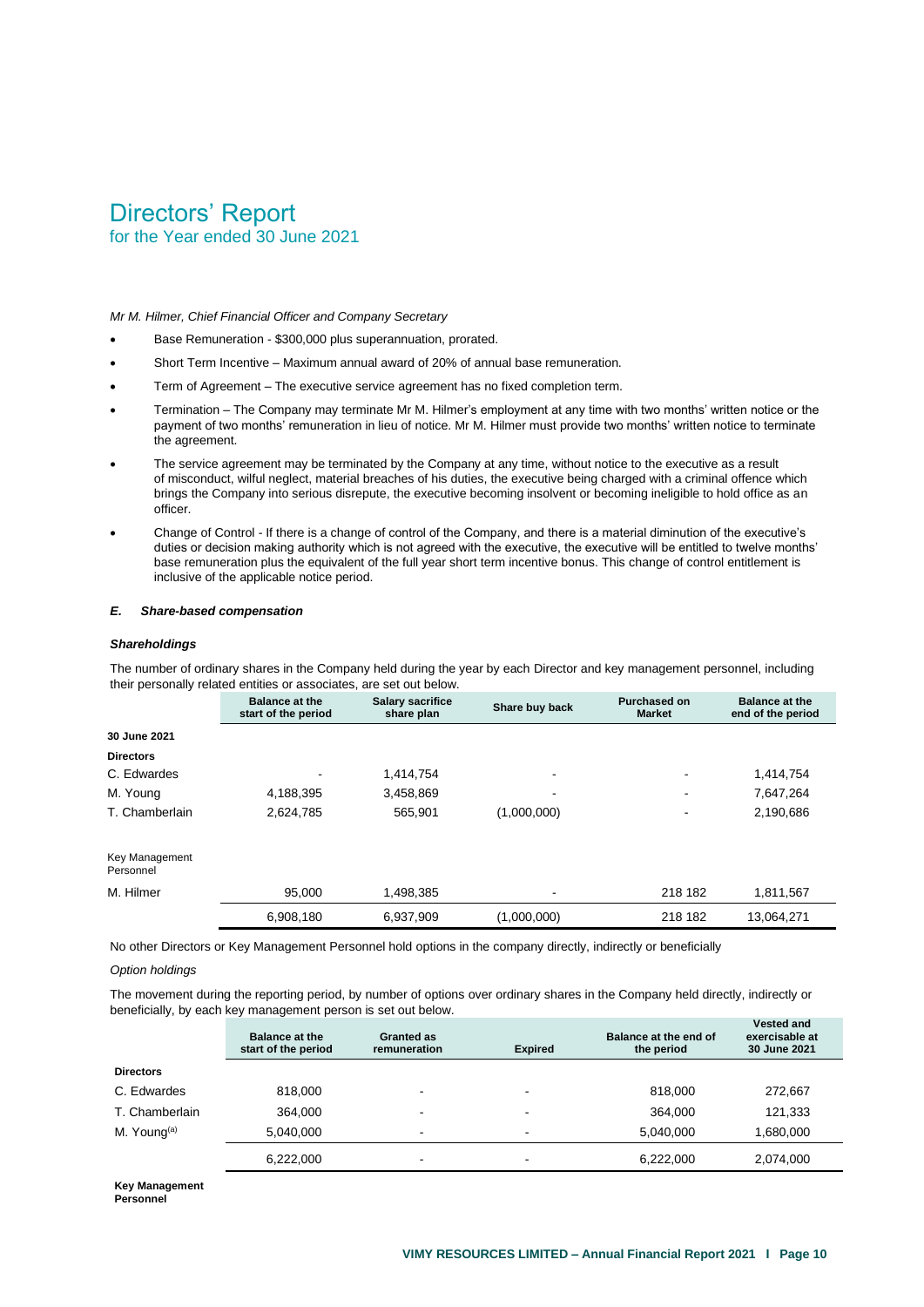# for the Year ended 30 June 2021

| M. Hilmer | .846.000         |                          | .846.000  | 948.667 |
|-----------|------------------|--------------------------|-----------|---------|
|           | ,846,000<br>2. J | $\overline{\phantom{a}}$ | 2.846.000 | 948,667 |

(a) Mr Young stepped down as a director on 30 August 2021 and the balance of 1,680,000 unvested options have lapsed at the date of this report.

No other Directors or Key Management Personnel hold options in the company directly, indirectly or beneficially.

#### *Vesting Profiles*

Details of the vesting profiles of employee share plans held at 30 June 2021 by each key management personal of the Company are detailed below.

|                  | <b>Number of Shares</b> | <b>Grant Date</b> | % vested in<br>year | % forfeited in<br>year   | % expired during<br>the year | Financial year in<br>which grant vests |
|------------------|-------------------------|-------------------|---------------------|--------------------------|------------------------------|----------------------------------------|
| <b>Directors</b> |                         |                   |                     |                          |                              |                                        |
| M. Young         | 1,666,667               | 22 Nov 2016       | -                   | -                        | $\blacksquare$               | 2017, 2018, 2019,<br>2020              |
| T. Chamberlain   | 1,000,000               | 20 Nov 2015       | -                   | ٠                        | 100%                         | 2018                                   |
| T. Chamberlain   | 1,000,000               | 20 Jul 2018       | 33%                 | $\overline{\phantom{a}}$ | $\overline{\phantom{a}}$     | 2019, 2020, 2021                       |
|                  | 3,666,667               |                   |                     |                          |                              |                                        |

No other Directors or Key Management Personnel hold options in the company directly, indirectly or beneficially.

Details of the vesting profiles of employee option plans held at 30 June 2021 by each key management personal of the Company are detailed below.

|                                                 | <b>Number of Options</b> | <b>Grant Date</b> | % vested in<br>year | % forfeited in<br>year | % expired during<br>the year | <b>Financial year in</b><br>which grant vests |
|-------------------------------------------------|--------------------------|-------------------|---------------------|------------------------|------------------------------|-----------------------------------------------|
| <b>Directors</b>                                |                          |                   |                     |                        |                              |                                               |
| C. Edwardes                                     | 818,000                  | 31 Jul 2019       | 33%                 | ٠                      | $\blacksquare$               | 2021, 2022, 2023                              |
| T. Chamberlain                                  | 364.000                  | 31 Jul 2019       | 33%                 |                        | ٠                            | 2021, 2022, 2023                              |
| M. Young                                        | 5,040,000                | 31 Jul 2019       | 33%                 |                        |                              | 2021, 2022, 2023                              |
|                                                 | 6,222,000                |                   |                     |                        |                              |                                               |
| <b>Key Management</b><br>Personnel<br>M. Hilmer | 2,846,000                | 31 Jul 2019       | 33%                 |                        |                              | 2021, 2022, 2023                              |
|                                                 |                          |                   |                     |                        |                              |                                               |
|                                                 | 2.846.000                |                   |                     |                        |                              |                                               |

#### *Loans to Directors and Key Management Personnel*

During 2016, shareholders approved an employee share scheme for the Company. As a result, the Company adopted the employee share plan to be known as the 2016 Vimy Employee Share Plan, pursuant to which employees (including Directors) of the Company can be invited to subscribe for shares using financial assistance provided by the Company.

The Plans provide a mechanism for the Company to invite employees (including the Directors) to subscribe for shares in the Company and to apply for a loan from the Company to pay the subscription price for those shares ('Plan Shares'). The Company takes security over the Plan Shares acquired under the Plans until the limited recourse loan provided for the subscription price for those shares has been repaid in full ('Limited Recourse Loan').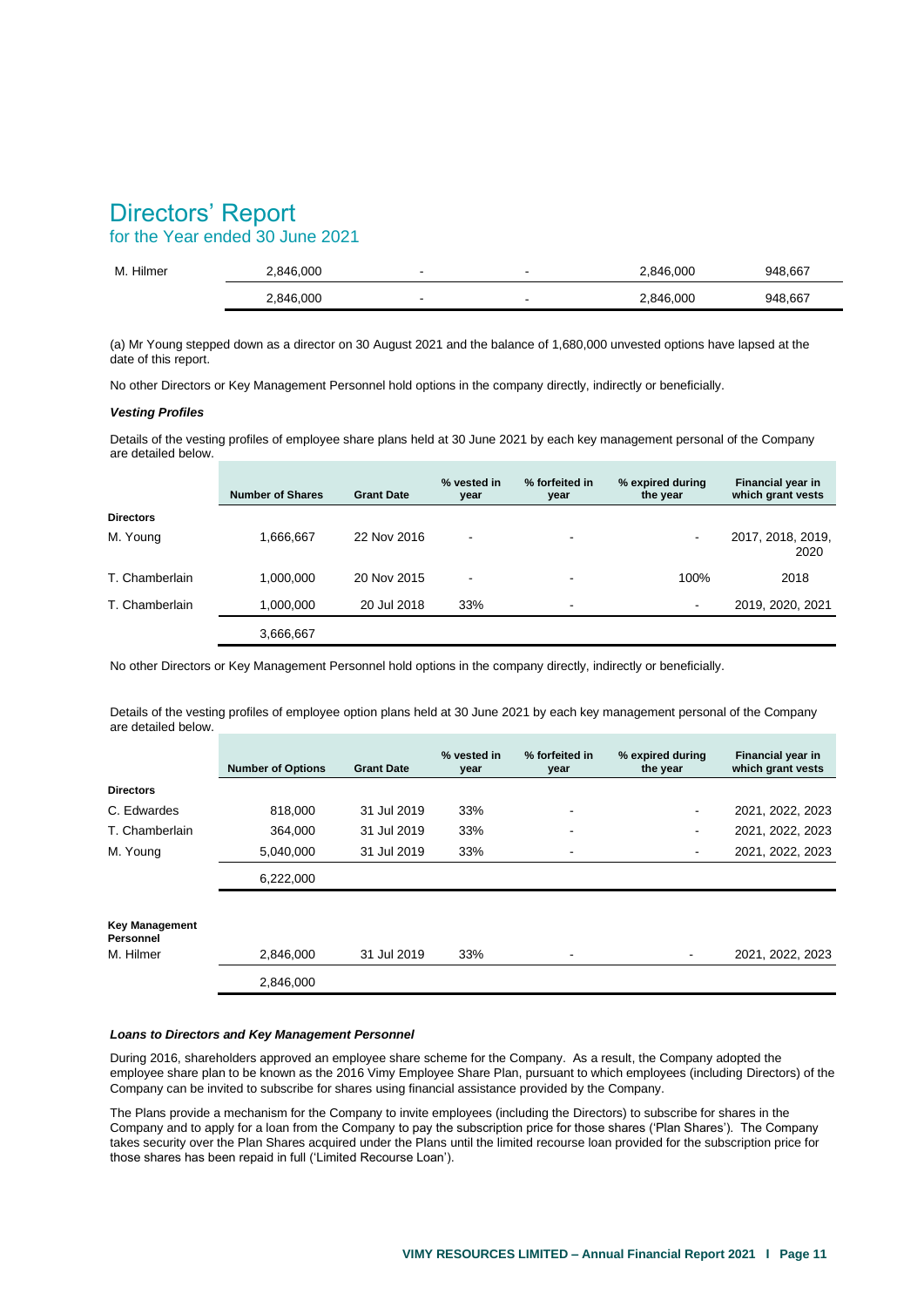# for the Year ended 30 June 2021

A summary of the terms of issue and the Limited Recourse Loan(s) provided is shown below.

|                          | <b>Grant Date</b> | Number of<br>shares acquired | Amount of the loan | Term of the<br>loan |
|--------------------------|-------------------|------------------------------|--------------------|---------------------|
| Directors (or associate) |                   |                              |                    |                     |
| M. Young                 | 22/11/2016        | .666.667                     | \$407.500          | up to 5 years       |
| T. Chamberlain           | 20/7/2018         | 1,000,000                    | \$99,400           | up to 5 years       |

#### *Share based payment*

*As non-interest bearing limited recourse loans were provided to purchase Plan Shares in the Company and these loans are secured against the same Plan Shares, AASB 2 (share based payments) applies. On this basis, the loan amount is not recognised in the financial statements.* 

#### *Loan terms*

The key terms of each Limited Recourse Loan provided under the Plans are as follows:

- (i) the Limited Recourse Loan may only be applied towards the subscription price for the shares issued under the Plans;
- (ii) the Limited Recourse Loan will be interest free, provided that if the Limited Recourse Loan is not repaid by the repayment date set by the Board, the Limited Recourse Loan will incur interest at 9% per annum after that date (which will accrue on a daily basis and compound annually on the then outstanding loan balance);
- (iii) by signing and returning an application for a Limited Recourse Loan, the participants of the Plans (each a Participant):
	- ─ acknowledges and agrees that the Plan Shares will not be transferred, encumbered, otherwise disposed of, or have a security interest granted over it, by or on behalf of the Participant until the Limited Recourse Loan is repaid in full to the Company; and
	- authorises the Company (at its election) either to take such action in the Participant's name or direct that Participant take such action in relation to the Plan Shares as the Company considers appropriate which may include but is not limited to the Company undertaking buy-back of the Plan Shares or selling the Plan Shares;
- (iv) the Limited Recourse Loan becomes repayable on the earliest of:
	- the date which is five years after the grant date of the Limited Recourse Loan ('Repayment Date');
	- one month after the Participant ceases for any reason to be employed by the Company; and
	- (by the legal personal representative of the Participant) six months after the Participant ceases to be an employee of the Company due to their death;
- (v) notwithstanding paragraph (iv) above and subject to any voluntary escrow conditions entered into by the individual Participant, the Participant may repay all or part of the loan at any time before the Repayment Date; and
- (vi) on the repayment date the repayment obligation under the Limited Recourse Loan will be limited to the lesser of:
	- the outstanding balance of the Limited Recourse Loan; and
	- the market value of the Plan Shares on that date.

In addition, where the Participant has elected for the Plan Shares to be provided to the Company in full satisfaction of the Limited Recourse Loan, the Company must accept the Plan Shares as full settlement of the repayment obligation under the Limited Recourse Loan.

#### *Rights attaching to Plan Shares*

The Plan Shares will rank equally with all other shares on issue in the capital of the Company. Holders of Plan Shares issued under the Plans will be entitled to exercise all voting rights attaching to the Shares in accordance with the Constitution. In addition, holders of Plan Shares issued under the Plans will be entitled to participate in dividends declared and paid by the Company in accordance with the Constitution.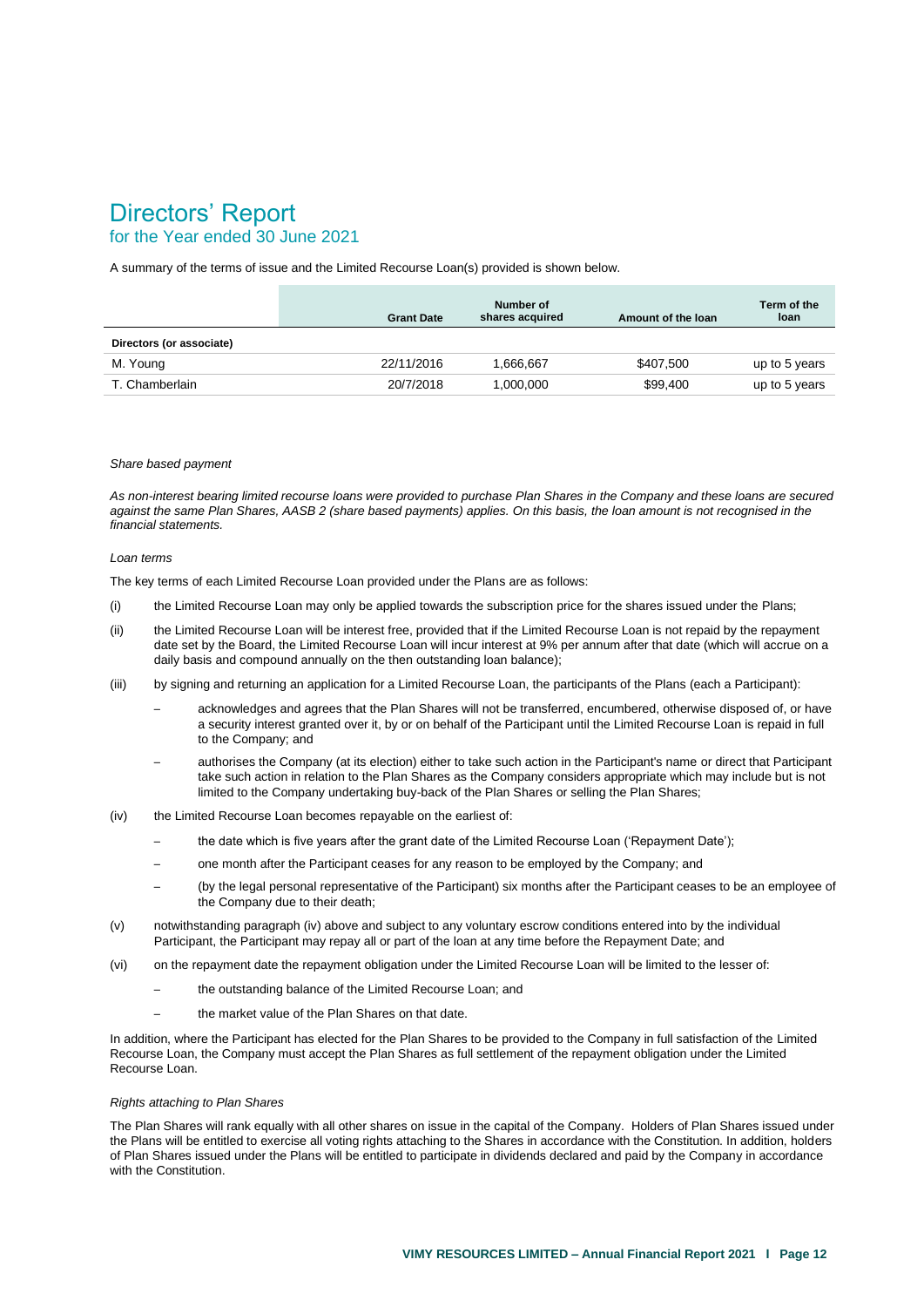# Directors' Report for the Year ended 30 June 2021

#### *Sale of Plan Shares*

Where the Participant has been granted a Limited Recourse Loan to purchase the Plan Shares, and subject to voluntary escrow, those Plan Shares may only be sold by a Participant when the Limited Recourse Loan has been repaid proportionately to the number of Plan Shares to be sold. Otherwise any dealing by the Participant in the Plan Shares is prohibited without the prior written consent of the Company.

If the Limited Recourse Loan becomes due and payable and the Participant has not repaid the amount of the Limited Recourse Loan in full within one month of the due date, then the Participant will forfeit their interest in the Plan Shares as full consideration for the repayment of the outstanding loan balance. The Company may either (at its election) take such action in the Participant's name or direct that Participant take such action in relation to the Plan Shares as the Company considers appropriate, which may include but is not limited to the Company undertaking buy-back of the Plan Shares or selling the Plan Shares.

#### **Other transactions with Director and key management personnel related entities**

C. Edwardes (Chairman) has been an employee of FTI Consulting since 2013. FTI Consulting have been engaged since May 2021 to provide project co-ordination and strategic advisory services. No fees were paid to FTI Consulting during the current financial year.

There were no other transactions with Directors or Key Management personnel during the current financial year.

**End of audited remuneration report.**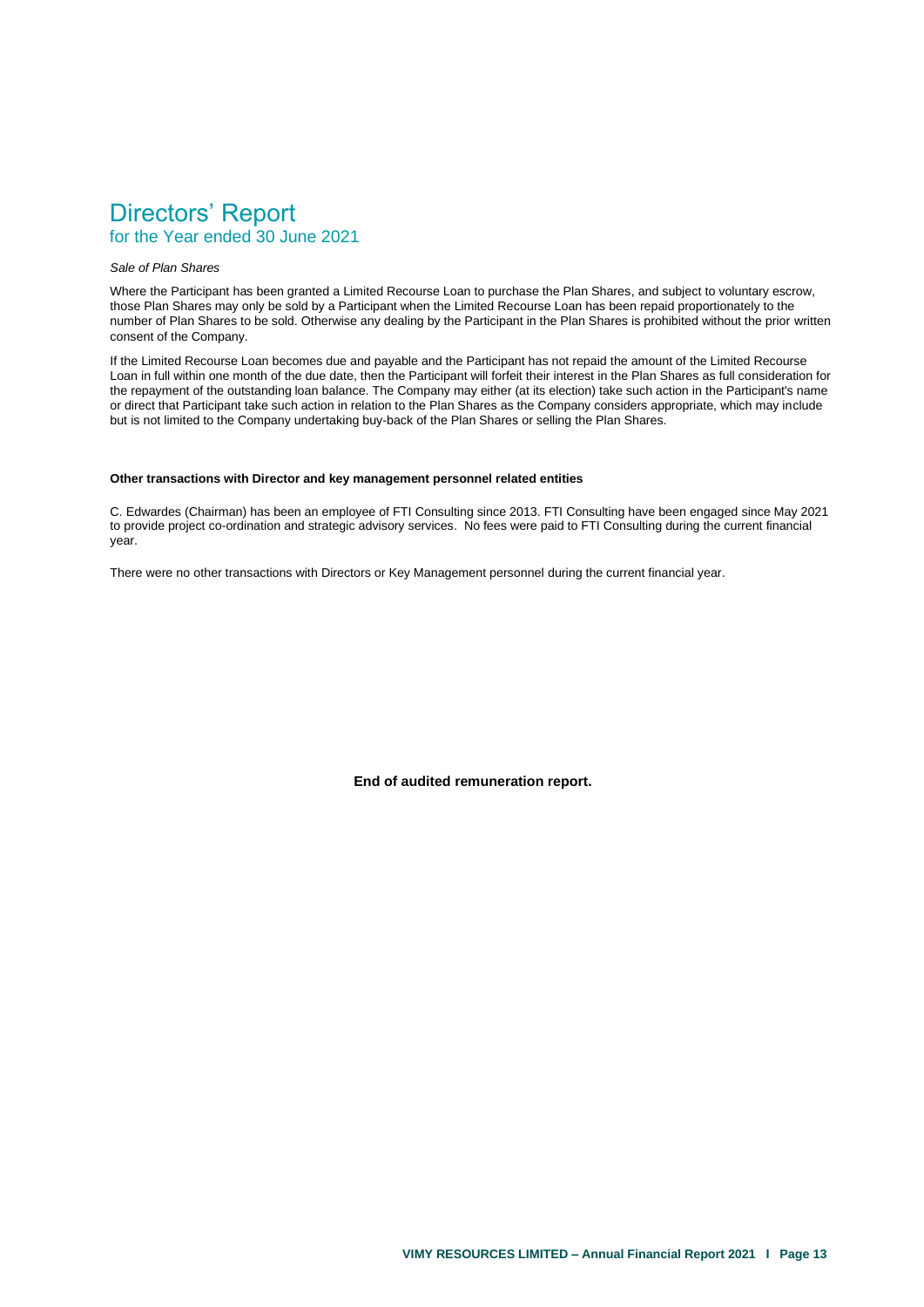# for the Year ended 30 June 2021

### **Auditor**

KPMG was appointed as the Group's auditor on the 17 November 2017 in accordance with section 327 of the *Corporations Act 2001.*

#### **NON-AUDIT SERVICES**

During the period, the following fees were paid or payable for services provided by the auditor of the Parent entity, its related practices and non-related audit firms:

|                                                                                     | <b>Consolidated</b>        |                                  |  |
|-------------------------------------------------------------------------------------|----------------------------|----------------------------------|--|
|                                                                                     | Year ended<br>30 June 2021 | Year ended<br>30 June 2020<br>\$ |  |
| 1. Audit services                                                                   |                            |                                  |  |
| Audit of financial reports and other audit work under the Corporations Act<br>2001: |                            |                                  |  |
| <b>KPMG</b>                                                                         | 68,477                     | 41,362                           |  |
| 2. Non-audit services                                                               |                            |                                  |  |
| KPMG research and development tax incentive compliance and advisory                 | 26,000                     | 40,455                           |  |
| KPMG financial advisory service                                                     | 120,000                    |                                  |  |
| KPMG general accounting and taxation advisory fee                                   |                            | 13,455                           |  |
| KPMG taxation return preparation and advisory                                       | 17,595                     | 17,210                           |  |
| <b>Total auditor's remuneration</b>                                                 | 232,072                    | 112,482                          |  |

#### **AUDITORS' INDEMNITIES AND INSURANCE**

The Company does not indemnify its auditors for liability to another person's or the Company that may arise out of the conduct of the Audit.

#### **AUDITOR'S INDEPENDENCE DECLARATION**

A copy of the auditor's independence declaration as required under section 307C of the *Corporations Act 2001* is set out on the page following this Directors' Report.

#### **OFFICERS' INDEMNITIES AND INSURANCE**

The Company has agreed to indemnify former and current Directors and officers of the Company against all liabilities to another person and the Company that may arise from their position as Directors and officers of the Company and its controlled entities, except where the liability arises out of conduct involving a wilful breach of duty. The agreement stipulates that the Company will meet the full amount of such liabilities including costs and expenses.

The Company has also agreed to pay a premium in respect of a contract insuring Directors and officers of the Company. That contract of insurance prohibits the Company disclosing the nature of the liability insured against and the amount of the premium paid. The liabilities insured include legal costs that may be incurred in defending civil or criminal proceedings that may be brought against the officers in their capacity as officers of entities in the Group. and any other payments arising from liabilities incurred by the officers in connection with such proceedings, other than where such liabilities arise out of conduct involving a wilful breach of duty by the officers or the improper use by the officers of their position or of information to gain advantage for themselves or someone else or to cause detriment to the Company. It is not possible to apportion the premium between amounts relating to the insurance against legal costs and those relating to other liabilities.

#### **PROCEEDINGS ON BEHALF OF THE COMPANY**

No person has applied to the court under section 237 of the *Corporations Act 2001* for leave to bring proceedings on behalf of the Company, or to intervene in any proceedings to which the Company is a party, for the purpose of taking responsibility on behalf of the Company for all or part of those proceedings.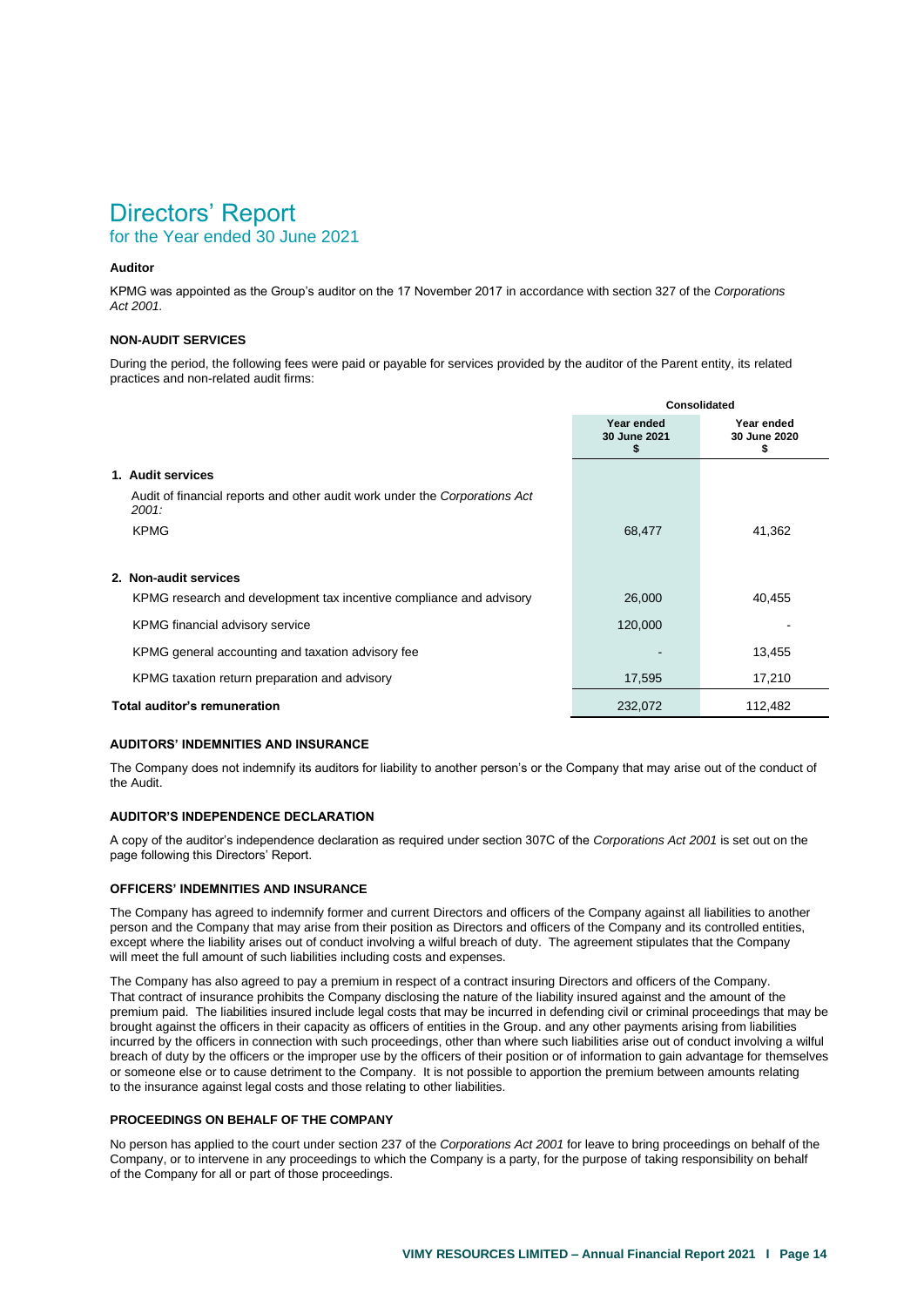# Directors' Report for the Year ended 30 June 2021

No proceedings have been brought or intervened in or on behalf of the Company with leave of the court under section 237 of the *Corporations Act 2001*.

#### **ROUNDING OF AMOUNTS**

The Company is of a kind referred to in Class Order 98/100, issued by the Australian Securities and Investments Commission, relating to the 'rounding off' of amounts in the Directors' report. Amounts in the Directors' report have been rounded off in accordance with the Class Order to the nearest dollar.

This Directors' Report, incorporating the Remuneration Report, is made in accordance with a resolution of the Directors.

green.

**The Hon. Cheryl Edwardes AM Independent Non-executive Chairman**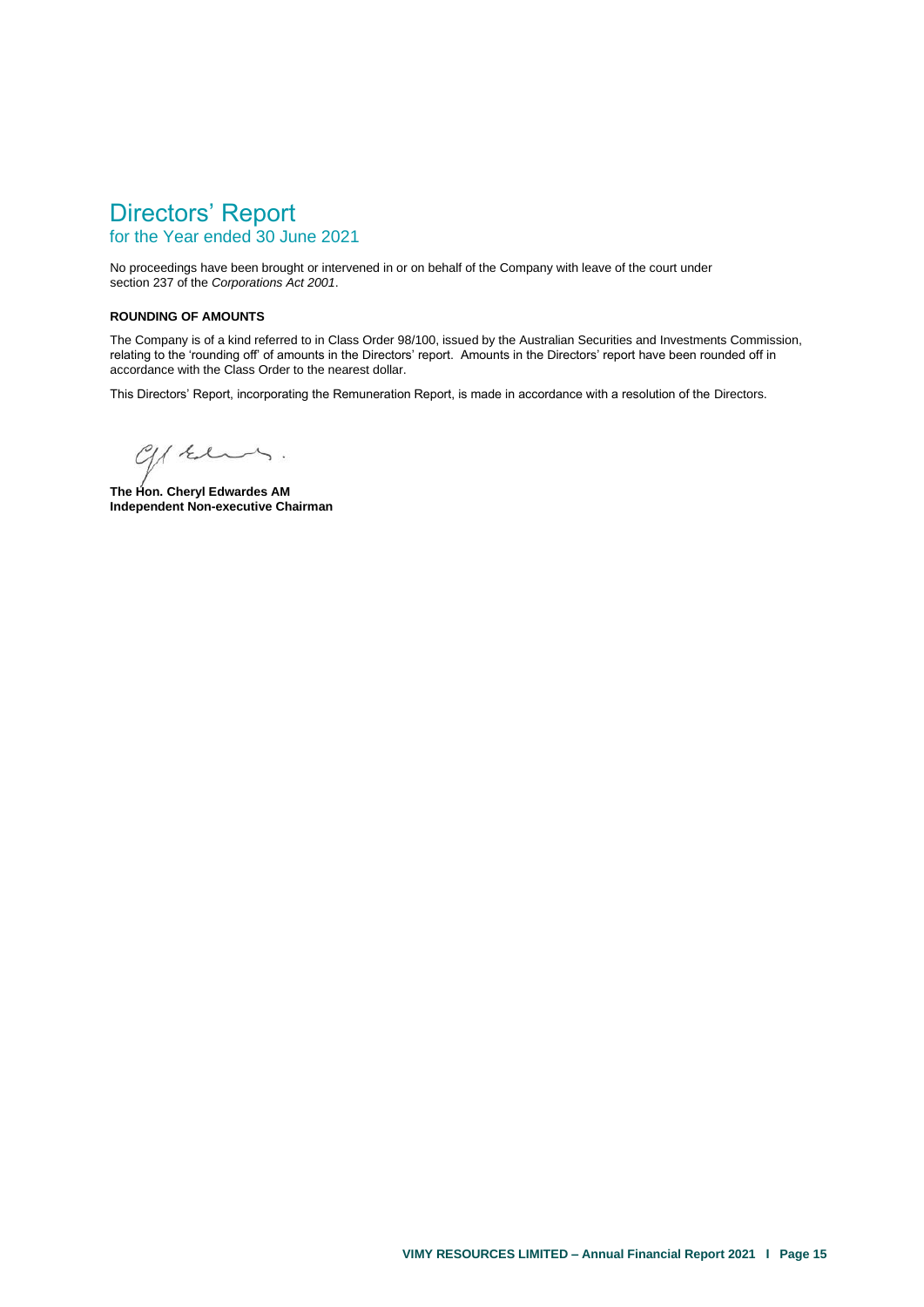

# Lead Auditor's Independence Declaration under Section 307C of the Corporations Act 2001

# To the Directors of Vimy Resources Limited

I declare that, to the best of my knowledge and belief, in relation to the audit of Vimy Resources Limited for the financial year ended 30 June 2021 there have been:

- i. no contraventions of the auditor independence requirements as set out in the Corporations Act 2001 in relation to the audit; and
- ii. no contraventions of any applicable code of professional conduct in relation to the audit.

KPMG

Parts Make

KPMG Derek Meates Partner Perth 30 September 2021

KPMG, an Australian partnership and a member firm of the KPMG global organisation of independent member firms affiliated with KPMG International Limited, a private English company limited by guarantee. All rights reserved. The KPMG name and logo are trademarks used under license by the independent member firms of the KPMG global organisation. Liability limited by a scheme approved under Professional Standards Legislation.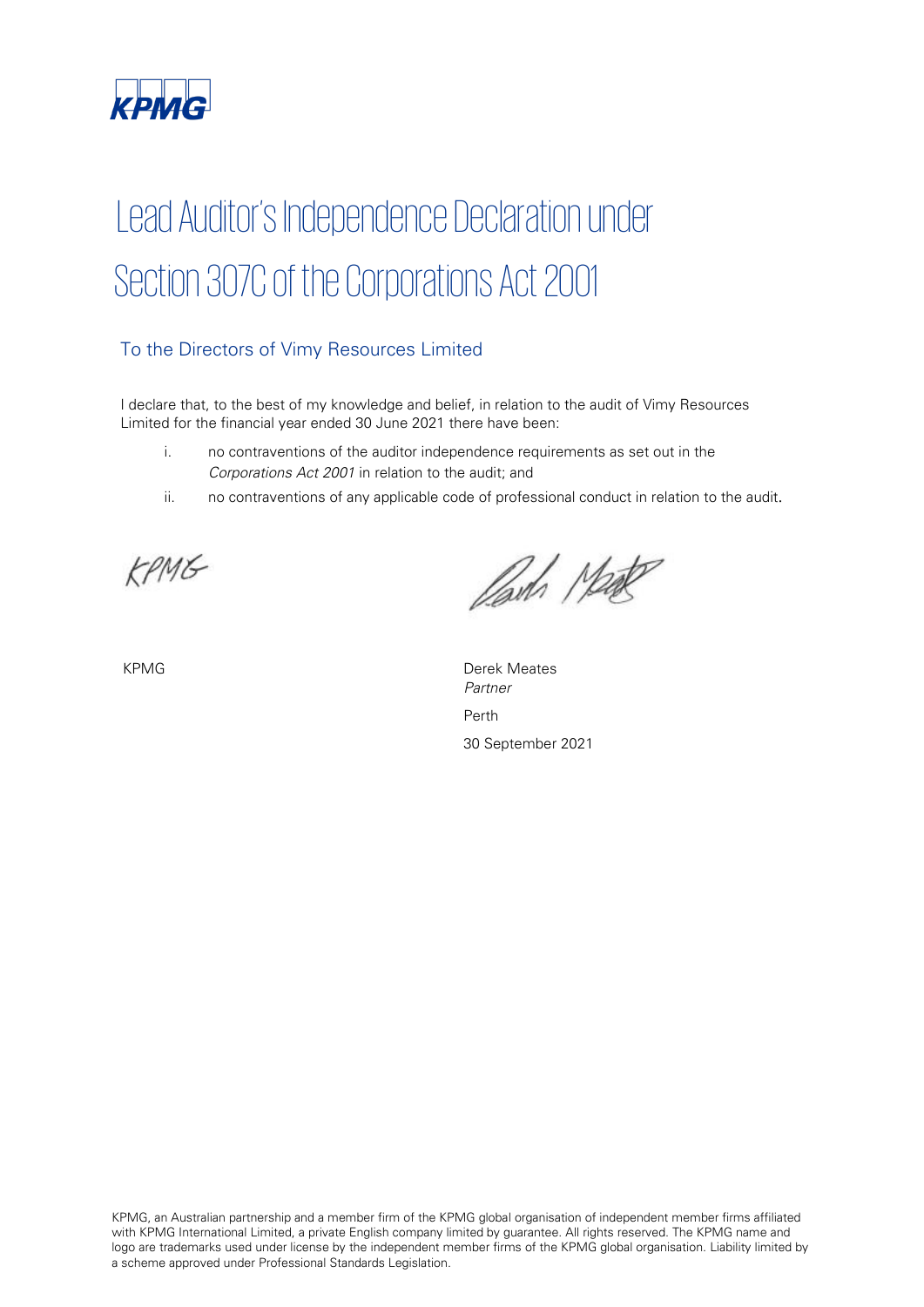# Consolidated Statement of Profit or Loss and Other Comprehensive Income

for the year ended 30 June 2021

<span id="page-18-0"></span>

|                                                                 | Consolidated |             |               |
|-----------------------------------------------------------------|--------------|-------------|---------------|
| <b>Note</b>                                                     |              | 2021<br>\$  | 2020<br>\$    |
| Other Income<br>6                                               |              | 309,905     | 793,492       |
| Exploration and evaluation expenditure                          |              | (3,062,170) | (2,713,513)   |
| Corporate and administration expense                            |              | (2,632,103) | (2,639,049)   |
| Sales and Marketing expenses                                    |              | (307, 172)  | (495, 437)    |
| Financing expense                                               |              | (528, 243)  | (632, 662)    |
| 7(b)<br>Share based payments expense                            |              | (649, 587)  | (609, 345)    |
| Loss before income tax                                          |              | (6,869,370) | (6, 296, 514) |
| Income tax expense                                              |              |             |               |
| Loss attributable to members of the Company                     |              | (6,869,370) | (6, 296, 514) |
| Other comprehensive income, net of tax                          |              |             |               |
| Total comprehensive loss attributable to members of the Company |              | (6,869,370) | (6, 296, 514) |

Loss per share from continuing operations attributable to the ordinary equity holder of the Company: **Cents per share Cents per share** Basic and diluted loss per share (1.07) (1.07)

*The above consolidated statement of profit or loss and other comprehensive income should be read in conjunction with the accompanying notes*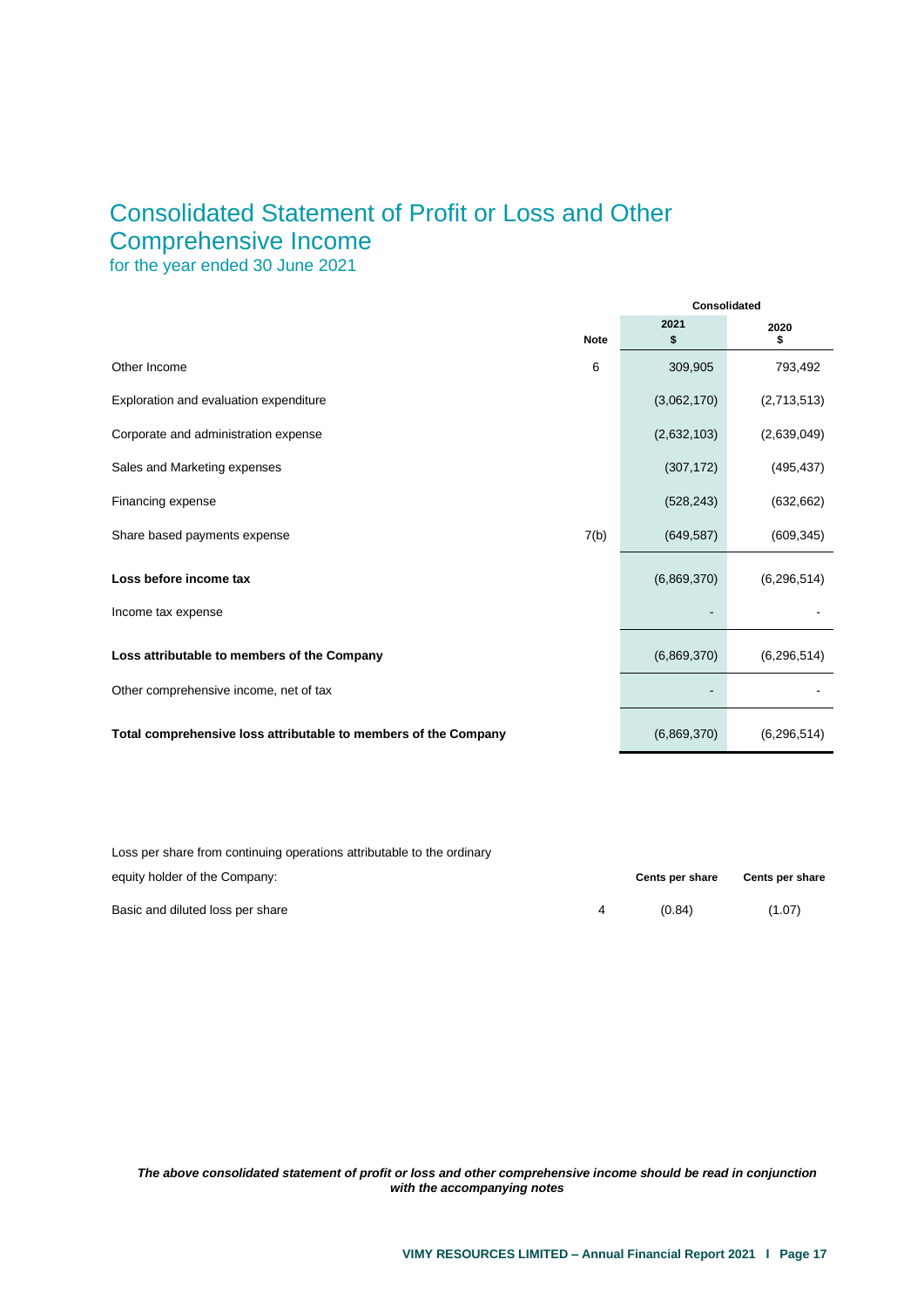# Consolidated Statement of Financial Position

as at 30 June 2021

<span id="page-19-0"></span>

|                                      |             | 2021            | 2020            |
|--------------------------------------|-------------|-----------------|-----------------|
|                                      | <b>Note</b> | \$              | \$              |
| <b>CURRENT ASSETS</b>                |             |                 |                 |
| Cash and cash equivalents            | 9           | 24,060,674      | 7,181,734       |
| Trade and other receivables          | 10          | 289,999         | 391,454         |
| Prepayments                          | 11          | 57,914          | 169,859         |
| <b>Total Current Assets</b>          |             | 24,408,587      | 7,743,047       |
| <b>NON-CURRENT ASSETS</b>            |             |                 |                 |
| Trade and other receivables          | 10          | 356,258         | 356,258         |
| Right of Use Assets                  |             | 305,598         | 397,278         |
| Plant and equipment                  | 12          | 58,547          | 86,713          |
| Exploration and evaluation           | 13          | 5,788,237       | 5,788,237       |
| <b>Total Non-Current Assets</b>      |             | 6,508,640       | 6,628,486       |
| <b>TOTAL ASSETS</b>                  |             | 30,917,227      | 14,371,533      |
| <b>CURRENT LIABILITIES</b>           |             |                 |                 |
| Trade and other payables             | 14          | 792,053         | 2,304,911       |
| Provisions                           | 15          | 300,760         | 276,434         |
| <b>Total Current Liabilities</b>     |             | 1,092,813       | 2,581,345       |
| <b>NON-CURRENT LIABILITIES</b>       |             |                 |                 |
| Trade and other payables             | 14          | 225,770         | 2,605,291       |
| Provisions                           | 15          | 1,060,150       | 907,079         |
| <b>Total Non-Current Liabilities</b> |             | 1,285,920       | 3,512,370       |
| <b>TOTAL LIABILITIES</b>             |             | 2,378,733       | 6,093,715       |
| <b>NET ASSETS</b>                    |             | 28,538,494      | 8,277,818       |
| <b>EQUITY</b>                        |             |                 |                 |
| Contributed equity                   | 16          | 140, 157, 572   | 113,677,114     |
| Reserves                             | 17          | 1,578,218       | 1,288,327       |
| <b>Accumulated losses</b>            | 19          | (113, 197, 296) | (106, 687, 623) |
| <b>TOTAL EQUITY</b>                  |             | 28,538,494      | 8,277,818       |

*The above consolidated statement of financial position should be read in conjunction with the accompanying notes*

**Consolidated**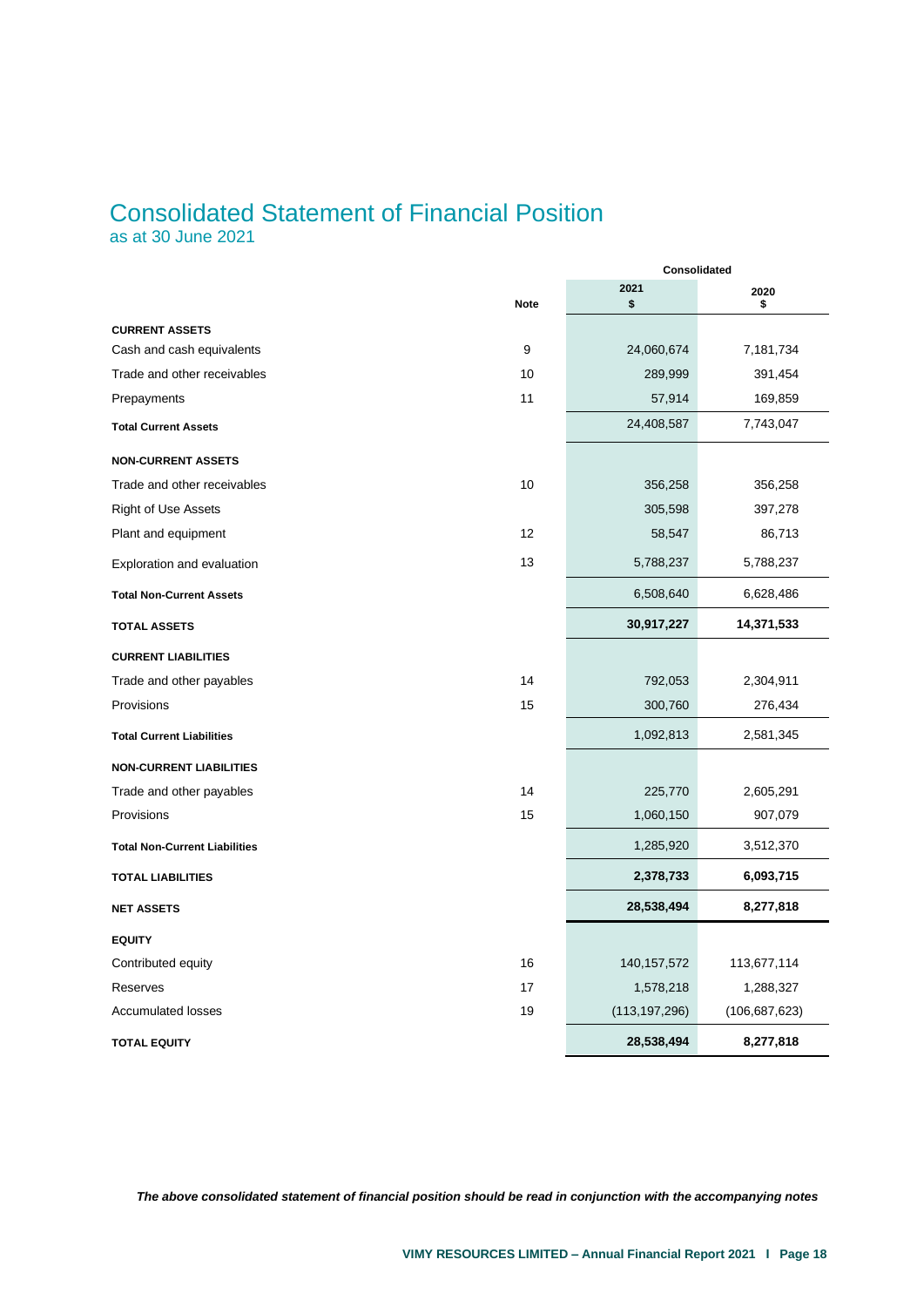# Consolidated Statement of Changes in Equity

for the year ended 30 June 2021

<span id="page-20-0"></span>

|                                                          | <b>Contributed</b><br>equity<br>\$ | <b>Accumulated</b><br>losses<br>\$ | <b>Reserves</b><br>\$ | Total<br>\$   |
|----------------------------------------------------------|------------------------------------|------------------------------------|-----------------------|---------------|
| <b>CONSOLIDATED</b>                                      |                                    |                                    |                       |               |
| Balance at 1 July 2019                                   | 102,271,967                        | (104, 178, 998)                    | 4,466,871             | 2,559,840     |
| Loss attributable to members<br>of the Company           |                                    | (6, 296, 514)                      |                       | (6, 296, 514) |
| Transactions with owners in their<br>capacity as owners: |                                    |                                    |                       |               |
| Issue of ordinary shares net of issue costs              | 11,405,147                         |                                    |                       | 11,405,147    |
| Share based payments expense                             |                                    |                                    | 609,345               | 609,345       |
| Transfer to retained earnings                            |                                    | 3,787,889                          | (3,787,889)           |               |
| Balance at 30 June 2020                                  | 113,677,114                        | (106, 687, 623)                    | 1,288,327             | 8,277,818     |
|                                                          |                                    |                                    |                       |               |
| Balance at 1 July 2020                                   | 113,677,114                        | (106, 687, 623)                    | 1,288,327             | 8,277,818     |
| Loss attributable to members<br>of the Company           |                                    | (6,869,370)                        |                       | (6,869,370)   |
| Transactions with owners in their<br>capacity as owners: |                                    |                                    |                       |               |
| Issue of ordinary shares net of issue costs              | 26,480,458                         |                                    |                       | 26,480,458    |
| Share based payments expense                             |                                    |                                    | 649,588               | 649,587       |
| Transfer to retained earnings                            |                                    | 359,697                            | (359, 697)            |               |
| Balance at 30 June 2021                                  | 140,157,572                        | (113, 197, 296)                    | 1,578,218             | 28,538,494    |

*The above consolidated statement of changes in equity should be read in conjunction with the accompanying notes*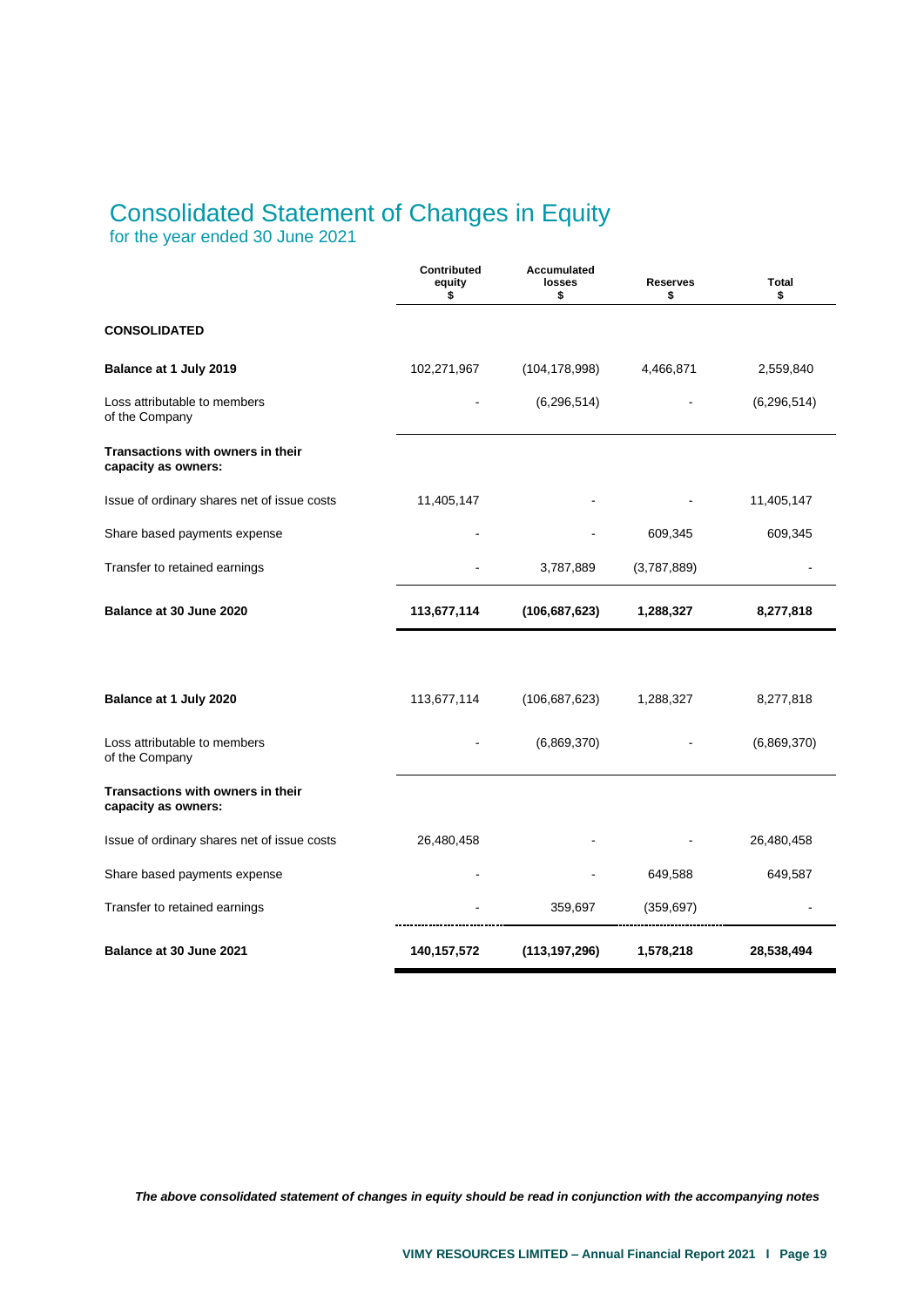# Consolidated Statement of Cash Flows

For the year ended 30 June 2021

<span id="page-21-0"></span>

|                                                                  |             | Consolidated  |             |  |
|------------------------------------------------------------------|-------------|---------------|-------------|--|
|                                                                  | <b>Note</b> | 2021<br>\$    | 2020<br>\$  |  |
| <b>Cash Flows from Operating Activities</b>                      |             |               |             |  |
| Interest received                                                |             | 25,201        | 37,095      |  |
| R&D tax incentive and COVID-19 grant income                      |             | 612,178       | 1,009,414   |  |
| Other Income                                                     |             | 29,396        | 179,083     |  |
| Payments to other suppliers and employees                        |             | (5,645,131)   | (5,430,788) |  |
| Net cash used in Operating Activities                            | 23          | (4,978,356)   | (4,205,196) |  |
| <b>Cash Flows from Investing Activities</b>                      |             |               |             |  |
| Purchase of plant and equipment                                  |             | (35, 791)     | (2,738)     |  |
| Tenement acquisition costs                                       |             | (4, 186, 000) | (1,020,000) |  |
| Net cash used in Investing Activities                            |             | (4,221,791)   | (1,022,738) |  |
| <b>Cash Flows from Financing Activities</b>                      |             |               |             |  |
| Proceeds from issue of ordinary shares                           |             | 27,500,000    | 12,212,703  |  |
| Share issue costs                                                |             | (1,420,913)   | (780, 794)  |  |
| Net cash provided by Financing Activities                        |             | 26,079,087    | 11,431,909  |  |
| Net increase/(decrease) in cash and cash equivalents held        |             | 16,878,940    | 6,203,975   |  |
| Cash and cash equivalents at the beginning of the financial year |             | 7,181,734     | 977,759     |  |
| Cash and cash equivalents at the end of the financial year       | 9           | 24,060,674    | 7,181,734   |  |

*The above consolidated statement of cash flows should be read in conjunction with the accompanying notes*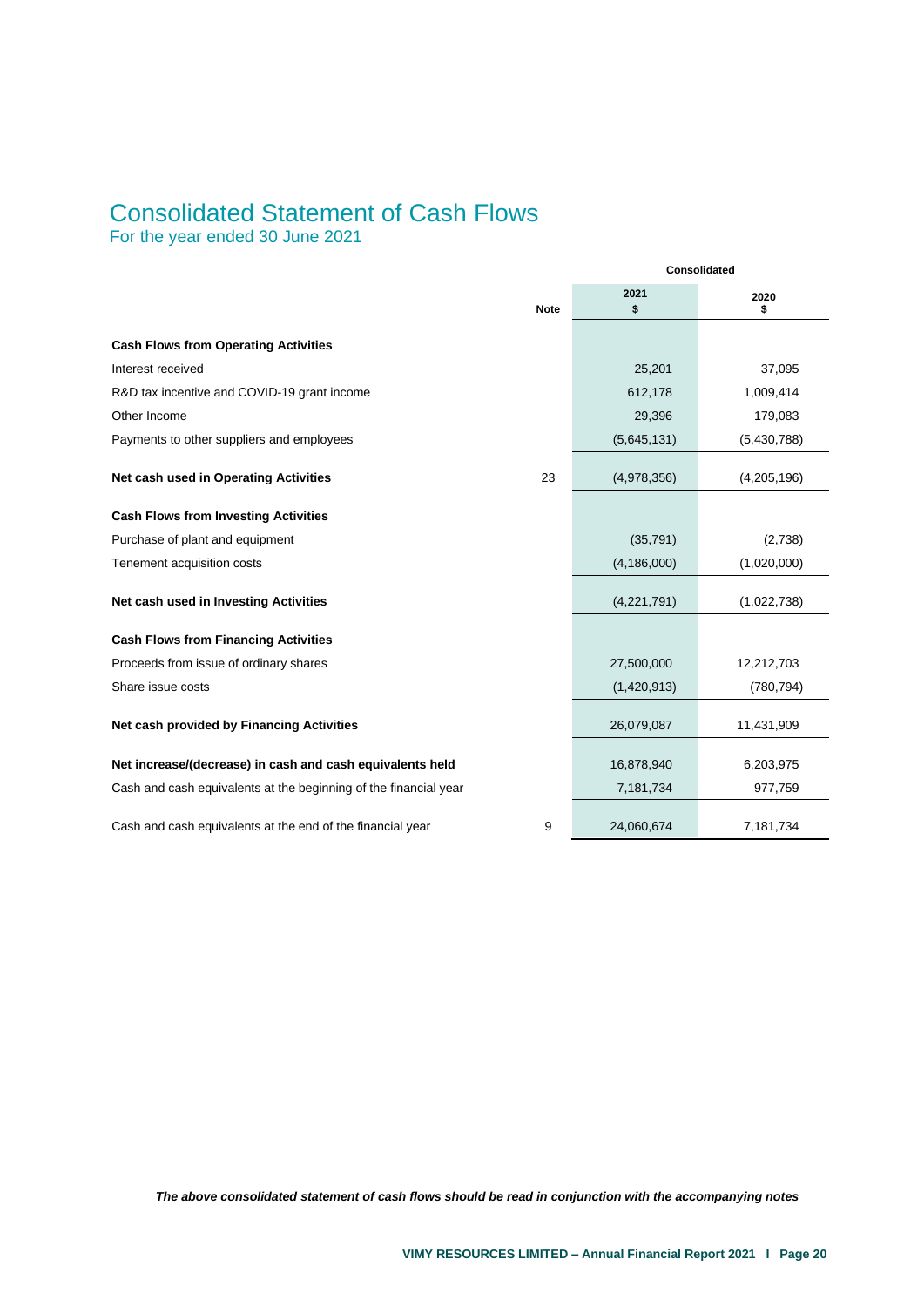# Notes to the Financial Statements 30 June 2021

## <span id="page-22-0"></span>**TABLE OF CONTENTS**

| 1.  | Critical accounting estimates and judgements      | 22 |
|-----|---------------------------------------------------|----|
| 2.  | Segment information                               | 24 |
| 3.  | Financial risk management                         | 25 |
| 4.  | Earnings per share                                | 28 |
| 5.  | Directors and key management personnel disclosure | 28 |
| 6.  | Other income                                      | 30 |
| 7.  | Loss for the year                                 | 31 |
| 8.  | Income tax benefit                                | 31 |
| 9.  | Cash and cash equivalents                         | 32 |
| 10. | Trade and other receivables                       | 33 |
| 11. | Prepayment                                        | 33 |
| 12. | Plant and equipment                               | 34 |
| 13. | Exploration and evaluation                        | 34 |
| 14. | Trade and other payables                          | 35 |
| 15. | Provisions                                        | 35 |
| 16. | Contributed equity                                | 37 |
| 17. | Reserves                                          | 38 |
| 18. | Share based payments                              | 39 |
| 19. | <b>Accumulated losses</b>                         | 40 |
| 20. | Expenditure commitments                           | 41 |
| 21. | Controlled entities                               | 41 |
| 22. | Remuneration of auditors                          | 41 |
| 23. | Cash flow information                             | 42 |
| 24. | Contingent liabilities                            | 42 |
| 25. | Parent entity information                         | 43 |
| 26. | Events occurring after reporting date             | 43 |
| 27. | Summary of significant accounting policies        | 44 |
|     |                                                   |    |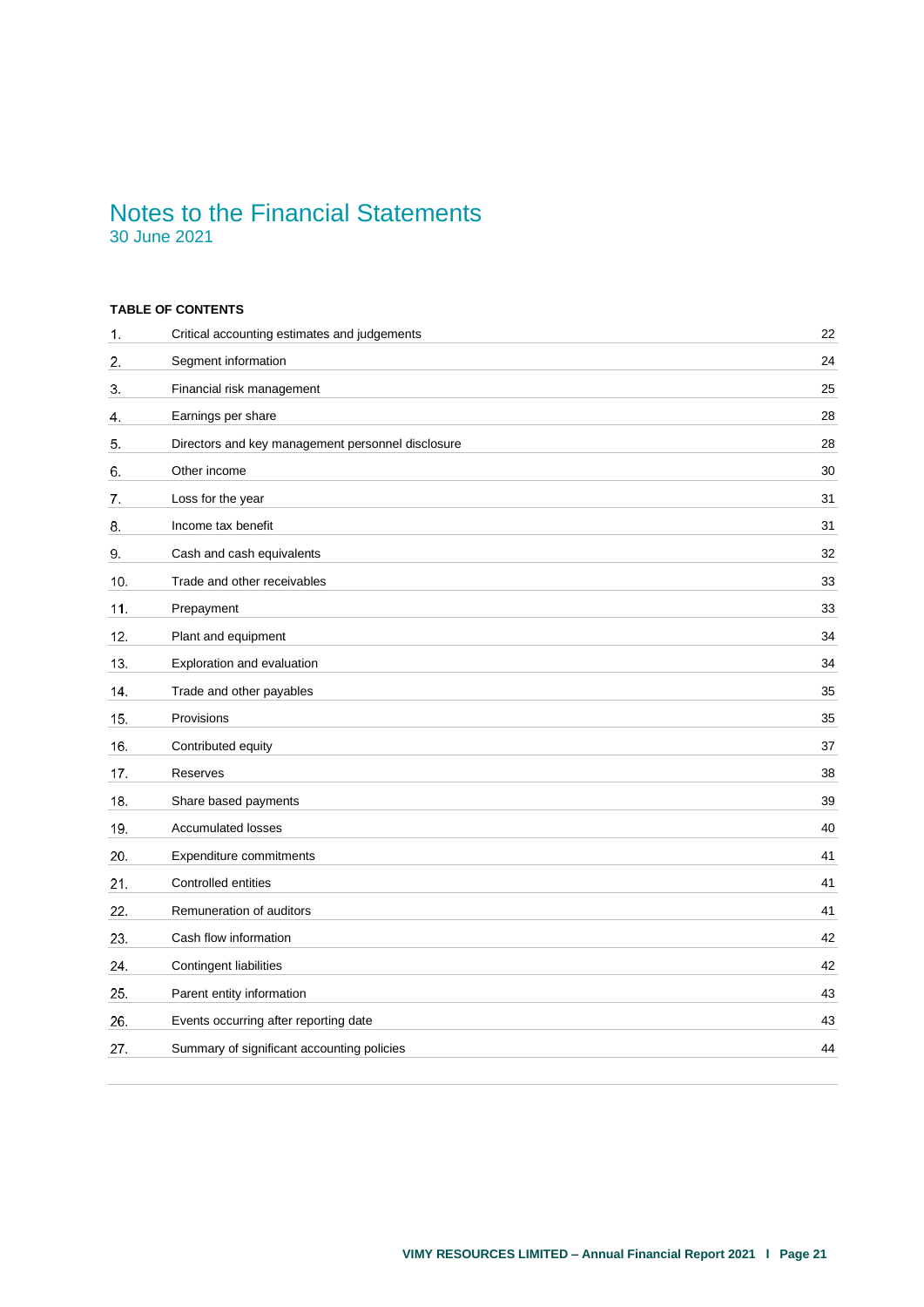30 June 2021

#### **REPORTING ENTITY**

Vimy Resources Limited ('the Company') is a company incorporated and domiciled in Australia. The address of the Company's registered office and principal place of business is Level 1, 1209 Hay Street, West Perth, WA, 6005, Australia. The consolidated financial statements of the Company as at and for the year ended 30 June 2021 comprise the Company and its subsidiaries, together referred to as the ('Group'). The Group is a for-profit entity and primarily involved in uranium project exploration and evaluation.

#### <span id="page-23-0"></span>**CRITICAL ACCOUNTING ESTIMATES AND JUDGEMENTS**

#### **(a) Carrying amounts of assets and liabilities**

The carrying amounts of certain assets and liabilities are often determined based on estimates and assumptions of future events. The key estimates and assumptions that have a significant risk of causing a material adjustment to the carrying amounts of certain assets and liabilities within the next annual reporting period are:

(i) Share-based payment transactions

The Group measures the cost of equity-settled transactions with employees by reference to the fair value of the equity instruments at the date at which they are granted. The fair value is determined by using the Black-Scholes formula. The accounting estimates and assumptions relating to equity-settled share-based payments would have no impact on the carrying amounts of assets and liabilities within the next annual reporting period but may impact expenses and equity.

(ii) Rehabilitation provision

Significant estimates and assumptions are made in determining the provision for rehabilitation of the project area as there are numerous factors that will affect the ultimate liability payable.

These factors include estimates of the extent and costs of rehabilitation activities, technological changes, regulatory changes, cost increases as compared to inflation rates, and changes in discount rates. These uncertainties may result in future actual expenditure differing from the amounts currently provided.

(iii) Income taxes

The Group is subject to income taxes in Australia. There are many transactions and calculations undertaken during the ordinary course of business for which the ultimate tax determination is uncertain. Sufficient tax losses exist to offset any deferred tax liabilities. The Group's ability to access existing tax losses is dependent on it demonstrating achievement of either of two income tax defined tests, being the continuity of ownership test or the same business test.

(iv) Impairment

At each reporting date, the Group reviews the carrying amounts of its assets, excluding deferred tax assets, to determine whether there is any indication that those assets have suffered an impairment loss. If any such indication exists, the recoverable amount of the asset is estimated in order determine the extent of the impairment loss (if any). Where the asset does not generate cash flows that are independent from other assets, the Group estimates the recoverable amount of the cash generating unit to which the asset belongs. Where a reasonable and consistent basis of allocation can be identified, corporate assets are also allocated to individual cash generating units, or otherwise they are allocated to the smallest group of cash-generating units for which a reasonable and consistent allocated basis can be identified. Intangible assets with indefinite useful lives and intangible assets not available for use are tested for impairment annually and whenever there is an indication that the asset may be impaired.

Recoverable amount is the higher of fair value less costs to sell and value in use. In assessing value in use, the estimated future cash flows are discounted to their present value using a pre-tax discount rate that reflects current market assessments of the time value of the money and the risks specific to the asset for which the estimated of the future cash flows have not been adjusted.

If recoverable amount of an asset (or cash-generating unit) is estimated to be less than its carrying amount, the carrying amount of the assets (cash generating unit) is reduced to its recoverable amount. An impairment loss is recognised immediately in profit or loss, unless the relevant asset is carried at a revalued amount, in which case the impairment loss is treated as a revaluation decrease.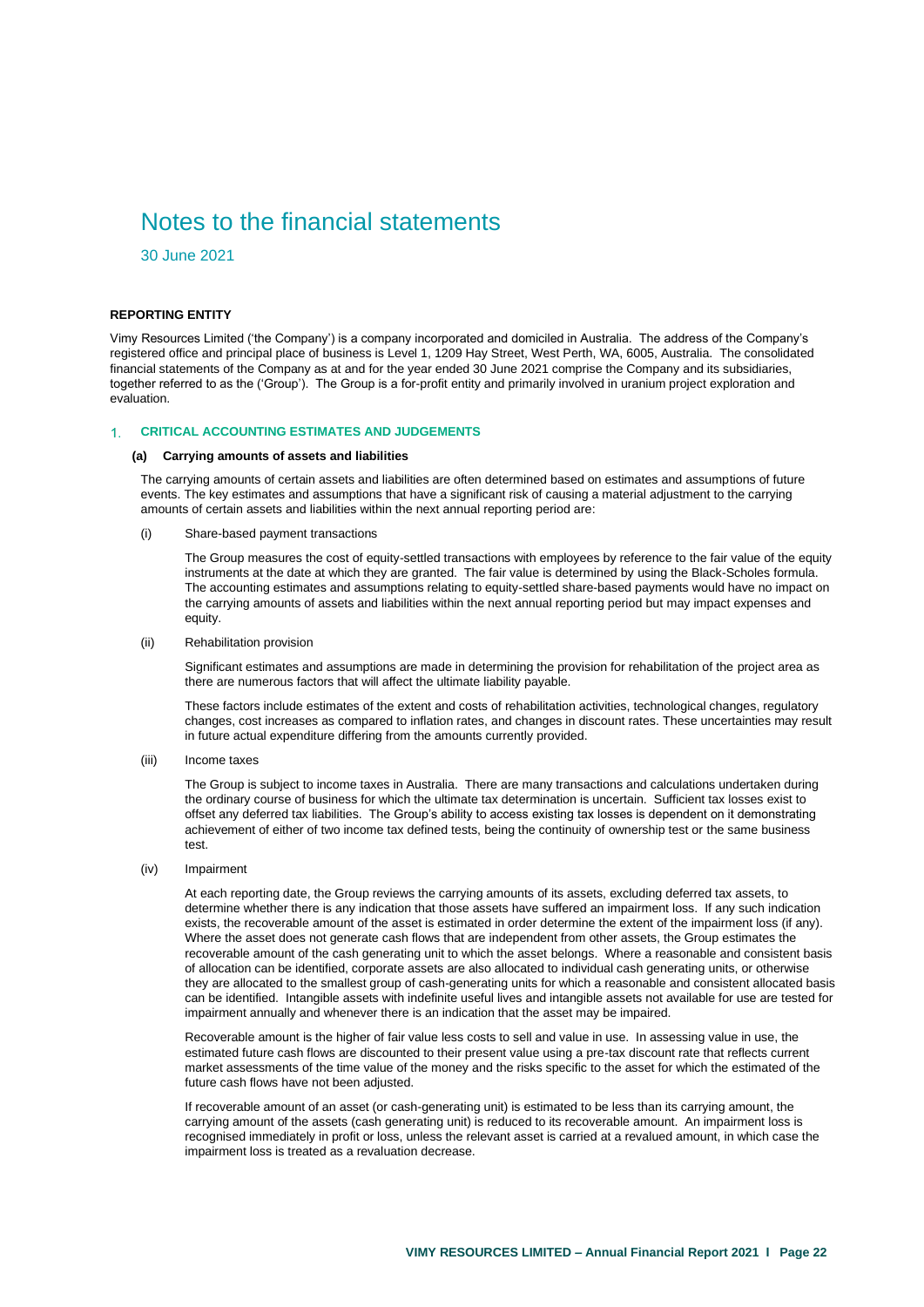30 June 2021

#### **(b) Going concern**

The Group incurred a net loss of \$6,869,370 during the year ended 30 June 2021. The cash and cash equivalents held as at 30 June 2021 was \$24,060,674. Current assets exceed current liabilities by \$23,315,774 as at 30 June 2021. The Group's net cash used in operating activities for the year ended 30 June 2021 was \$4,978,356.

The Directors have reviewed a cash flow forecast for the next 12 months from the date of signing the financial report which demonstrates that the Group will have sufficient cash resources to continue as a going concern, subject to fund raising activities during the period.

The Group's ability to continue as a going concern, including to advance its exploration and evaluation activities, depends on its ability to obtain additional funding through strategic partners, equity, debt, hybrid financing, joint ventures, production off-take arrangements, research and development claim or other means.

In considering these circumstances, the Directors have taken into account the Group's demonstrated past successes in raising equity and debt, and in the event that additional funding is not able to be obtained at the amounts and timeframes anticipated, the Directors would actively curtail both project and corporate expenditure to conserve cash resources.

For these reasons the Directors continue to adopt the going concern basis in preparing these financial reports.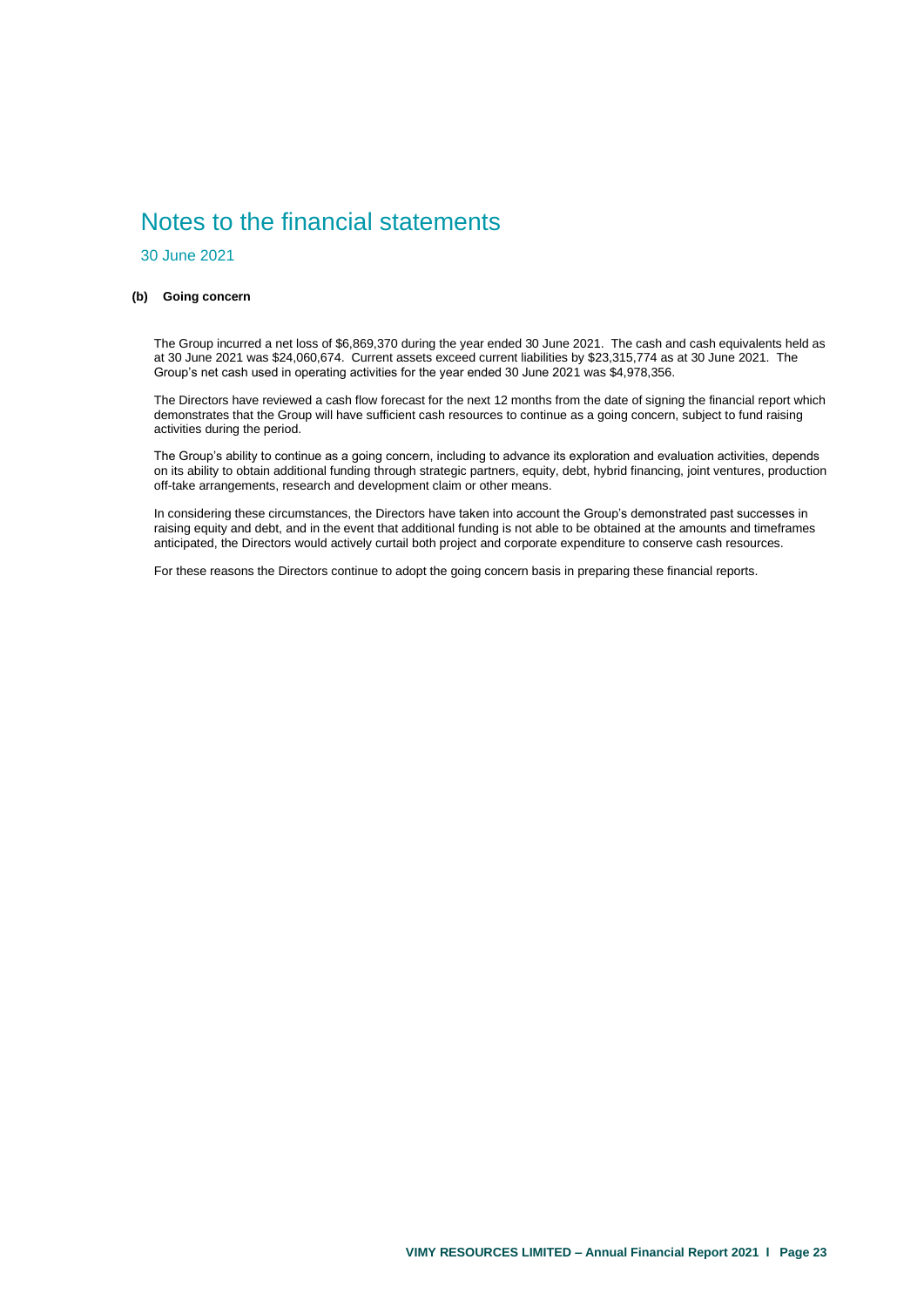30 June 2021

### <span id="page-25-0"></span>**SEGMENT INFORMATION**

The Group has identified its operating segments based on the internal reports that are reviewed and used by the Board of Directors (chief operating decision maker) in assessing performance and determining the allocation of resources.

The Group operates an Exploration and Evaluation segment and a Sales and Marketing segment. The Exploration and Evaluation activities undertaken by the Exploration and Evaluation segment including exploration on granted tenements in Western Australia and the Northern Territory. The Sales and Marketing segment activities undertaken by the Sales and Marketing segment include research and economic analysis of the global uranium market. The segment activities do not generate any sales revenue.

|                                                     | <b>Segments</b> |                 |  |
|-----------------------------------------------------|-----------------|-----------------|--|
|                                                     | 2021<br>\$      | 2020<br>\$      |  |
| <b>Result</b>                                       |                 |                 |  |
| Exploration losses for the year                     | (3,062,170)     | (2,713,513)     |  |
| Sales and Marketing losses for the year             | (307, 172)      | (495, 437)      |  |
|                                                     | (3,369,342)     | (3,208,950)     |  |
| <b>Reconciliation to Consolidated Loss</b>          |                 |                 |  |
| Segment contribution                                | (3,369,342)     | (3,208,950)     |  |
| Corporate and administration expense                | (2,632,103)     | (2,639,049)     |  |
| Finance expense                                     | (528, 243)      | (632, 663)      |  |
| Share based payments expense                        | (649, 587)      | (609, 345)      |  |
| Research and development tax incentive grant income | 282,519         | 379,659         |  |
| Interest revenue and other income                   | 27,386          | 413,834         |  |
| Loss from continuing operations                     | (6,869,370)     | (6, 296, 514)   |  |
|                                                     |                 | <b>Segments</b> |  |
|                                                     | 2021            | 2020            |  |

|                                                    |            | \$         |
|----------------------------------------------------|------------|------------|
| <b>Total assets</b>                                |            |            |
| <b>Exploration Segment assets</b>                  | 6,474,238  | 6,276,287  |
| Sales and Marketing Segment assets                 |            |            |
|                                                    | 6,474,238  | 6,276,287  |
| <b>Reconciliation to Consolidated Total Assets</b> |            |            |
| Segment assets                                     | 6,474,238  | 6,276,287  |
| Corporate and administration assets                | 24,442,989 | 8,095,246  |
| <b>Total assets</b>                                | 30,917,227 | 14,371,533 |
| <b>Total liabilities</b>                           |            |            |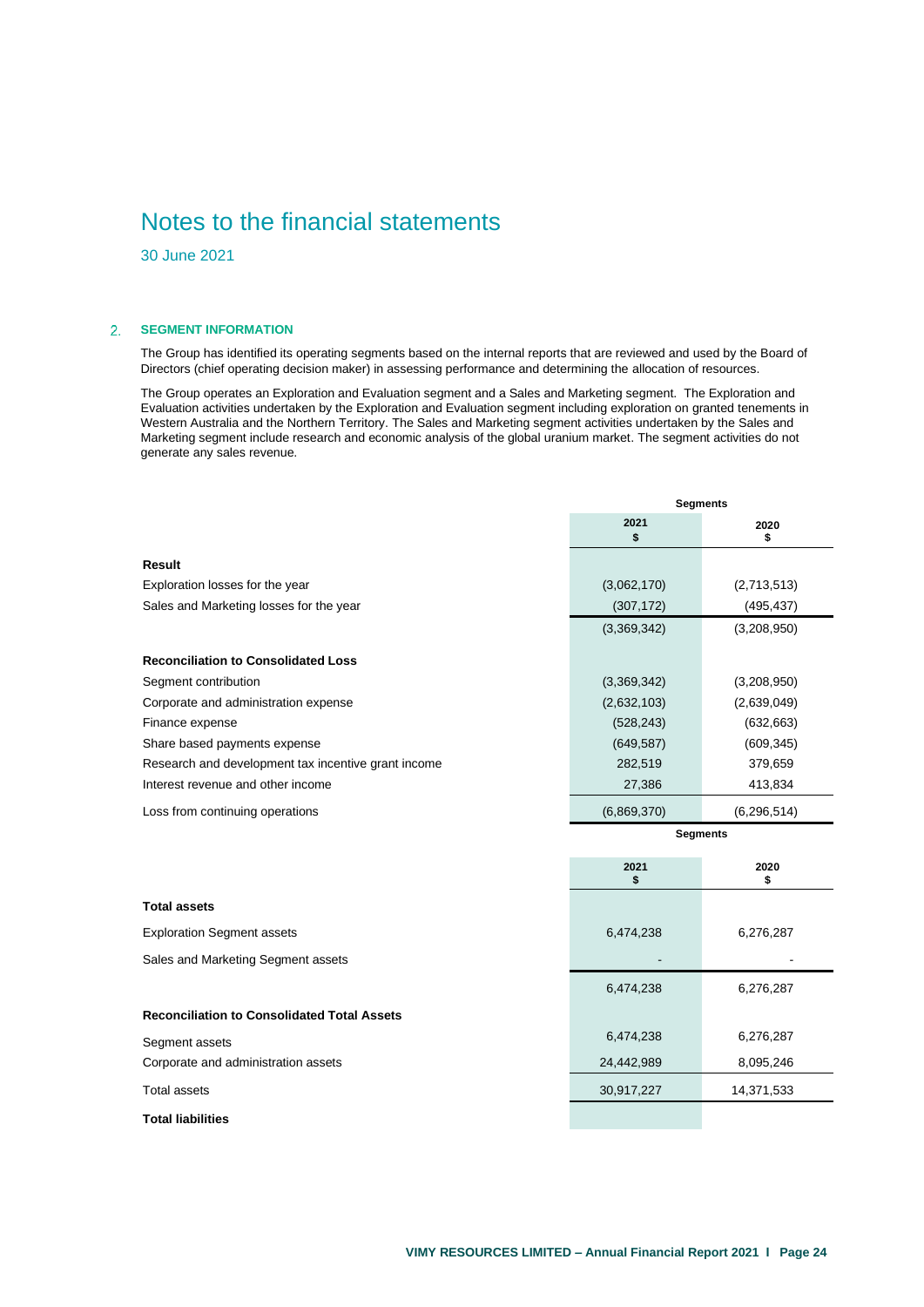30 June 2021

| <b>Exploration Segment liabilities</b>                  | (1,263,552)   | (4,790,172)  |
|---------------------------------------------------------|---------------|--------------|
| Sales and Marketing liabilities                         | (10,088)      | (2,774)      |
|                                                         | (1, 273, 640) | (4,792,9456) |
| <b>Reconciliation to Consolidated Total Liabilities</b> |               |              |
| Segment liabilities                                     | (1,273,640)   | (4,792,946)  |
| Corporate and administration liabilities                | (1, 105, 092) | (1,300,769)  |
| <b>Total liabilities</b>                                | (2,378,732)   | (6,093,715)  |

#### <span id="page-26-0"></span>**FINANCIAL RISK MANAGEMENT**  $3.$

The Group's activities may expose it to a variety of financial risks in the future such as market risk (including fair value interest rate risk), credit risk, and liquidity risk. The Group's overall financial risk management focuses on the unpredictability of the financial markets and seeks to minimise potential adverse effects on the financial performance of the Group.

Risk management is carried out under an approved framework covering a risk management policy and internal compliance and control by management. The Board identifies, evaluates and approves measures to address financial risks.

The Group holds the following financial instruments:

|                                           | 2021<br>\$ | 2020<br>ъ |
|-------------------------------------------|------------|-----------|
| <b>Financial assets</b>                   |            |           |
| Cash and cash equivalents                 | 24,060,674 | 7,181,734 |
| Trade and other receivables - current     | 289,999    | 391,454   |
| Trade and other receivables – non-current | 356,258    | 356,258   |
|                                           | 24,706,931 | 7,929,446 |
| <b>Financial liabilities</b>              |            |           |
| Trade and other payables – current        | 792,053    | 906,643   |
| Trade and other payable - non-Current     | 225,770    |           |
| Deferred Consideration - current          |            | 1,398,268 |
| Deferred Consideration - non-current      |            | 2,605,291 |
|                                           | 1,017,823  | 4,910,202 |

**Consolidated**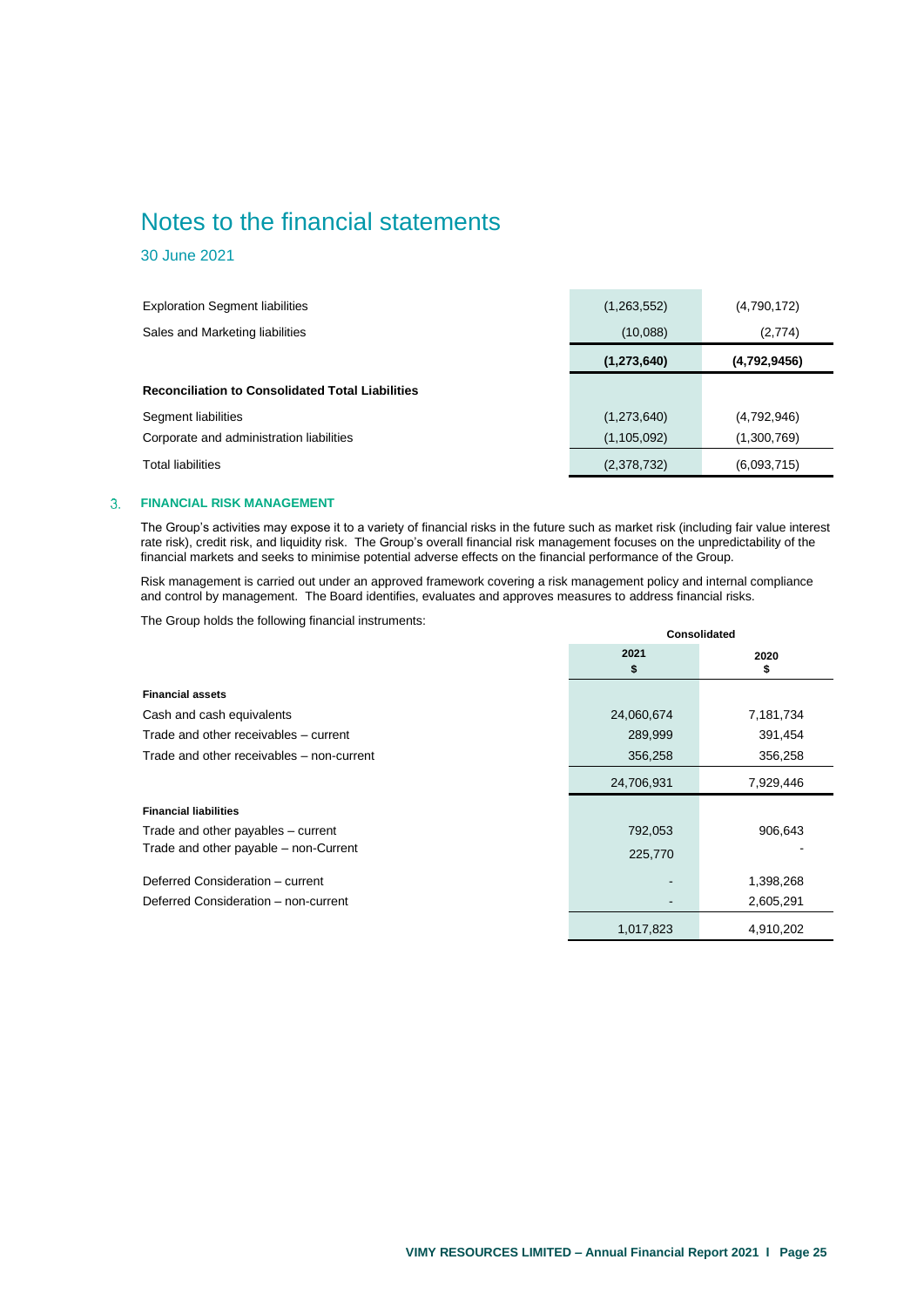### 30 June 2021

#### **(a) Market risk**

*Cash flow and fair value interest rate risk*

The Group's main interest rate risk arises from cash deposits. Deposits at variable rates expose the Group to cash flow interest rate risk. Deposits at fixed rates expose the Group to fair value interest rate risk. During 2021 and 2020, the Group's deposits at variable rates were denominated in Australian dollars.

As at the reporting date, the Group had the following variable rate cash at bank and fixed rate short-term deposits:

|                                              | 2021                                 |                | 2020                                 |                |  |
|----------------------------------------------|--------------------------------------|----------------|--------------------------------------|----------------|--|
|                                              | Weighted<br>average<br>interest rate | <b>Balance</b> | Weighted<br>average<br>interest rate | <b>Balance</b> |  |
| Short-term deposits                          |                                      | 21,000,000     |                                      | 6,000,000      |  |
| Cash at bank                                 |                                      | 3,060,674      |                                      | 1,181,734      |  |
| Net exposure to cash flow interest rate risk | 0.04%                                | 24,060,674     | 0.77%                                | 7,181,734      |  |

The Group analyses its interest rate exposure on each occasion a deposit term expires. The Group aims to maximise interest returns from available funds and at the same time retain operating flexibility through adequate access to funds. During 2021 and 2020 if interest rates had been 10% higher or lower than the prevailing rates realised, with all other variables held constant, there would be an immaterial change in post-tax loss for the year. Equity would not have been materially impacted.

#### **(b) Credit risk**

The Group has no significant concentrations of credit risk. Cash transactions are limited to high credit quality financial institutions.

Credit risk arises from cash and cash equivalents, derivative financial instruments and deposits with banks and financial institutions, as well as credit exposures on outstanding receivables and committed transactions. For banks and financial institutions, the Group will only hold deposits with A or better rated banks or financial institutions. All funds are currently banked with the Australian and New Zealand Banking Group Limited. Receivables are generally limited to Goods and Services Tax refunds or Research and Development Tax Incentive grant income from the Australian Taxation Office. Events leading to other receivables are reviewed on a case by case basis and if there is no independent rating, management assesses the credit quality of the transaction party, taking into account its financial position, past experience and other factors.

The maximum exposure to credit risk at the reporting date is the carrying amount of the financial assets as summarised at the beginning of this note. All receivables at 30 June 2021 are expected to be received within three months.

#### **(c) Liquidity risk**

Prudent liquidity risk management implies maintaining sufficient cash, the availability of funding through an adequate amount of committed credit facilities and the ability to close-out market positions. The Group manages liquidity risk by continuously monitoring forecast and actual cash flows and matching the maturity profiles of financial assets and liabilities. The Group will aim at maintaining flexibility in funding by accessing appropriate committed credit lines available from different counterparties where appropriate and possible. Surplus funds when available are generally only invested in high credit quality financial institutions in highly liquid markets.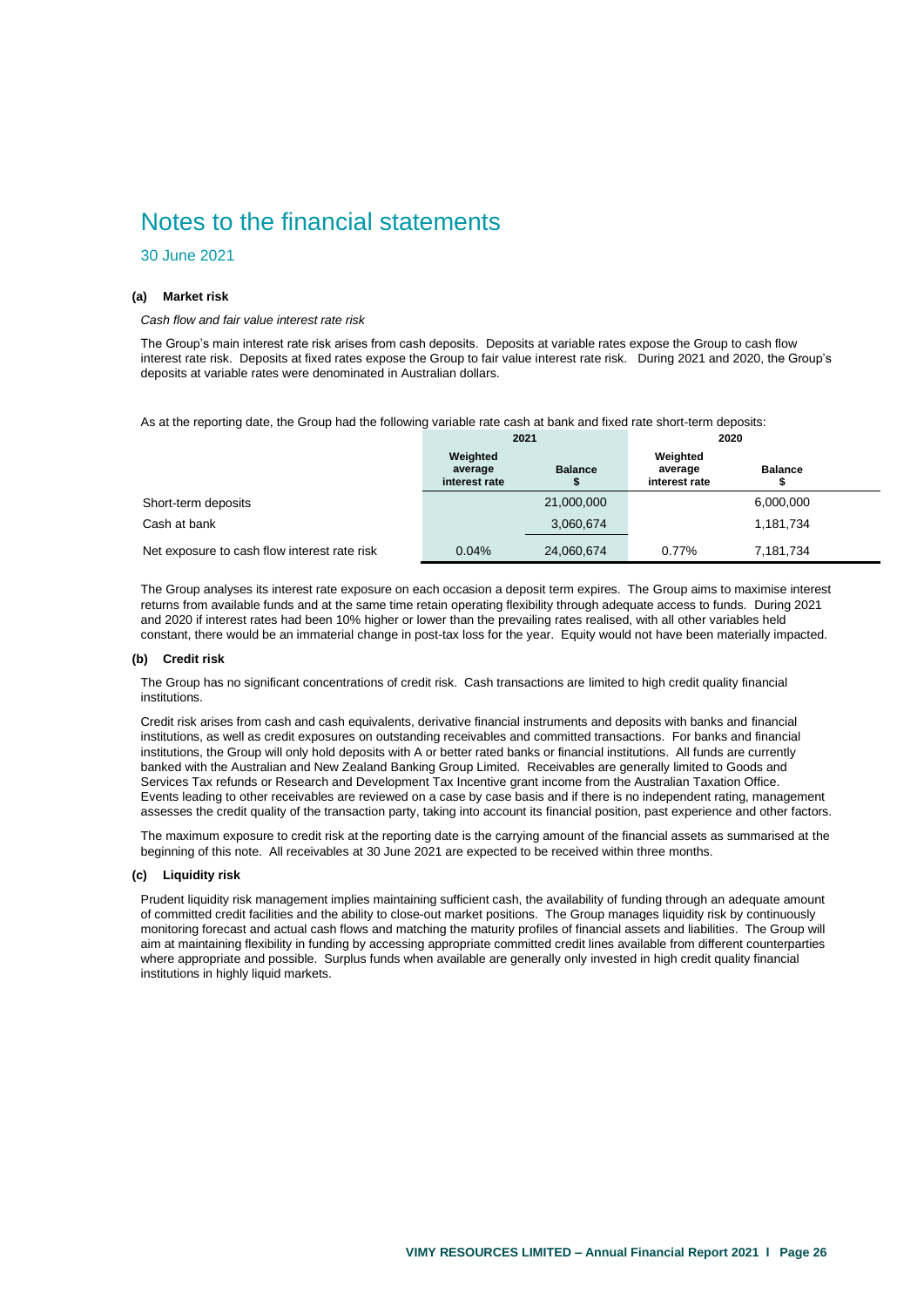### 30 June 2021

#### *Maturities of financial liabilities*

As at 30 June 2021, the Group's financial liabilities have contractual maturities (including interest payments where applicable) as summarised below:

|                          | <b>Current</b>           |                            | <b>Non-current</b> |                                 |
|--------------------------|--------------------------|----------------------------|--------------------|---------------------------------|
|                          | <b>Within Six Months</b> | <b>Six - Twelve Months</b> | One - Five Years   | <b>Later than Five</b><br>Years |
| 30 June 2021             |                          |                            |                    |                                 |
| Trade and other payables | 792,053                  |                            | 225,770            |                                 |
| Loans and borrowings     | -                        | $\overline{\phantom{0}}$   | -                  |                                 |
| Total                    | 792,053                  |                            | 225,770            |                                 |

This compares to the maturity of the Group's non-derivative financial liabilities in the previous reporting periods as follows:

|                          | <b>Current</b>           |                            | <b>Non-current</b>    |                                 |
|--------------------------|--------------------------|----------------------------|-----------------------|---------------------------------|
|                          | <b>Within Six Months</b> | <b>Six - Twelve Months</b> | One - Five Years<br>5 | <b>Later than Five</b><br>Years |
| 30 June 2020             |                          |                            |                       |                                 |
| Trade and other payables | 906,643                  | $\overline{\phantom{a}}$   | 316,842               |                                 |
| Loans and borrowings     | -                        | 1,398,268                  | 2,288,449             |                                 |
| <b>Total</b>             | 906,643                  | 1,398,268                  | 2,605,291             |                                 |

### **(d) Capital management**

The Group's capital management objective is to ensure adequate funding is obtained to enable it to progress its exploration and evaluation activities, while retaining sufficient cash reserves to ensure the Group continues as a going concern. As a project development company, funds for activities are generally sourced from equity markets, asset sales, or from borrowing facilities. The Group has utilised equity raisings and borrowings in the past to maintain adequate funding. The Board monitors cash resources against expenditure forecasts associated with the Company's stated growth strategies and development plans to assess financial requirements.

#### **(e) Fair value estimation**

Financial assets and financial liabilities measured at fair value in the statement of financial position are grouped into three Levels of a fair value hierarchy. The three levels are defined based on the observability of significant inputs to the measurement, as follows:

- Level 1: quoted prices (unadjusted) in active markets for identical assets or liabilities
- Level 2: inputs other than quoted prices included within Level 1 that are observable for the asset or liability, either directly or indirectly
- Level 3: unobservable inputs for the asset or liability

There were no financial assets measured at fair value which required allocation into the Levels of fair value hierarchy at 30 June 2021 or 30 June 2020. There were no financial liabilities measured at fair value which required allocation into the Levels of fair value hierarchy at 30 June 2021 or 30 June 2020.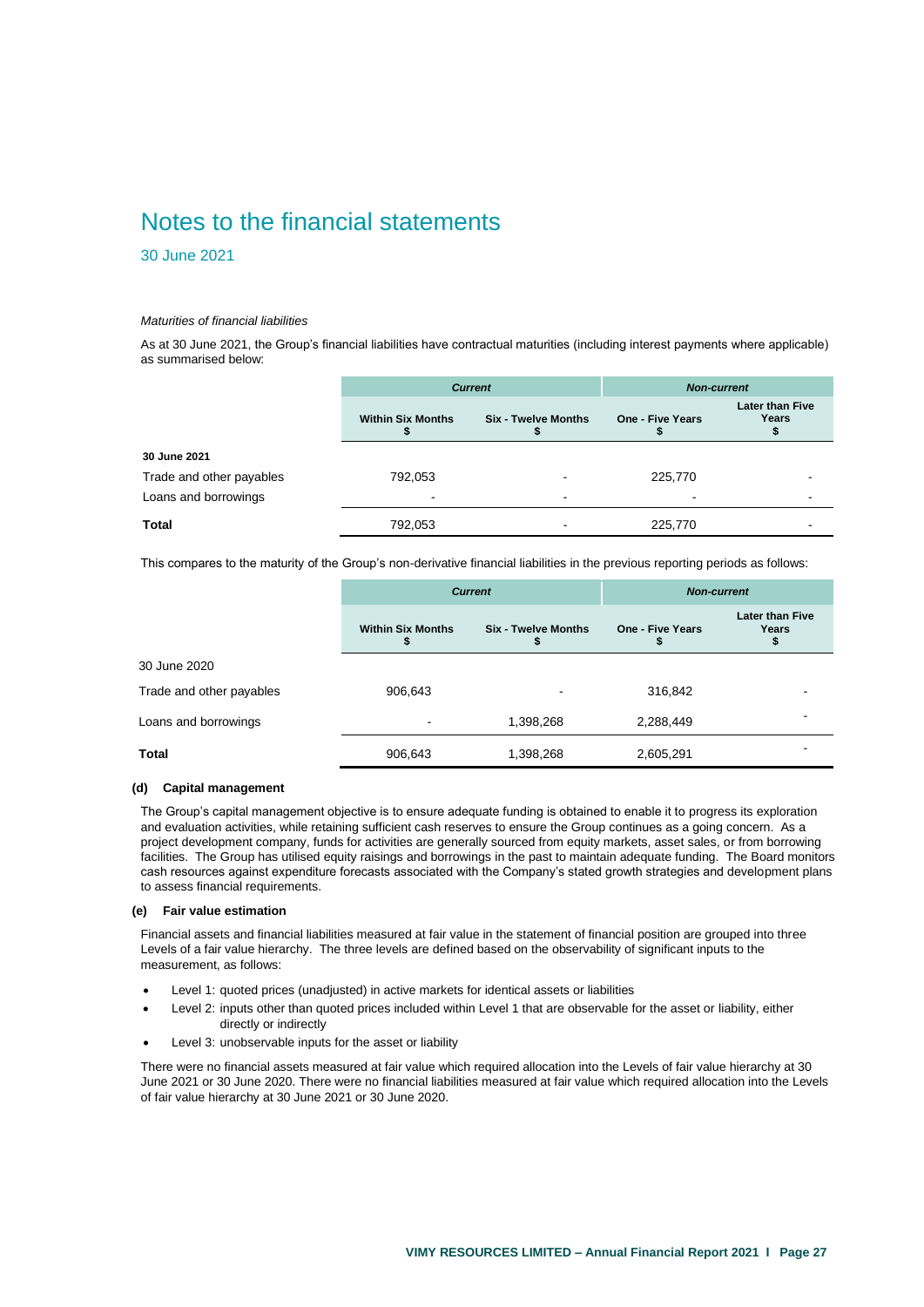30 June 2021

### <span id="page-29-0"></span>**EARNINGS PER SHARE**

|                                                                                                         | Consolidated   |                |
|---------------------------------------------------------------------------------------------------------|----------------|----------------|
|                                                                                                         | 2021           | 2020           |
| Basic and diluted loss per share (cents per share)                                                      | $(0.84)$ cents | $(1.07)$ cents |
| Loss after tax used in the calculation of basic and diluted EPS                                         | \$(6,869,370)  | \$(6,296,514)  |
| Weighted average number of shares outstanding during the year used<br>in calculations of loss per share | #818,054,721   | #588,455,961   |

There are 19,790,000 (2020:19,790,000) potential ordinary shares in the form of unlisted employee options that have not been included in the dilutive EPS calculation because they are anti-dilutive.

### <span id="page-29-1"></span>**DIRECTORS AND KEY MANAGEMENT PERSONNEL DISCLOSURE**

#### **(a) Key management personnel**

In addition to the Directors the following persons had authority and responsibility for planning, directing and controlling the activities of the Group, directly or indirectly, during the year:

| Name         | Position                       | <b>Employer</b>        |
|--------------|--------------------------------|------------------------|
| Hilmer<br>М. | <b>Chief Financial Officer</b> | Vimy Resources Limited |

#### **(b) Directors and key management personnel compensation**

|                                             | Consolidated |            |
|---------------------------------------------|--------------|------------|
|                                             | 2021<br>\$   | 2020<br>\$ |
| Short-term benefits – cash salary and fees  | 635,750      | 632,150    |
| Short-term benefits - cash bonus            | 2,000        |            |
| Short-term benefits – share-based payments  | 525,492      | 233,349    |
| Post-employment benefits                    | 65,850       | 65,185     |
| Long-term incentives - share-based payments | 136,629      | 261,352    |
|                                             | 1,365,721    | 1,192,036  |

#### **(c) Loans to Director and Key Management Personnel**

The Employee Plans provide a mechanism for the Company to invite employees (including the Directors) to subscribe for shares in the Company and to apply for a loan from the Company to pay the subscription price for those shares ('Plan Shares'). The Company takes security over the Shares acquired under the Plans until the limited recourse loan provided for the subscription price for those shares is repaid in full ('Limited Recourse Loan').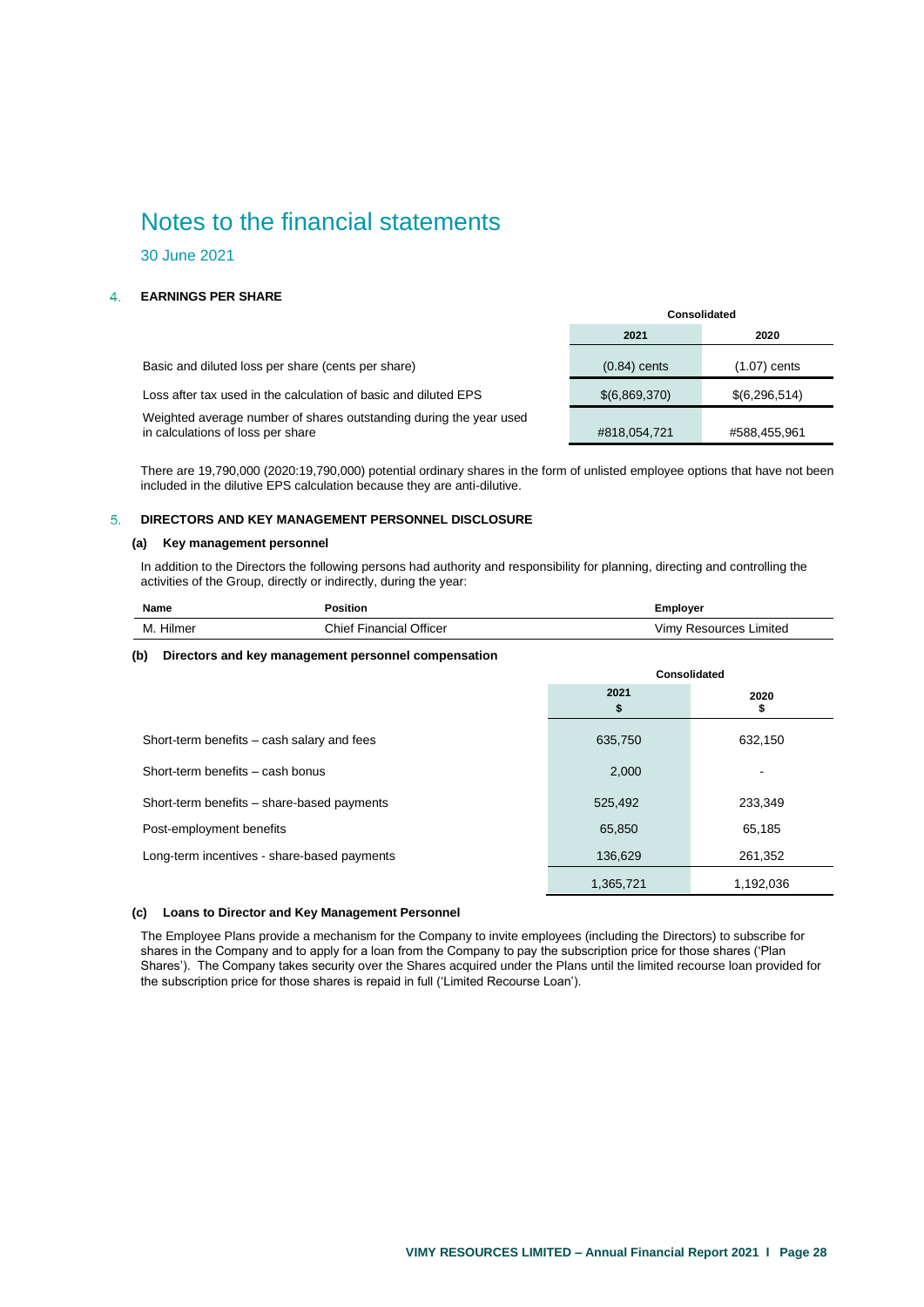### 30 June 2021

Subsequent to shareholder approval of the Plans and separate shareholder approval to issue shares to Directors, a summary of the terms of issue and the Limited Recourse Loan provided is shown below.

|                          | <b>Grant Date</b> | Number of<br>shares acquired | Amount of the loan | Term of the loan |
|--------------------------|-------------------|------------------------------|--------------------|------------------|
| Directors (or associate) |                   |                              |                    |                  |
| M. Young                 | 22/11/2016        | 1.666.667                    | \$407.500          | up to 5 years    |
| T. Chamberlain           | 20/7/18           | 1.000.000                    | \$99,400           | up to 5 years    |

#### *Share based payment*

As non-interest bearing limited recourse loans were provided to purchase Plan Shares in the Company and these loans are secured against the same Plan Shares, AASB 2 (share based payments) applies. On this basis, the loan amount is not recognised in the financial statements.

#### *Loan terms*

The key terms of each Limited Recourse Loan provided under the Plans are as follows:

- (iv) the Limited Recourse Loan may only be applied towards the subscription price for the shares issued under the Plans;
- (v) the Limited Recourse Loan will be interest free, provided that if the Limited Recourse Loan is not repaid by the repayment date set by the Board, the Limited Recourse Loan will incur interest at 9% per annum after that date (which will accrue on a daily basis and compound annually on the then outstanding loan balance);
- (vi) by signing and returning an application for a Limited Recourse Loan, the participants of the Plans (each a Participant):
	- ─ acknowledges and agrees that the Plan Shares will not be transferred, encumbered, otherwise disposed of, or have a security interest granted over it, by or on behalf of the Participant until the Limited Recourse Loan is repaid in full to the Company; and
	- authorises the Company (at its election) either to take such action in the Participant's name or direct that Participant take such action in relation to the Plan Shares as the Company considers appropriate which may include but is not limited to the Company undertaking buy-back of the Plan Shares or selling the Plan Shares;
- (vii) the Limited Recourse Loan becomes repayable on the earliest of:
	- the date which is five years after the grant date of the Limited Recourse Loan ('Repayment Date');
	- one month after the Participant ceases for any reason to be employed by the Company; and
	- (by the legal personal representative of the Participant) six months after the Participant ceases to be an employee of the Company due to their death;
- (viii) notwithstanding paragraph (iv) above and subject to any voluntary escrow conditions entered into by the individual participant, the Participant may repay all or part of the loan at any time before the Repayment Date; and
- (ix) the Limited Recourse Loan will be limited recourse such that on the repayment date the repayment obligation under the Limited Recourse Loan will be limited to the lesser of:
	- the outstanding balance of the Limited Recourse Loan; and
	- the market value of the Plan Shares on that date.

In addition, where the Participant has elected for the Plan Shares to be provided to the Company in full satisfaction of the Limited Recourse Loan, the Company must accept the Plan Shares as full settlement of the repayment obligation under the Limited Recourse Loan.

#### *Rights attaching to Plan Shares*

The Plan Shares will rank equally with all other shares on issue in the capital of the Company. Holders of Plan Shares issued under the Plan will be entitled to exercise all voting rights attaching to the Shares in accordance with the Constitution. In addition, holders of Plan Shares issued under the Plan will be entitled to participate in dividends declared and paid by the Company in accordance with the Constitution.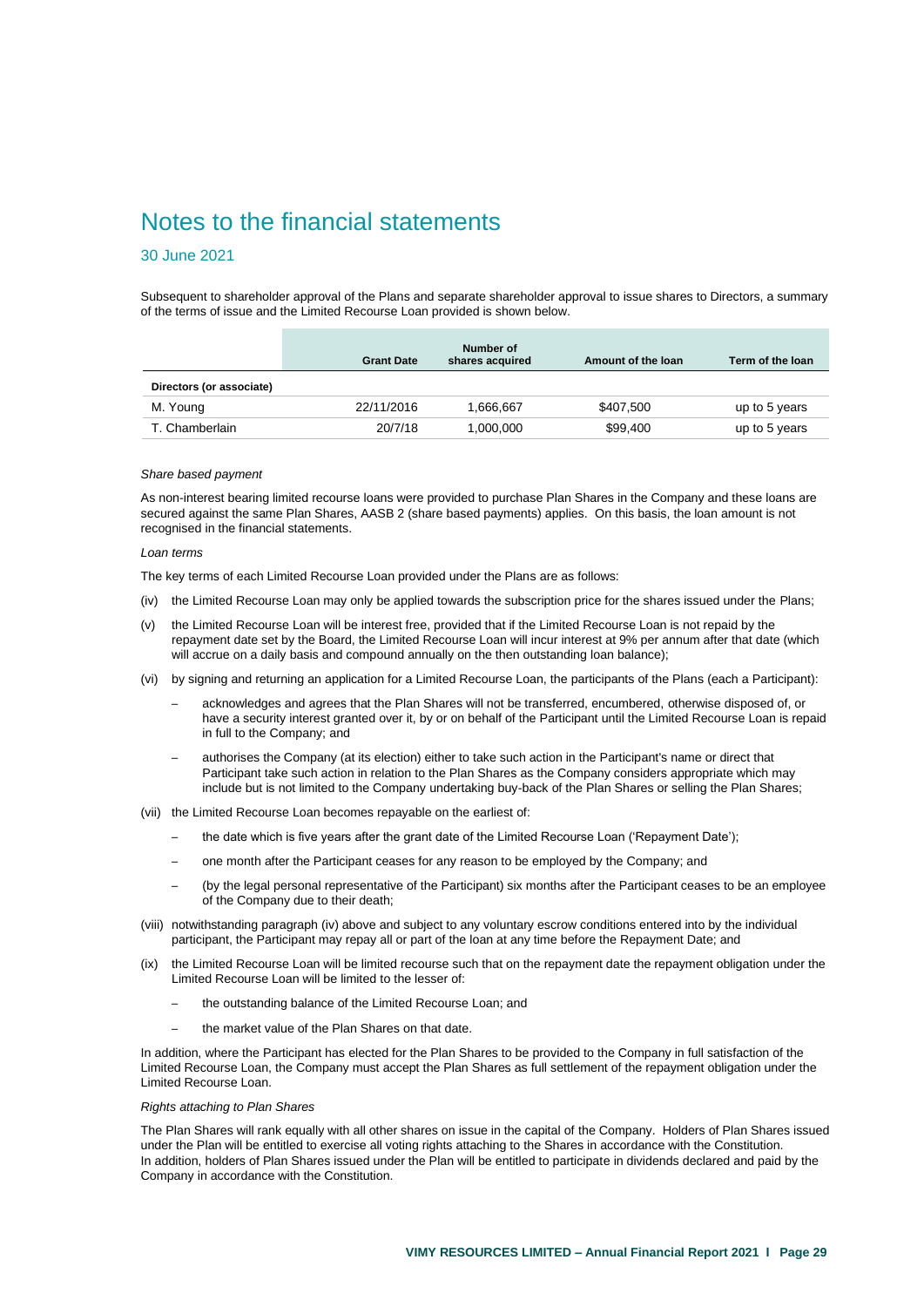### 30 June 2021

#### *Sale of Plan Shares*

Where the Participant has been granted a Limited Recourse Loan to purchase the Plan Shares; and subject to voluntary escrow those Plan Shares may only be sold by a Participant when the Limited Recourse Loan has been repaid proportionately to the number of Plan Shares to be sold. Otherwise any dealing by the Participant in the Plan Shares is prohibited without the prior written consent of the Company.

If the Limited Recourse Loan becomes due and payable and the Participant has not repaid the amount of the Limited Recourse Loan in full within one month of the due date, then the Participant will forfeit their interest in the Plan Shares as full consideration for the repayment of the outstanding loan balance. The Company may either (at its election) take such action in the Participant's name or direct that Participant take such action in relation to the Plan Shares as the Company considers appropriate, which may include but is not limited to the Company undertaking buy-back of the Plan Shares or selling the Plan Shares.

#### **(d) Other transactions with Director and key management personnel related entities**

C. Edwardes (Chairman) has been an employee of FTI Consulting since 2013. FTI Consulting have been engaged since May 2021 to provide project co-ordination and strategic advisory services. No payments were made to FTI consulting during the year.

There were no other transactions with Directors or Key Management personnel during the current financial year.

#### **(e) Vesting profiles of share based payments to key management personnel**

Details of the vesting profiles of employee share plans held by each key management personal of the Company are detailed below.

|                  | <b>Number of Shares</b> | <b>Grant date</b> | % vested in<br>year | % forfeited in<br>year | % expired during<br>the year | Financial year in<br>which grant vests |
|------------------|-------------------------|-------------------|---------------------|------------------------|------------------------------|----------------------------------------|
| <b>Directors</b> |                         |                   |                     |                        |                              |                                        |
| M. Young         | 1,666,667               | 22 Nov 2016       | $-$ %               | $-9/6$                 | $-9/6$                       | 2017, 2018, 2019,<br>2020              |
| T. Chamberlain   | 1.000.000               | 20 Nov 2015       | $-9/6$              | $-9/6$                 | 100%                         | 2018                                   |
| T. Chamberlain   | 1,000,000               | 20 Jul 2018       | 33%                 | $-9/6$                 | $-9/6$                       | 2019, 2020, 2021                       |
|                  | 3.666.667               |                   |                     |                        |                              |                                        |

#### <span id="page-31-0"></span>**OTHER INCOME**

|                                          | Consolidated |           |
|------------------------------------------|--------------|-----------|
|                                          | 2021         | 2020<br>æ |
| Interest revenue                         | 27,314       | 36,674    |
| R&D tax incentive and other grant income | 282,519      | 379,659   |
| Other income                             | 72           | 377,159   |
|                                          | 309,905      | 793,492   |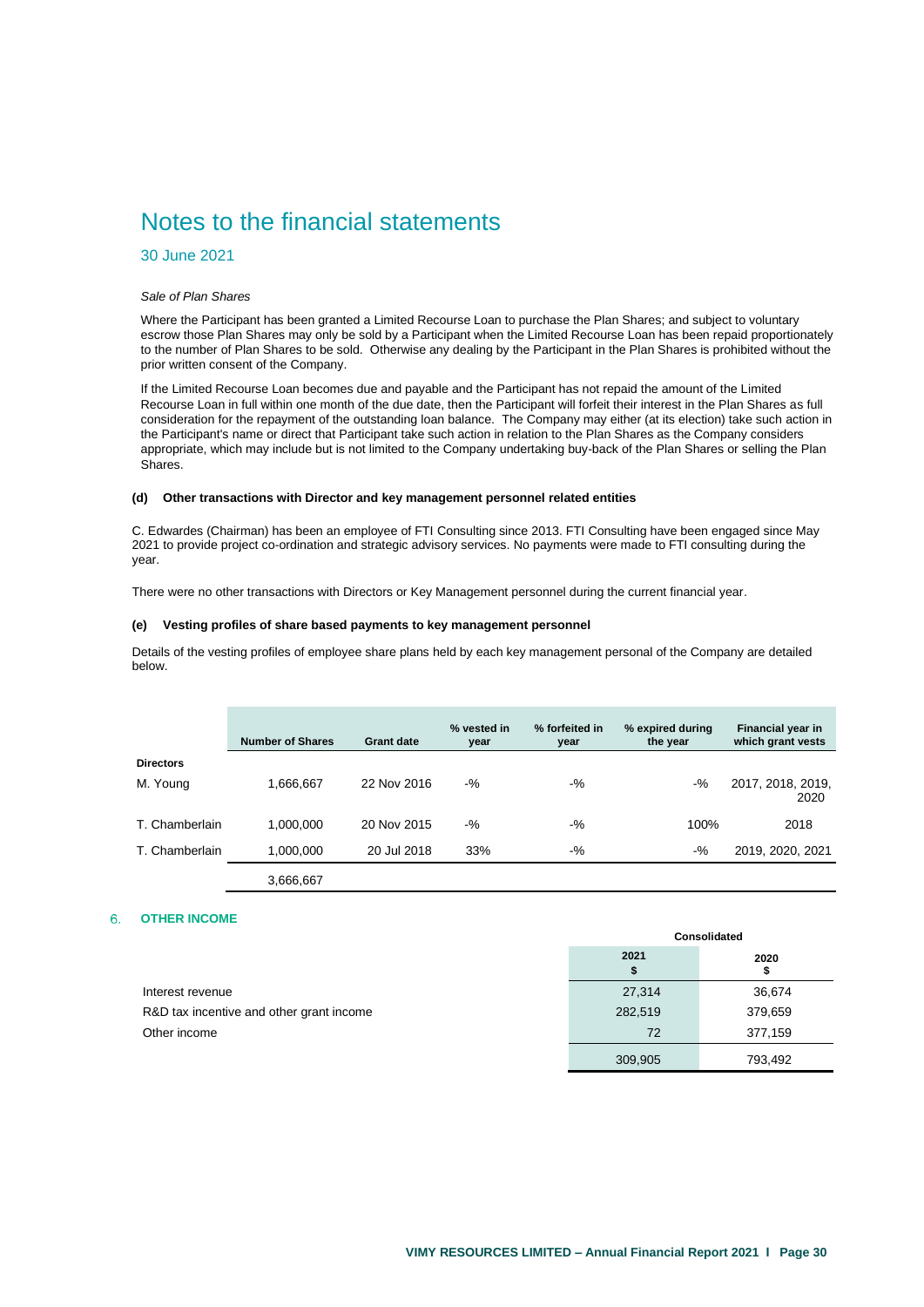30 June 2021

### <span id="page-32-0"></span>**LOSS FOR THE YEAR**

The loss from ordinary activities before income tax has been determined after:

|     |                                                 | Consolidated |            |
|-----|-------------------------------------------------|--------------|------------|
|     |                                                 | 2021<br>\$   | 2020<br>\$ |
| (a) | <b>Expenses</b>                                 |              |            |
|     | Depreciation expense                            | 177,265      | 203,690    |
|     | Audit and review fees                           | 68,477       | 41,362     |
|     |                                                 | 245,742      | 245,052    |
| (b) | <b>Employee benefits expense</b>                |              |            |
|     | Wages, salaries and Directors' fees             | 2,161,280    | 2,420,476  |
|     | Defined contribution superannuation expense     | 180,744      | 197,979    |
|     | Share based payments expense (refer Note 18(c)) | 649,587      | 609,345    |
|     | Other employee benefits                         | 13,905       | 21,466     |
|     |                                                 | 3,005,516    | 3,249,266  |

### <span id="page-32-1"></span>**INCOME TAX BENEFIT**

### **(a) Income tax recognised**

No income tax is payable by the Group as it recorded losses for income tax purposes for the year.

### **(b) Reconciliation of effective tax rate**

|                                                                                         | 2021<br>\$  | 2020          |
|-----------------------------------------------------------------------------------------|-------------|---------------|
| Loss after income tax                                                                   | (6,869,370) | (6, 296, 514) |
| Income tax expense                                                                      |             |               |
| Loss before income tax                                                                  | (6,869,370) | (6, 296, 514) |
| Income tax using the Company's domestic tax rate of 30 percent<br>(2020: 30 percent)    | (2,060,811) | (1,888,954)   |
| Non-deductible expenses and non-assessable income                                       | 153,078     | 84,359        |
| Equity based remuneration                                                               | 194,876     | 182,803       |
| Research and development grant incentive income                                         | (84, 756)   | (98, 898)     |
| Research and development expenditure                                                    | 148,858     | 227,351       |
| Movement in deferred tax assets not brought to account as future<br>income tax benefits | 1,648,755   | 1,493,339     |
|                                                                                         |             |               |

**Consolidated**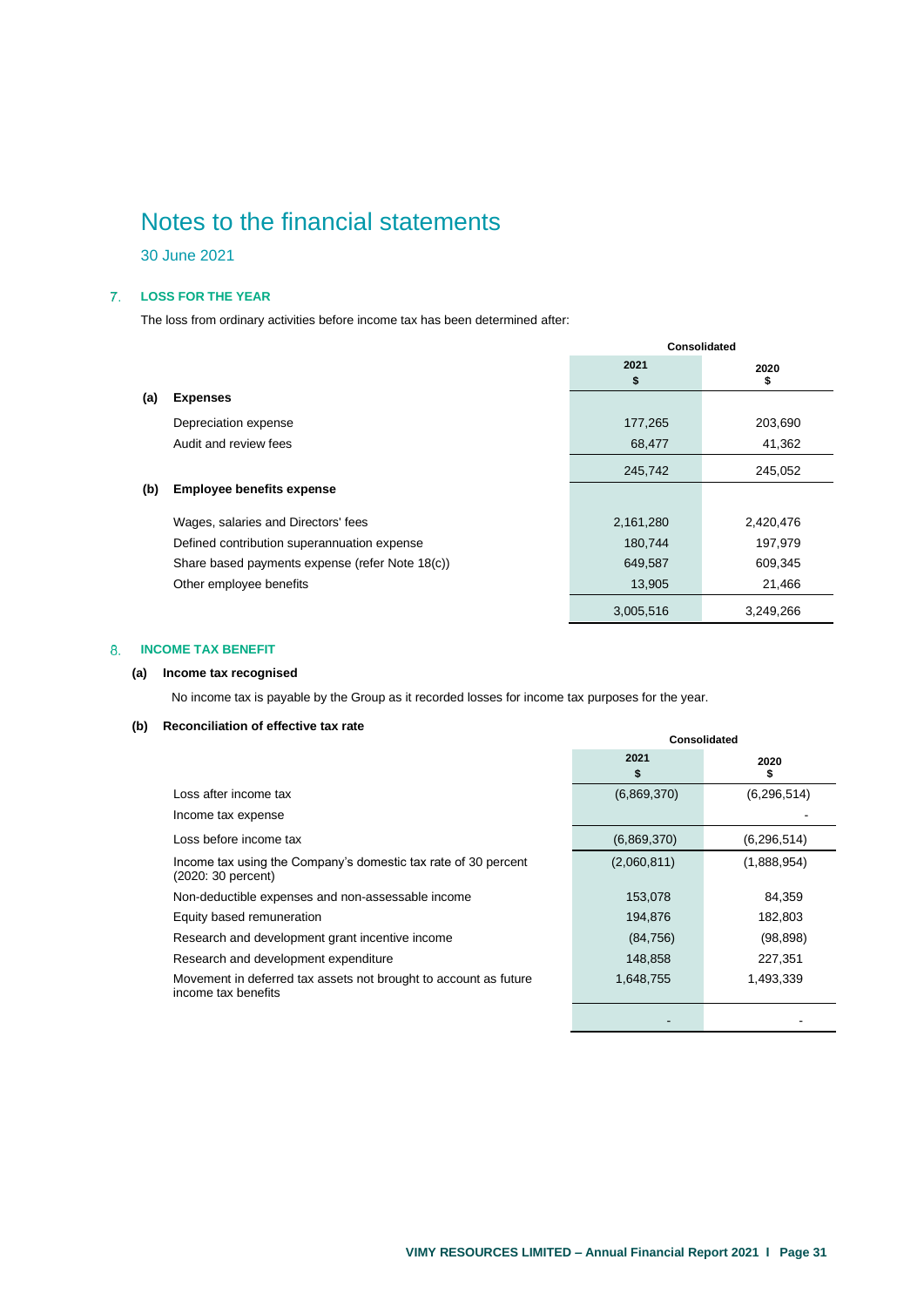### 30 June 2021

#### **(c) Unrecognised deferred tax assets and liabilities**

*Deferred tax assets and liabilities are attributable to the following:* **2021**

|                               | \$           | \$             |
|-------------------------------|--------------|----------------|
| Property, plant and equipment | 75,851       | 75,658         |
| Accrued income                |              |                |
| <b>Exploration tenements</b>  | 1,370,201    | 1,580,513      |
| Employee provisions           | 3,748        | 105,074        |
| S40-880 costs                 | 554,974      | 353,880        |
| Accrued expenses              | 404,525      | 17,789         |
| Other costs                   |              |                |
| Rehabilitation provision      | 21,138       | 210,855        |
| Lease liability               | 3,372        | 2,177          |
| Tax losses                    | 27,610,608   | 25,630,835     |
| Net tax assets                | 30,044,417   | 27,976,781     |
| Unrecognised tax assets       | (30,044,417) | (27, 976, 781) |

**Consolidated**

- -

**2020**

On 1 July 2007, Vimy Resources Limited and its wholly-owned Australian subsidiaries have formed an income tax consolidation group under the Tax Consolidation Regime. Each entity in the Group will continue to recognise its own current and deferred tax liabilities, except for any deferred tax assets resulting from unused tax losses and tax credits, which are immediately assumed by the Parent entity. The current tax liability of each Group entity will then subsequently be assumed by the Parent entity. The tax consolidated group entered into a tax sharing agreement whereby each company in the Group contributes to the income tax payable in proportion to their contribution to profit before tax of the tax consolidated group.

#### <span id="page-33-0"></span> $9<sub>1</sub>$ **CASH AND CASH EQUIVALENTS**

|                          | Consolidated |           |
|--------------------------|--------------|-----------|
|                          | 2021         | 2020<br>Ф |
| Cash at bank and in hand | 3,060,674    | 1,181,734 |
| Short-term deposits      | 21,000,000   | 6,000,000 |
|                          | 24,060,674   | 7,181,734 |

(a) Cash and cash equivalents at the end of the financial period as per the statement of cash flows.

(b) Cash at bank and on hand includes interest-bearing amounts. The weighted average rate applicable to the Group's balance at 30 June 2021 was 0.04% (2020: 0.77%).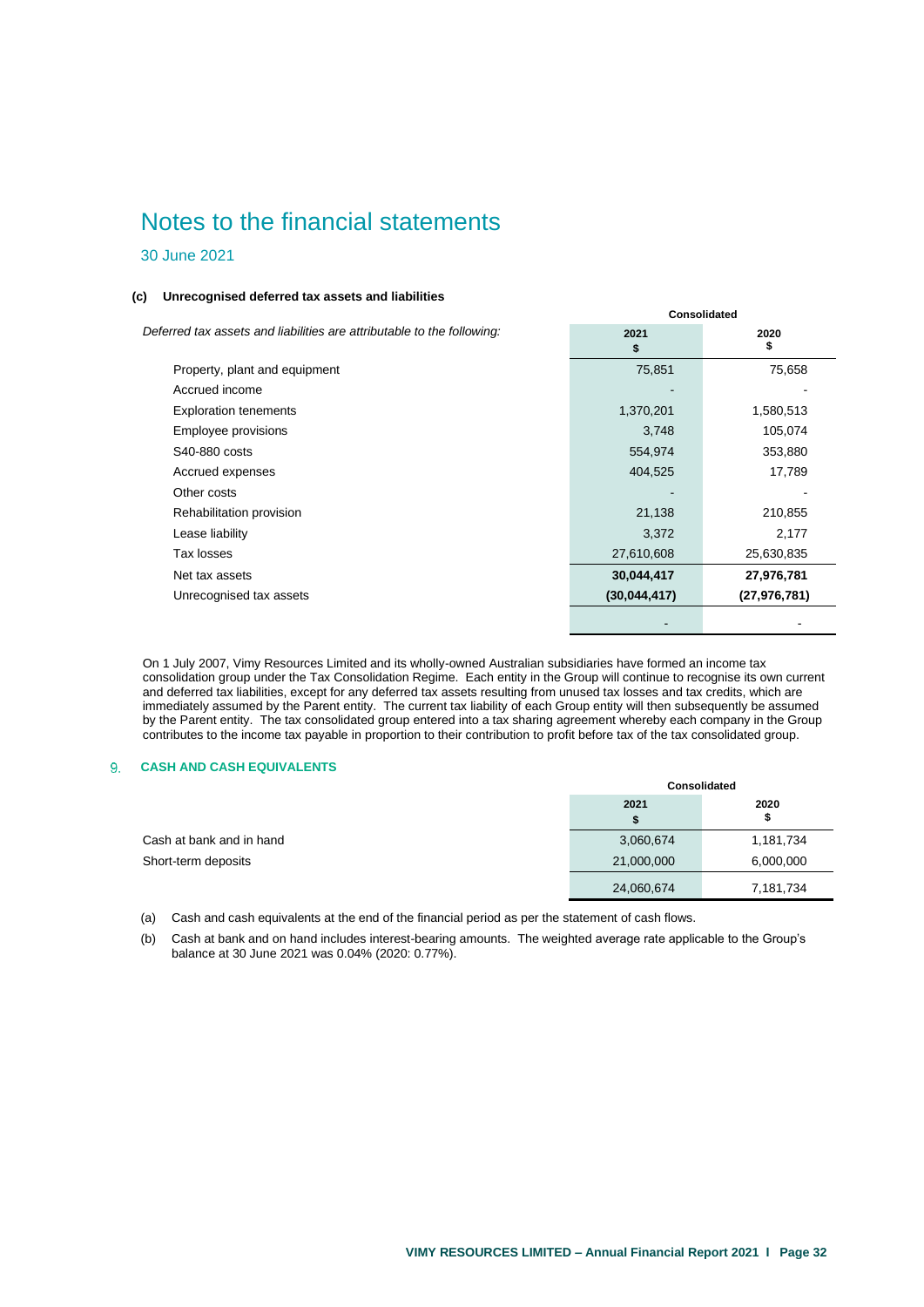30 June 2021

### <span id="page-34-0"></span>**TRADE AND OTHER RECEIVABLES**

|                                    | Consolidated |            |
|------------------------------------|--------------|------------|
|                                    | 2021<br>S    | 2020<br>\$ |
| <b>Current</b>                     |              |            |
| Other receivables                  | 13,971       | 33,214     |
| R&D Tax Incentive Grant receivable | 215,018      | 329,659    |
| Goods and services tax receivable  | 61,010       | 28,581     |
|                                    | 289,999      | 391,454    |
| <b>Non-Current</b>                 |              |            |
| Security deposit (a)               | 356,258      | 356,258    |

(a) The security deposit of \$356,258 (2020: \$356,258) is cash security for a bank guarantee relating to the Alligator River Project in the Northern Territory and the office lease at 1209 Hay Street, West Perth.

#### <span id="page-34-1"></span>11. **PREPAYMENT**

|                                    | Consolidated |           |
|------------------------------------|--------------|-----------|
|                                    | 2021<br>æ    | 2020<br>æ |
| Current                            |              |           |
| Deposits for tenement applications | 12,831       | 31,058    |
| Other prepayments                  | 45,083       | 138,801   |
|                                    | 57,914       | 169,859   |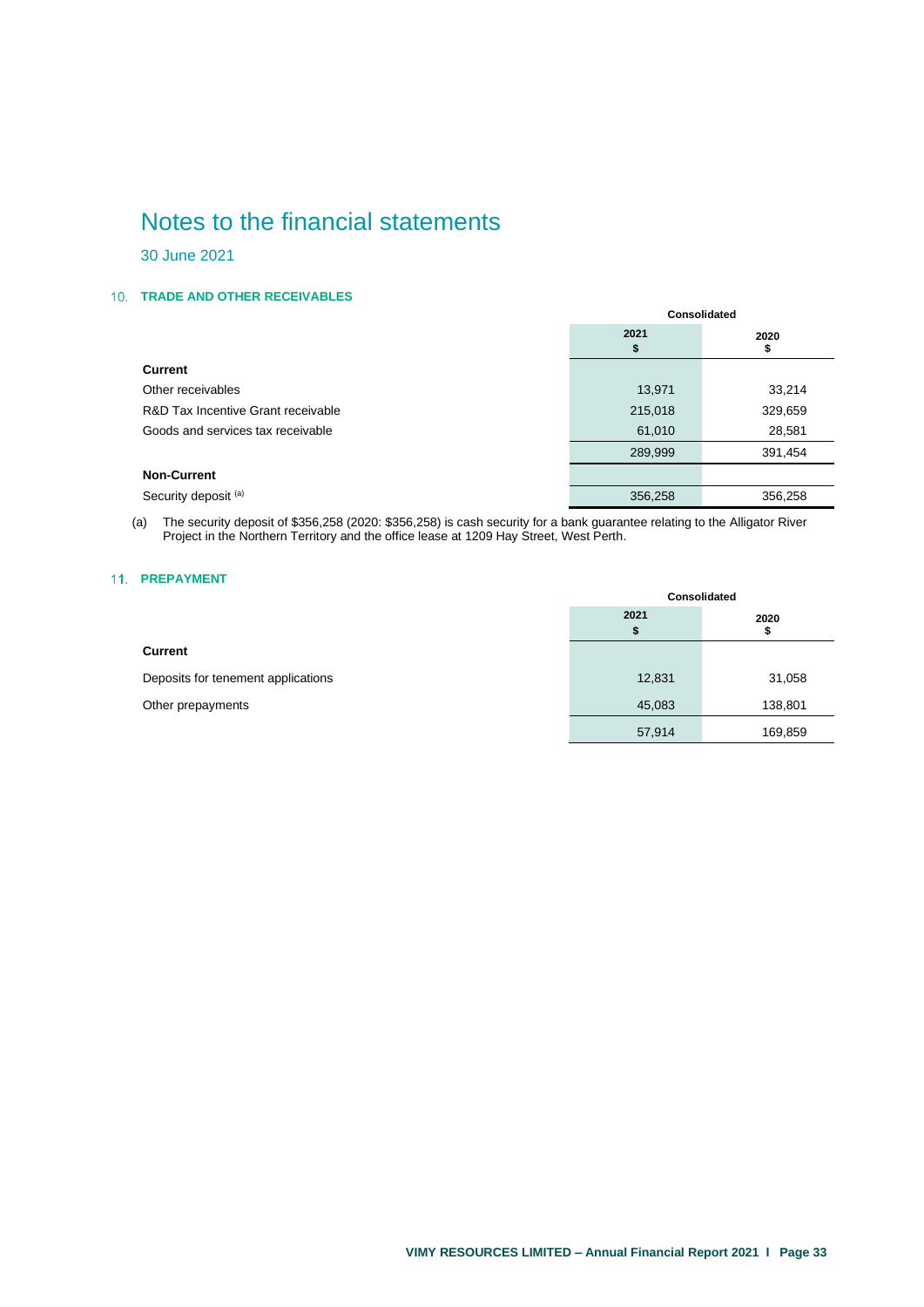30 June 2021

### <span id="page-35-0"></span>**PLANT AND EQUIPMENT**

|                                        | Consolidated |             |
|----------------------------------------|--------------|-------------|
|                                        | 2021         | 2020        |
|                                        | \$           | \$          |
| Office equipment                       |              |             |
| Cost                                   | 273,052      | 244,024     |
| Accumulated depreciation               | (244, 203)   | (222, 934)  |
| Total office equipment                 | 28,849       | 21,090      |
| <b>Exploration equipment</b>           |              |             |
| Cost                                   | 1,634,435    | 1,606,047   |
| Accumulated depreciation               | 1,604,737    | (1,540,424) |
| Total exploration equipment            | 29,698       | 65,623      |
| Total office and exploration equipment | 58,547       | 86,713      |

Movements in the carrying amounts of each class of assets at the beginning and end of the current financial period is as set out below:

| 21,090    | 39,541    |
|-----------|-----------|
| 29,029    | 2,034     |
| (21, 270) | (20, 485) |
| 28,849    | 21,090    |
|           |           |
| 65,623    | 156,445   |
| 28,391    | 703       |
| (64, 316) | (91, 525) |
| 29,698    | 65,623    |
| 58,547    | 86,713    |
|           |           |

### <span id="page-35-1"></span>**EXPLORATION AND EVALUATION**

|                              |            | Consolidated |  |
|------------------------------|------------|--------------|--|
|                              | 2021<br>\$ | 2020<br>\$   |  |
| <b>Exploration Tenements</b> | 5,788,237  | 5,788,237    |  |
|                              | 5,788,237  | 5,788,237    |  |

The Group has granted the buy-back option on any individual project within the tenement package where a uranium resource of not less than 100Mlbs  $U_3O_8$  in JORC Code compliant measured and indicated resources (Buyback Project) is defined. The buyback option must be exercised by Cameco within four months of the Group releasing a Definitive Feasibility Study on a Buyback Project. The purchase price payable by Cameco for a Buyback Project upon exercising the buyback option is dependent on the size and classification of the mineral resource, determined by a reference price at the relevant time.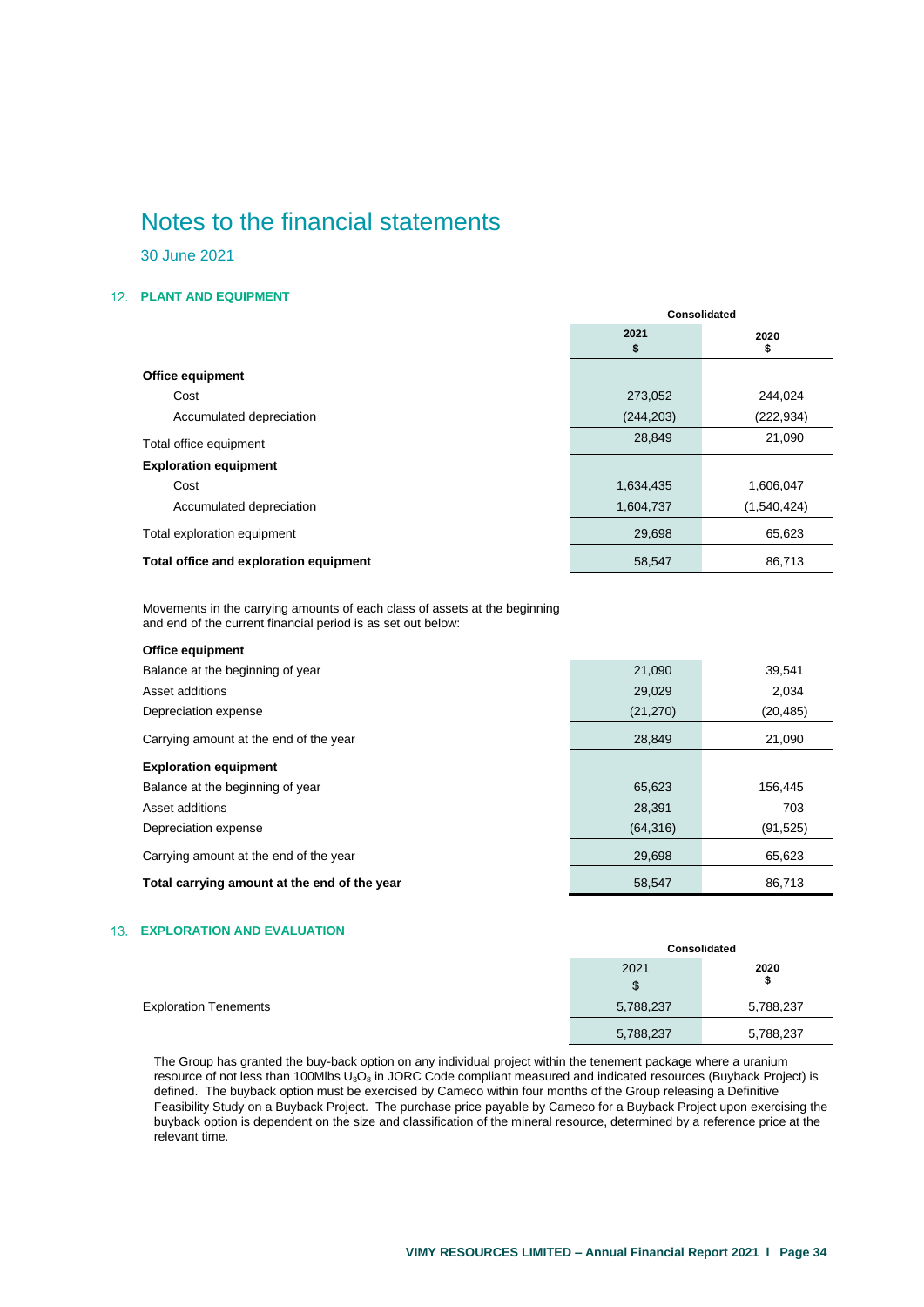30 June 2021

## <span id="page-36-0"></span>**TRADE AND OTHER PAYABLES**

|                             | Consolidated   |            |
|-----------------------------|----------------|------------|
|                             | 2021<br>\$     | 2020<br>\$ |
| <b>Current</b>              |                |            |
| Trade payables and accruals | 792,053        | 906,643    |
| Deferred consideration      | $\blacksquare$ | 1,398,268  |
|                             | 792,053        | 2,304,911  |
| <b>Non-Current</b>          |                |            |
| Other payables              | 225,770        | 316,842    |
| Deferred consideration      |                | 2,288,449  |
|                             | 225,770        | 2,605,291  |

## <span id="page-36-1"></span>**15. PROVISIONS**

|                                                 | Consolidated |            |
|-------------------------------------------------|--------------|------------|
|                                                 | 2021<br>\$   | 2020<br>\$ |
| <b>CURRENT</b>                                  |              |            |
| <b>Employee entitlement: Annual Leave</b>       |              |            |
| Opening balance                                 | 153,224      | 185,631    |
| Employee entitlements provided for              | 79,491       | 134,753    |
| Employee entitlements used                      | (109, 937)   | (167, 160) |
| Closing balance                                 | 122,778      | 153,224    |
|                                                 |              |            |
| <b>Employee entitlement: Long Service Leave</b> |              |            |
| Opening balance                                 | 123,210      | 73,851     |
| Employee entitlements provided for / (used)     | 54,772       | 49,359     |
| Closing balance                                 | 177,982      | 123,210    |
|                                                 |              |            |
| <b>Total current provision</b>                  | 300,760      | 276,434    |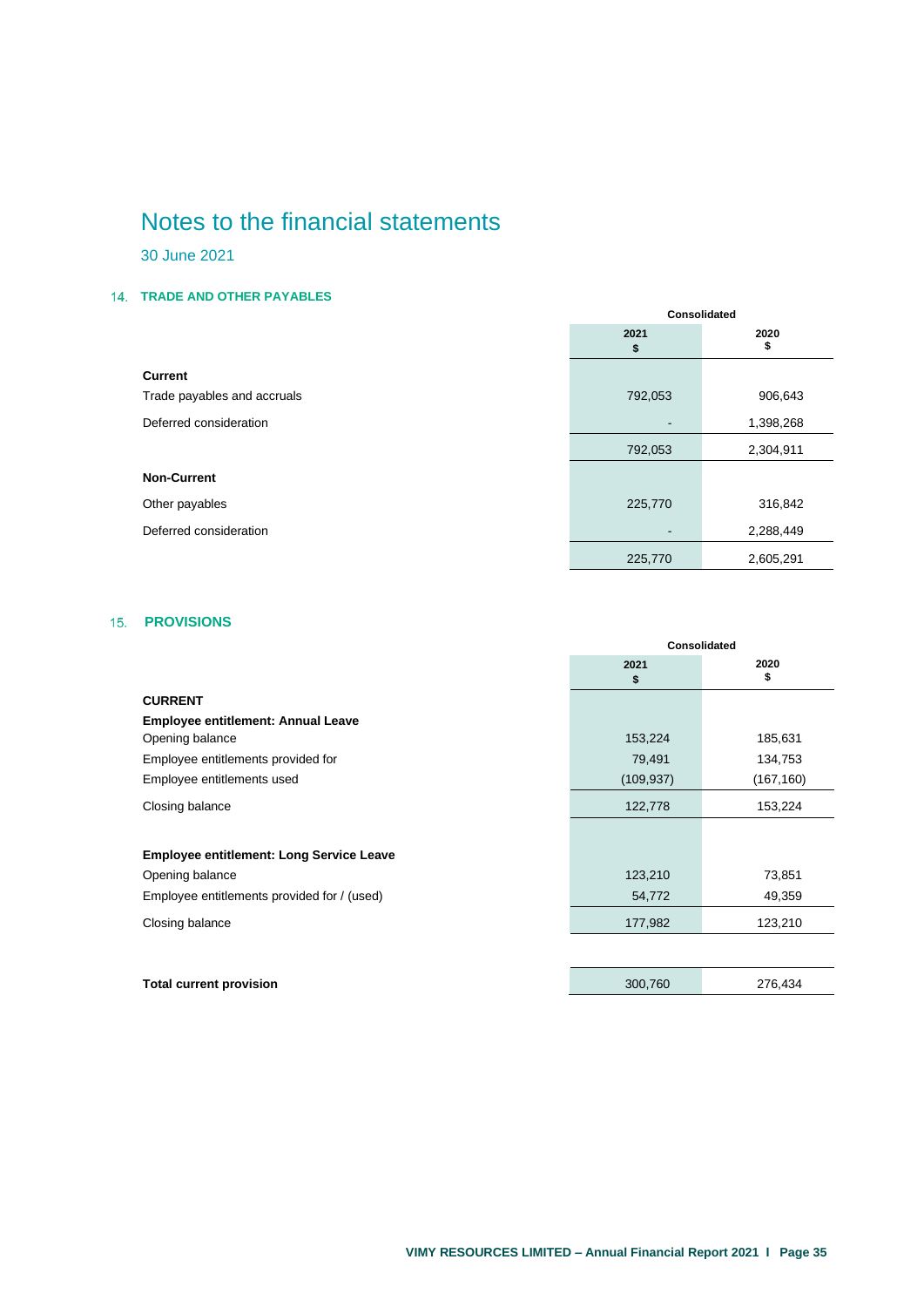30 June 2021

<span id="page-37-0"></span>

| 2021<br>S<br>60,426 | 2020<br>\$ |
|---------------------|------------|
|                     |            |
|                     |            |
|                     |            |
|                     | 76,331     |
| (47, 933)           | (15,905)   |
| 12,493              | 60,426     |
|                     |            |
| 846,653             | 829,102    |
|                     |            |
| 201,004             | 17,551     |
| 1,047,657           | 846,653    |
|                     |            |
| 1,060,150           | 907,079    |
|                     |            |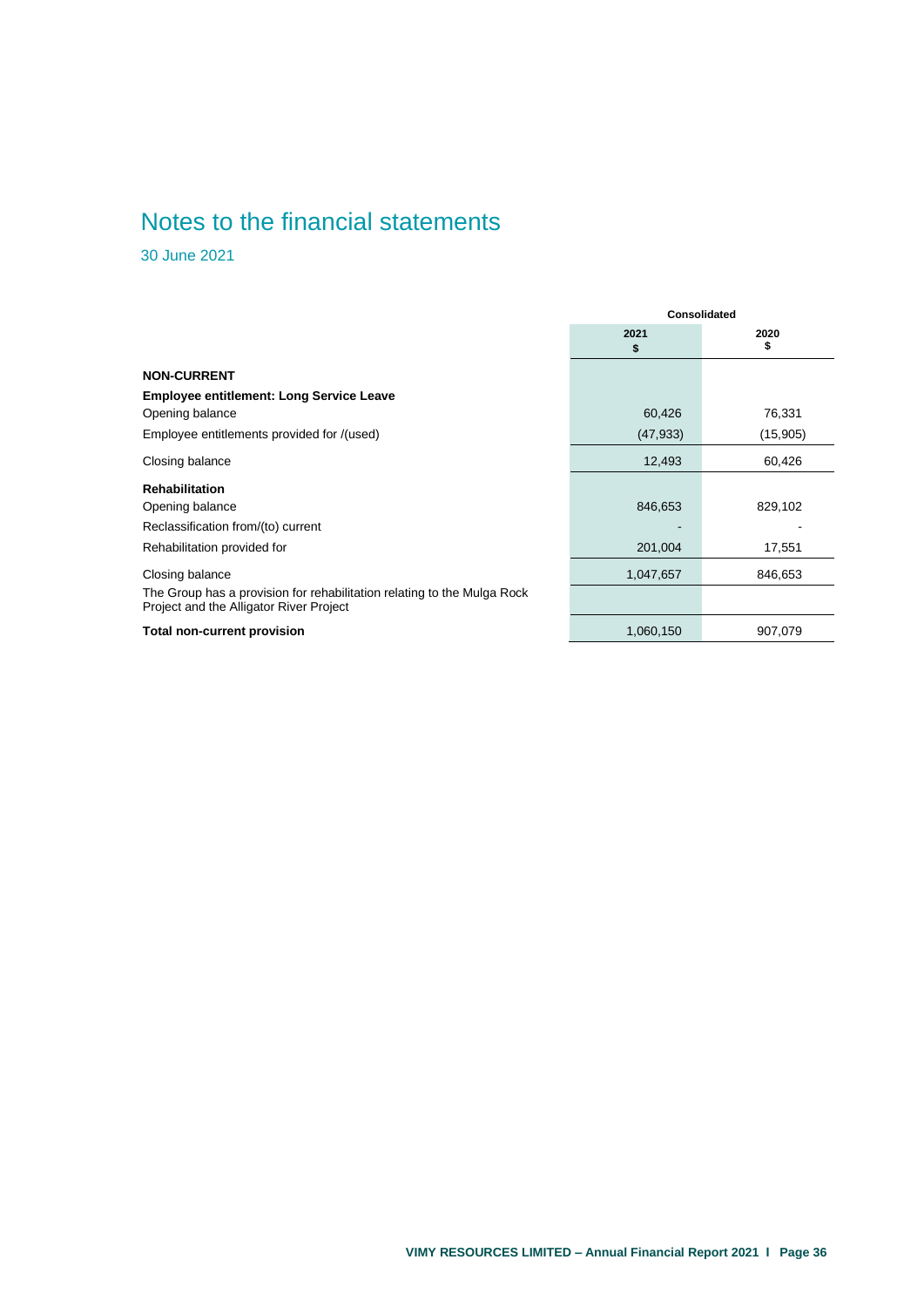30 June 2021

#### **16. CONTRIBUTED EQUITY**

1,027,387,069 (2020: 766,286,743) fully paid ordinary shares

|                                                          | Consolidated  |               |
|----------------------------------------------------------|---------------|---------------|
|                                                          | <b>Number</b> | \$            |
| <b>Ordinary shares</b>                                   |               |               |
| At 1 July 2019                                           | 484,671,912   | 102,271,967   |
| 5 July 2019 Shares purchase plan @ 5 cents per share     | 36,673,302    | 1,833,665     |
| 2 October 2019 Issue of shares @ 6 cents per share       | 370,771       | 22,246        |
| 30 October 2019 Shares purchase plan @ 5 cents per share | 77,865,832    | 3,893,292     |
| 25 November 2019 Share purchase plan @ 5 cents per share | 19,270,000    | 963,500       |
| 28 January 2020 Share Buy Back                           | (5,342,852)   |               |
| 17 June 2020 Share placement @ 3.6 cents per share       | 152,777,778   | 5,500,000     |
| Share issue costs                                        |               | (807, 556)    |
| Balance at 30 June 2020                                  | 766,286,743   | 113,677,114   |
| At 1 July 2020                                           |               |               |
| 13 July 2020 Share purchase plan @ 3.6 cents per share   | 11,103,984    | 329,605       |
| 13 October 2020 Issue od shares @ 3 cents per share      | 1,276,342     | 45,000        |
| 24 April 2021 share purchase plan @ 11 cents per share   | 168,181,818   | 18,500,000    |
| 7 May 2021 share buy back                                | (1,000,000)   |               |
| 18 May 2021 share purchase plan @ 11 cents per share     | 81,818,182    | 9,000,000     |
| 22 June 2021 share buy back                              | (280,000)     |               |
| Share issue costs                                        |               | (1, 394, 147) |
| Balance at 30 June 2021                                  | 1,027,387,069 | 140, 157, 572 |

#### **Employee share plan shares**

The number of fully paid ordinary shares disclosed in Note 16 includes the outstanding shares issued under the employee share plans. At 30 June 2021 this amounted to 5,036,667 shares (2020: 6,316,667 shares) which have either not vested to the employee or the employee has not repaid the non-recourse loan used to fund the share issue. Both these conditions must be met in order for the employee to freely trade the shares.

### **Fully paid ordinary shares**

Ordinary shares participate in dividends and the proceeds on winding up of the Parent entity in proportion to the number of shares held. At shareholders' meetings, each ordinary share is entitled to one vote when a poll is called, otherwise each shareholder has one vote on a show of hands. The ordinary shares have no par value.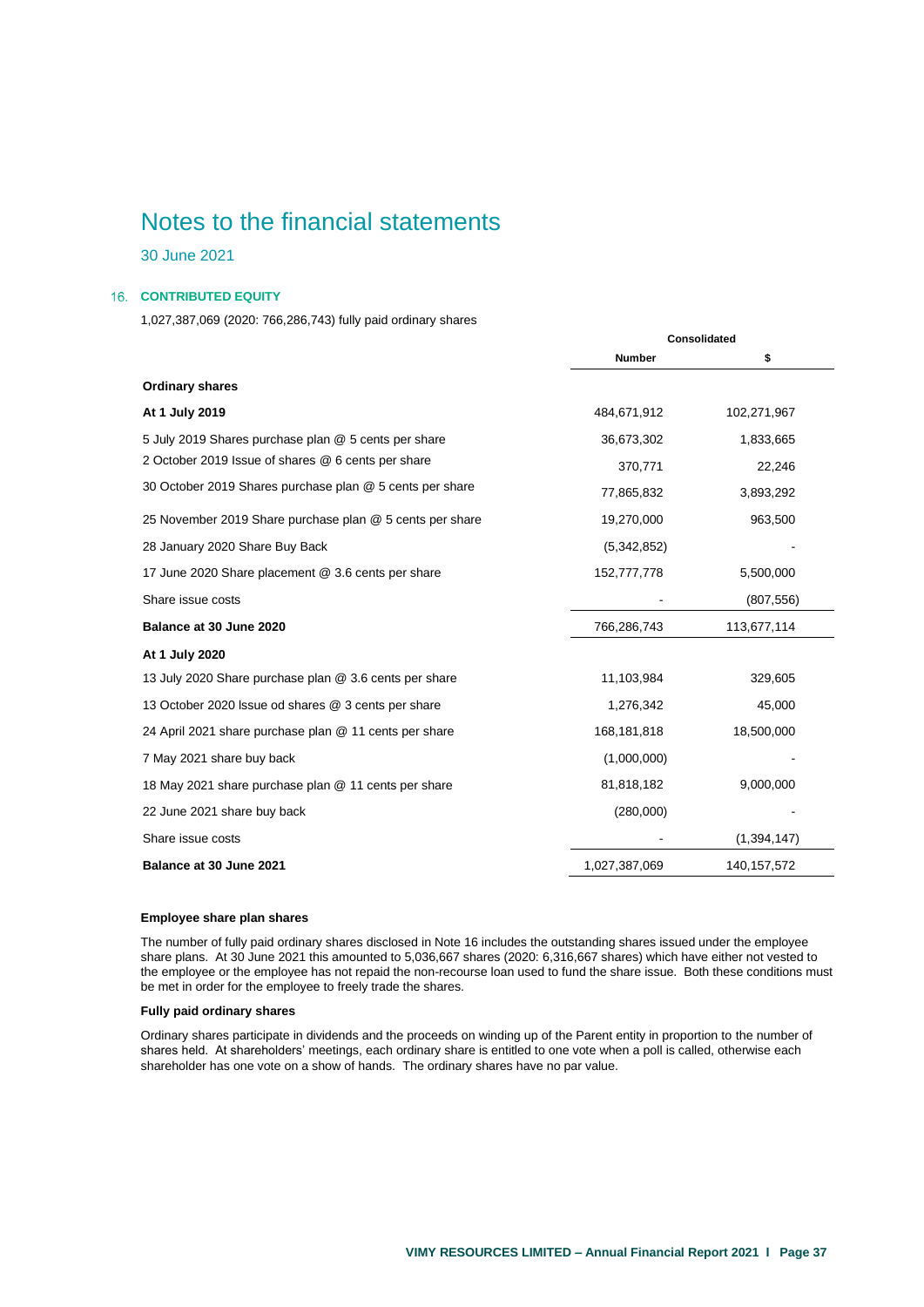30 June 2021

### <span id="page-39-0"></span>17. RESERVES

#### *Employee Share Plan Reserve*

The employee share plan reserve records items recognised as expenses on the valuation of employee shares.

|                                           | Consolidated |             |
|-------------------------------------------|--------------|-------------|
|                                           | 2021<br>\$   | 2020<br>æ.  |
| Reserve comprises the following:          |              |             |
| Balance as at start of financial year     | 1,288,327    | 3,047,845   |
| 1,666,667 shares issues and vesting (a)   |              | 6,435       |
| 4,030,000 shares issued and vesting (b)   | 24,110       | 46,159      |
| 900,000 shares issued and vesting (c)     | 8,506        | 12,929      |
| 19,790,000 options issued and vesting (d) | 276,878      | 506,995     |
| Salary sacrifice liability revaluation    | 340,095      | 36,827      |
| Transferred to retained earnings          | (359, 697)   | (2,368,863) |
| Balance as at end of the financial year   | 1,578,218    | 1,288,327   |

(a) On 22 November 2016, 1,666,667 shares were issued to Mr M. Young after shareholder approval was received and have been funded by a non-interest bearing, limited recourse loan from the Company. The shares are subject to a variety of vesting conditions over a three-year period, and expire on 22 November 2021.

- (b) On 20 July 2018, 4,030,000 shares were issued to employees have been funded by a non-interest bearing, limited recourse loan from the Company. The shares are subject to vesting conditions over a three-year period, and expire on 20 July 2023. The Black Scholes valuation expense will be proportionally allocated over the vesting period.
- (c) On 6 December 2018, 900,000 shares were issued to Mr J. Tapp after shareholder approval was received and have been funded by a noninterest bearing, limited recourse loan from the Company. The shares are subject to vesting conditions over a three-year period, and expire on 6 December 2023. The Black Scholes valuation expense will be proportionally allocated over the vesting period.

(d) On 31 July 2019, 19,790,000 options were issued to employees . The options are subject to vesting conditions over a three-year period, and expire on 31 July 2022. The Black Scholes valuation expense will be proportionally allocated over the vesting period.

As non-interest bearing limited recourse loans were provided to purchase Plan shares in the Company and these loans are secured against the same Plan shares, AASB 2 (share based payments) applies. On this basis, the loan amount is not recognised in the financial statements and instead an amount is expensed as a share based payment.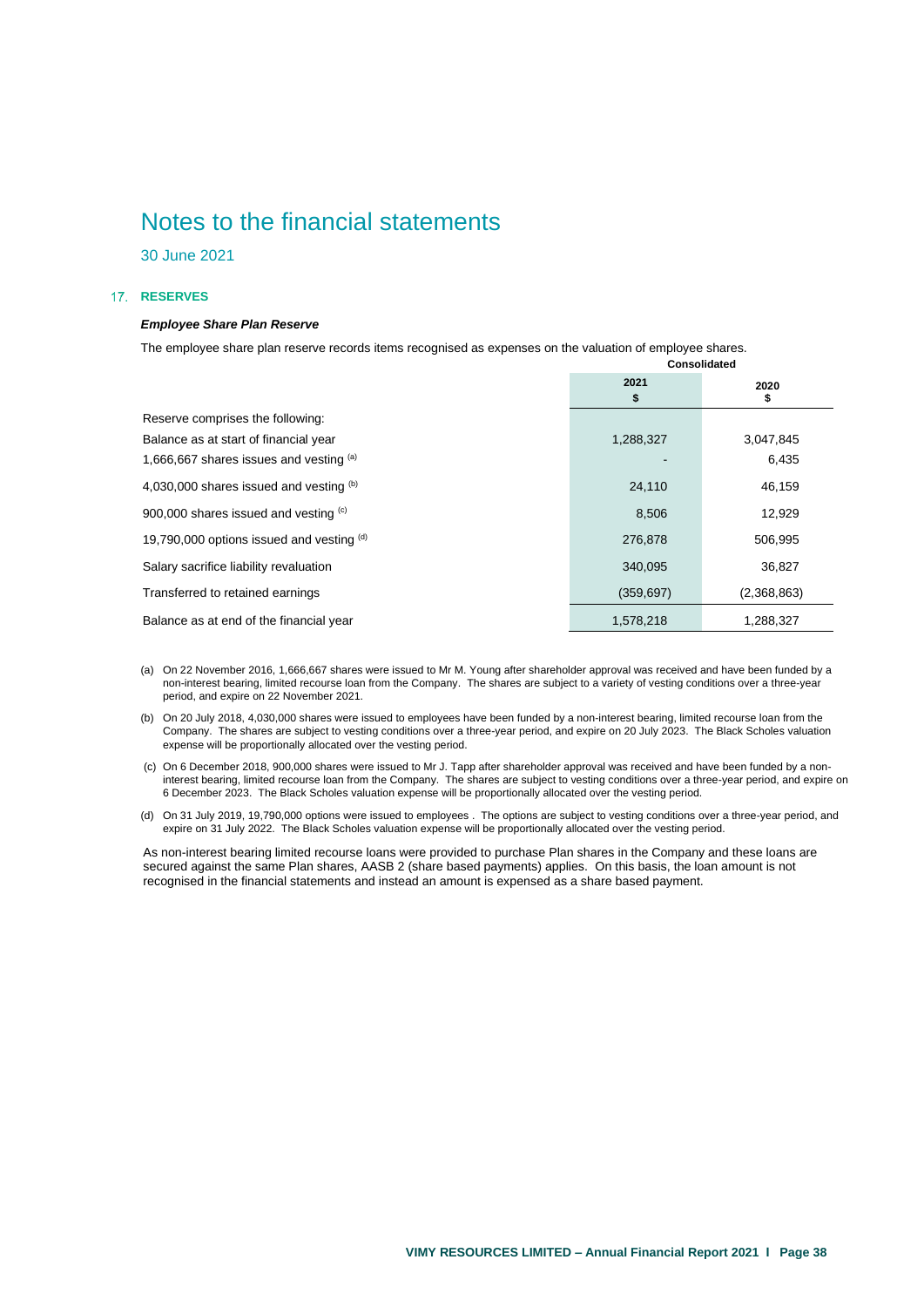30 June 2021

#### <span id="page-40-0"></span>**SHARE BASED PAYMENTS**

### **(a) Employee share option plan**

The Company had an employee share option plan, which was also available to Directors (the issue of securities to Directors requires shareholder approval), called the Vimy Resources Limited Employee Share Option Plan ("Plan").

The Company issued 19,790,000 options to eligible employees on the 31 July 2019.

The input variables used in the Black Scholes option pricing model are as follows:

| Grant date:                                                                                | 31 July 2019 |
|--------------------------------------------------------------------------------------------|--------------|
| Expiry date:                                                                               | 31 July 2022 |
| Exercise price:                                                                            | \$0.082      |
| Expected volatility:                                                                       | 115%         |
| Expected life:                                                                             | 3 years      |
| Risk free interest rate (based on government bonds):                                       | 0.87%        |
| Calculated share value at grant date:                                                      | \$0.070      |
| Total amount to be recognised as share based payment over the<br>three year vesting period | \$906,900    |

Set out below is a summary of options granted to employees under the Vimy Resources Limited Employee Option Plan:

| <b>Grant date</b>                           | <b>Expiry</b><br>date | <b>Number</b><br><b>Balance</b><br>at start<br>of year | <b>Number</b><br>Granted<br>during<br>year | <b>Number</b><br><b>Exercised</b><br>during<br>year | <b>Number</b><br><b>Forfeited</b><br>during<br>year | <b>Number</b><br><b>Balance</b><br>at end<br>of year | <b>Number</b><br><b>Exercisable</b><br>at end<br>of year |
|---------------------------------------------|-----------------------|--------------------------------------------------------|--------------------------------------------|-----------------------------------------------------|-----------------------------------------------------|------------------------------------------------------|----------------------------------------------------------|
| 31 July 2019                                | 31 July 2022          | 19.790.000                                             | -                                          | $\overline{\phantom{a}}$                            | ۰                                                   | 19.790.000                                           | 6.596.667                                                |
| Weighted average exercise price             |                       |                                                        |                                            |                                                     |                                                     | \$0.082                                              | \$0.082                                                  |
| Weighted average remaining contractual life |                       |                                                        |                                            |                                                     | $1.08$ years                                        | 1.08 years                                           |                                                          |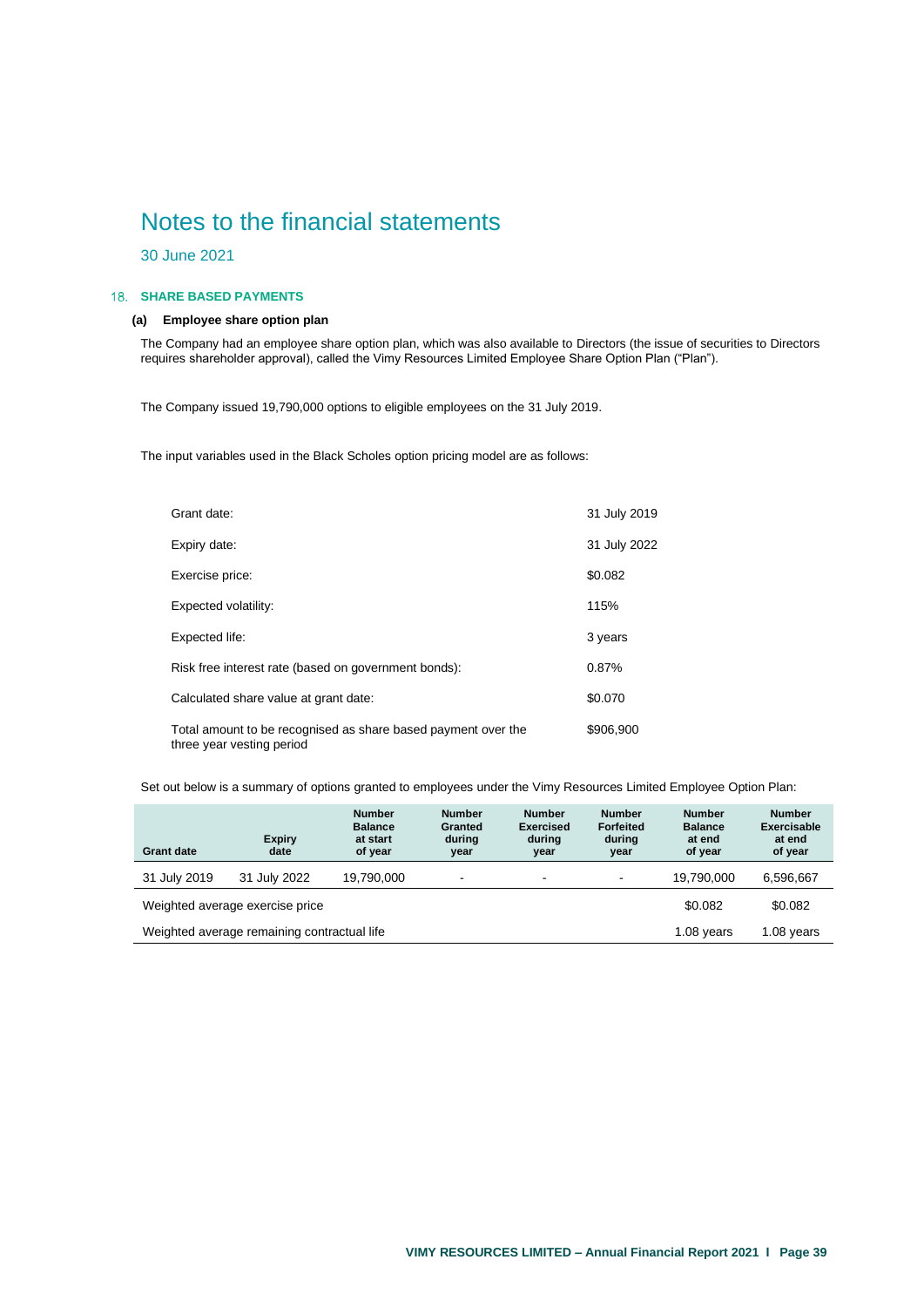### 30 June 2021

#### **(b) Employee share plans**

On 18 November 2016, the Company established an employee share plan, which is also available to Directors (the issue of securities to Directors requires shareholder approval). The plan is called the 2016 Vimy Employee Share Plan.

A summary of the main terms and conditions of the Vimy Employee Share Plans can be found at Note 5.

Set out below is a summary of shares granted to employees under the Plans:

| <b>Issue date</b> | <b>Number</b><br><b>Balance at start</b><br>of year | <b>Number</b><br><b>Issued during</b><br>year | <b>Number</b><br><b>Forfeited during</b><br>year | <b>Number</b><br><b>Balance at end</b><br>of year |
|-------------------|-----------------------------------------------------|-----------------------------------------------|--------------------------------------------------|---------------------------------------------------|
| 20 November 2015  | 1,000,000                                           |                                               | (1,000,000)                                      |                                                   |
| 3 June 2016       | 280.000                                             |                                               | (280,000)                                        |                                                   |
| 22 November 2016  | 1,666,667                                           | -                                             | ٠                                                | 1,666,667                                         |
| 20 July 2018      | 2,470,000                                           | -                                             | ٠                                                | 2,470,000                                         |
| 6 December 2018   | 900,000                                             | $\blacksquare$                                | ۰                                                | 900,000                                           |
|                   | 6,316,667                                           |                                               | (1,280,000)                                      | 5,036,667                                         |

#### **(c) Expenses recognised in profit and loss**

Total expenses arising from share-based payment transactions recognised during the year as part of employee benefit expense were as follows:

|                                        | Consolidated |            |
|----------------------------------------|--------------|------------|
|                                        | 2021         | 2020<br>\$ |
| Employee share plan granted in 2017    | 8,506        | 6,435      |
| Employee share plan granted in 2019    | 24,110       | 59,088     |
| Employee option plan granted in 2020   | 276,876      | 506,995    |
| Salary sacrifice liability revaluation | 340,095      | 36,827     |
|                                        | 649,587      | 609,345    |

In June 2019 the company established the Salary Sacrifice Share Plan which is available to directors and staff to voluntarily sacrifice a portion of their cash salary and fees to receive shares on the condition that they remained employed by Company as at 30 June 2021.

### <span id="page-41-0"></span>**ACCUMULATED LOSSES**

|                                                           | Consolidated    |                 |  |
|-----------------------------------------------------------|-----------------|-----------------|--|
|                                                           | 2021            | 2020<br>Ф       |  |
| Accumulated losses at the beginning of the financial year | (106, 687, 623) | (104, 178, 998) |  |
| <b>Transferred from Reserves</b>                          | 359,697         | 3,787,889       |  |
| Net loss attributable to members of the Company           | (6,869,370)     | (6, 296, 514)   |  |
| Accumulated losses at the end of the financial year       | (113, 197, 296) | (106,687,623)   |  |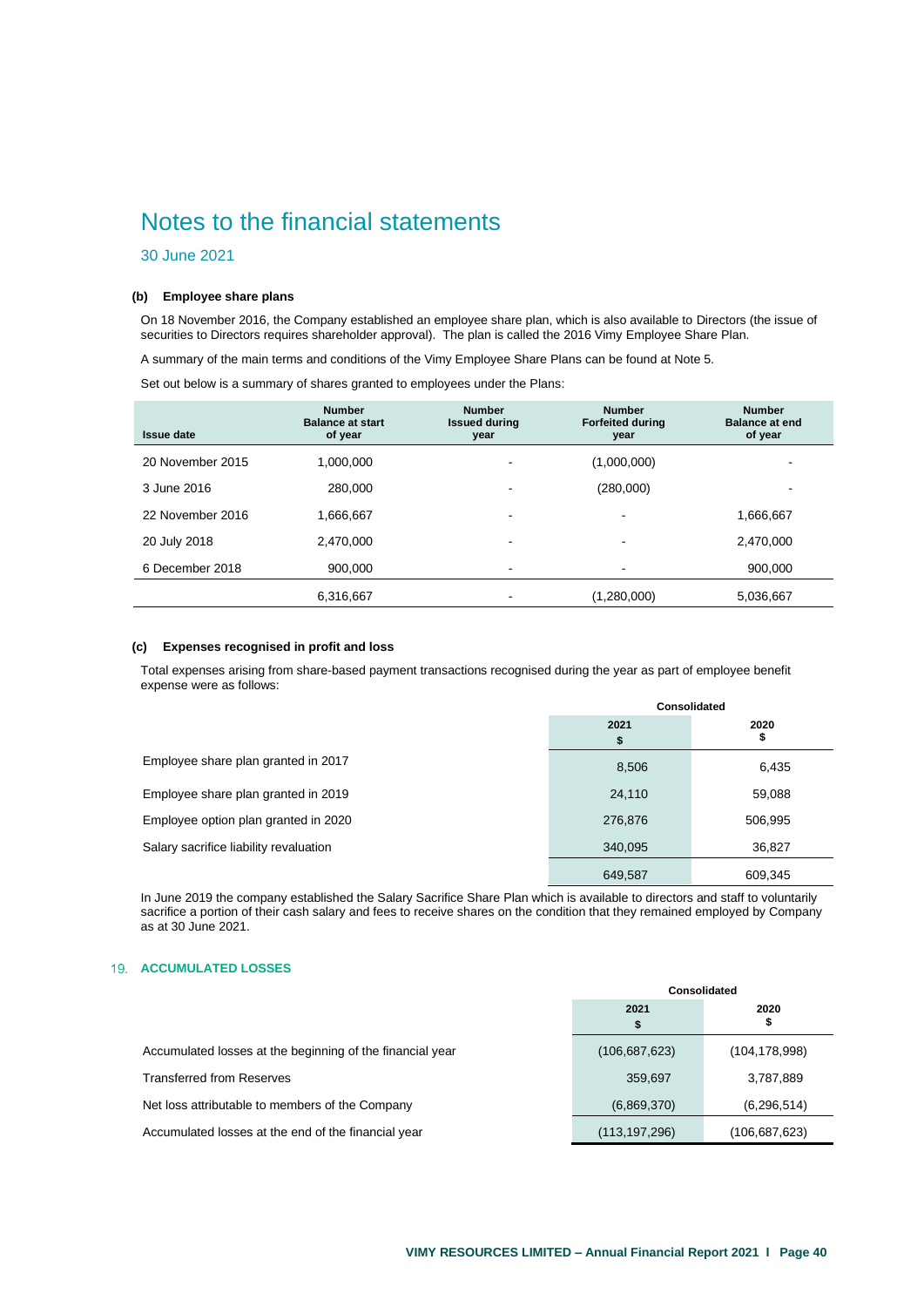30 June 2021

### <span id="page-42-0"></span>**EXPENDITURE COMMITMENTS**

#### **Expenditure commitments contracted for:**

In order to maintain current rights of tenure to exploration tenements, the Group is required to meet the minimum expenditure requirements. These obligations are not provided for in the financial statements:

| - not later than 12 months      | 929.496   | 1,069,917 |
|---------------------------------|-----------|-----------|
| - between 12 months and 5 years | 4,424,875 | 4,116,254 |
|                                 | 5,354,371 | 5,186,171 |

### <span id="page-42-1"></span>**CONTROLLED ENTITIES**

|                                                                                        |                                    | Percentage owned |      |  |
|----------------------------------------------------------------------------------------|------------------------------------|------------------|------|--|
|                                                                                        | <b>Country of</b><br>incorporation | 2021             | 2020 |  |
| Parent entity:                                                                         |                                    |                  |      |  |
| Vimy Resources Limited                                                                 | Australia                          |                  |      |  |
| Subsidiaries of Vimy Resources Limited:                                                |                                    |                  |      |  |
| Narnoo Mining Pty Ltd                                                                  | Australia                          | 100%             | 100% |  |
| Vélo Resources Pty Ltd (previously Camuco Pty Ltd)                                     | Australia                          | 100%             | 100% |  |
| Viva Resources Pty Ltd (previously Gunbarrel Energy and Minerals<br>Australia Pty Ltd) | Australia                          | 100%             | 100% |  |
| Wellington Range and King River Joint Venture <sup>(1)</sup>                           | Australia                          | 79%              | 79%  |  |

<span id="page-42-2"></span>(1) On 17 August 2021, the Company announced it has settled the acquisition of Rio Tinto Exploration Pty Ltd (RTX) 20.89% interest in Wellington Range and King River Joint Venture at the Alligator River project in the Northern Territory. Vimy now owns 100% of the Alligator River Project through its wholly – owned subsidiary Viva Resources P/L

#### **22. REMUNERATION OF AUDITORS**

|                                                                                     | Consolidated |         |
|-------------------------------------------------------------------------------------|--------------|---------|
|                                                                                     | 2021<br>2020 |         |
|                                                                                     | \$           | \$      |
| 1. Audit services                                                                   |              |         |
| Audit of financial reports and other audit work under the Corporations Act<br>2001: |              |         |
| <b>KPMG</b>                                                                         | 68,477       | 41,362  |
|                                                                                     |              |         |
| 2. Non-audit services                                                               |              |         |
| KPMG research and development tax incentive compliance and advisory                 | 26,000       | 40,455  |
| KPMG financial advisory services                                                    | 120,000      |         |
| KPMG general accounting and taxation advisory fees                                  |              | 13,455  |
| KPMG taxation return preparation and advisory                                       | 17,595       | 17,210  |
| Total auditor's remuneration                                                        | 232,072      | 112,482 |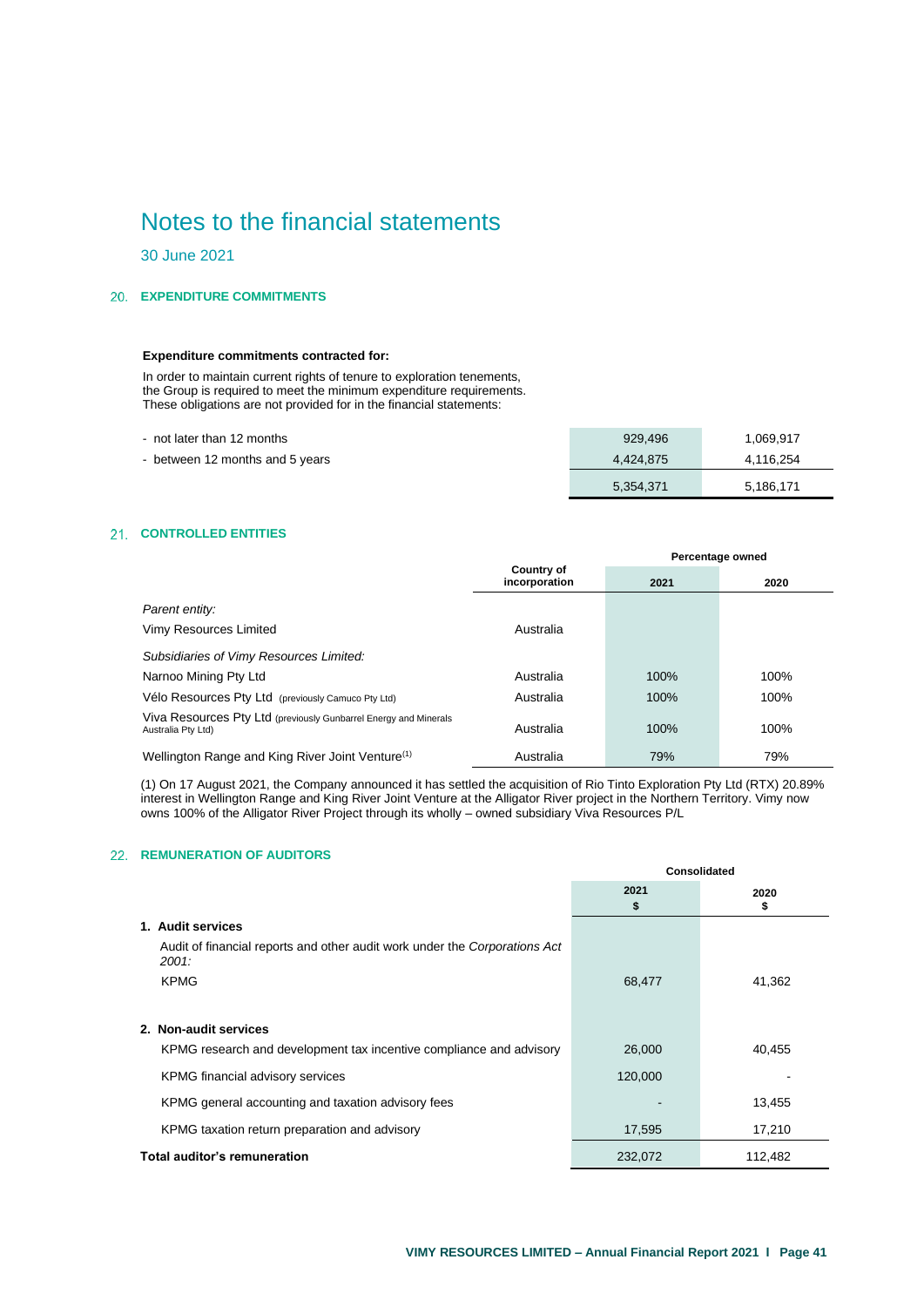30 June 2021

### <span id="page-43-0"></span>**CASH FLOW INFORMATION**

|                                                                                                 | 2021<br>\$  | 2020          |
|-------------------------------------------------------------------------------------------------|-------------|---------------|
| Reconciliation of Loss after tax to net cash outflow from<br>(a)<br><b>Operating Activities</b> |             |               |
| Loss after income tax                                                                           | (6,869,370) | (6, 296, 514) |
| Adjustments for:                                                                                |             |               |
| Depreciation expense                                                                            | 177,265     | 203,690       |
| Share based payments expense                                                                    | 649,587     | 609,345       |
| Financial Income                                                                                |             | (287, 439)    |
| Deferred consideration                                                                          | 400,447     | 610,703       |
|                                                                                                 | (5,642,071) | (5, 160, 215) |
| Changes in operating assets and liabilities:                                                    |             |               |
| (Increase) / Decrease in trade and other receivables                                            | 101,455     | 764,092       |
| (Increase) / Decrease in prepayments                                                            | 111,945     | 40,417        |
| (Increase) / Decrease in right of use assets                                                    | 91,680      | (488, 958)    |
| Increase / (Decrease) in trade and other payables                                               | 268,939     | 216,333       |
| Increase / (Decrease) in lease liabilities                                                      | (87, 699)   | 404,537       |
| Increase / (Decrease) in provisions                                                             | 177,395     | 18,598        |
| Net cash outflow from operating activities                                                      | (4,978,356) | (4,205,196)   |

**Consolidated**

### <span id="page-43-1"></span>**CONTINGENT LIABILITIES**

### **Contingent Liability - Royalty**

In 2015 the Company entered into a royalty agreement with RCF VI. Narnoo Mining Pty Ltd ('Narnoo'), wholly owned subsidiary of Vimy, has agreed to pay a royalty to RCF VI of 1.15% on the gross proceeds received by Narnoo from selling mineral products extracted and recovered from the tenements that make up the Mulga Rock Project.

The Company has granted security to RCF VI for the royalty obligations, in the form of a mortgage over the mining tenements.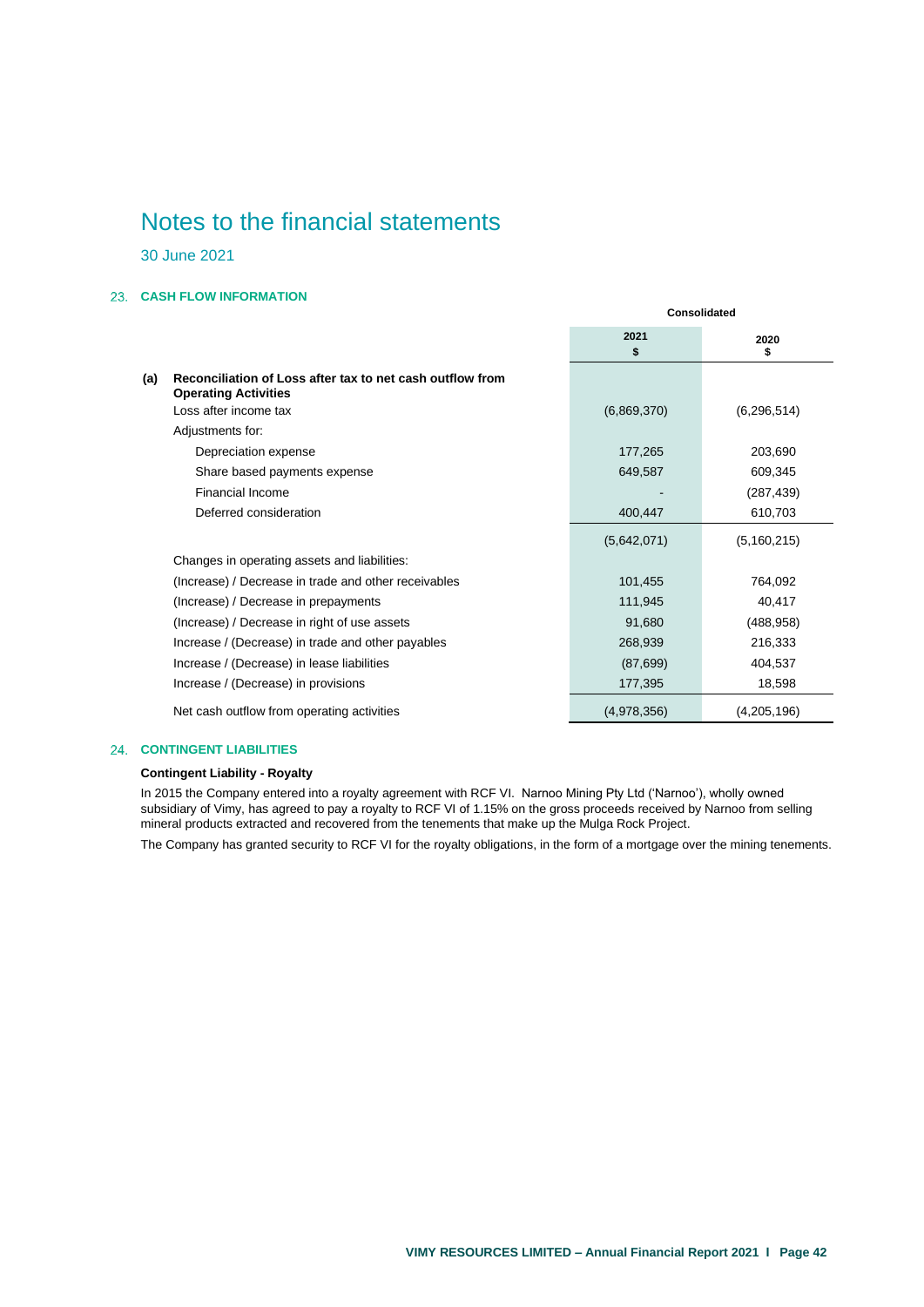30 June 2021

### <span id="page-44-0"></span>**PARENT ENTITY INFORMATION**

|                                                 | <b>Parent Entity</b> |                 |  |
|-------------------------------------------------|----------------------|-----------------|--|
|                                                 | 2021<br>\$           | 2020<br>\$      |  |
| Information relating to Vimy Resources Limited: |                      |                 |  |
| Current assets                                  | 24,053,366           | 7,622,687       |  |
| Total assets                                    | 30,432,180           | 10,427,415      |  |
| <b>Current liabilities</b>                      | 1,011,623            | 926,275         |  |
| <b>Total liabilities</b>                        | 1,115,183            | 1,303,544       |  |
| Total net assets                                | 29,316,997           | 9,123,871       |  |
| Contributed equity                              | 140, 157, 571        | 113,677,114     |  |
| Reserves                                        | 1,578,218            | 1,288,327       |  |
| <b>Accumulated losses</b>                       | (112, 418, 792)      | (105, 841, 570) |  |
| Total equity                                    | 29,316,997           | 9,123,871       |  |
| Loss of the parent entity                       | (6, 577, 224)        | (6, 170, 168)   |  |
| Total comprehensive loss of the parent entity   | (6, 577, 224)        | (6, 170, 168)   |  |

#### **Guarantees of the Parent:**

On 1 July 2007, Vimy Resources Limited and its wholly-owned Australian subsidiaries have formed an income tax consolidation group under the Tax Consolidation Regime. Each entity in the Group will continue to recognise its own current and deferred tax liabilities, except for any deferred tax assets resulting from unused tax losses and tax credits, which are immediately assumed by the Parent entity. The current tax liability of each Group entity will then subsequently be assumed by the Parent entity. The tax consolidated group entered into a tax sharing agreement whereby each company in the Group contributes to the income tax payable in proportion to their contribution to profit before tax of the tax consolidated group.

#### <span id="page-44-1"></span>**EVENTS OCCURRING AFTER REPORTING DATE**

Since 30 June 2021 the following significant subsequent events have occurred:

- On 23 July, the Company announced its inclusion into the index composition for the Global X Uranium ETF (URA)
- On 23 July, the Company announced that Mr Luca Giacovazzi has resigned from the board
- On 29 July, the Company announced the reopening of the Mulga Rock Camp to support the commencement of site works at Mulga Rock
- On 17 August, the Company announced it has settled the acquisition of Rio Tinto Exploration Pty Ltd (RTX) 20.89% interest in Wellington Range and King River Joint Venture at the Alligator River project in the Northern Territory. Vimy now owns 100% of the Alligator River Project through its wholly – owned subsidiary Viva Resources P/L. The acquisition price of \$2 million was fully satisfied by the issue to RTX of fully paid shares in Vimy (18,793,069 shares at a deemed issue price of \$0.10642 per share). An additional on-sale payment may be payable to RTX in the event that Vimy disposes of an interest in the Alligator River Project within three years from the date of settlement at an implied price (on a proportional basis) that is higher than the \$2 million paid for RTX's interest. RTX would receive 30% of any proportionate gain (over \$2 million) on any such on-sale by Vimy of an interest in the Alligator River Project. Secondly, a uranium upside payment is payable to RTX if the average daily spot price indicator of uranium exceeds US\$60/lb (of U3O8) over the last 180 days of the three-year period that commences on the settlement date. If satisfied, Vimy agrees to pay to RTX a further consideration amount equal to \$1.1 million less the total on-sale payment(s) that may have been made during the threeyear period.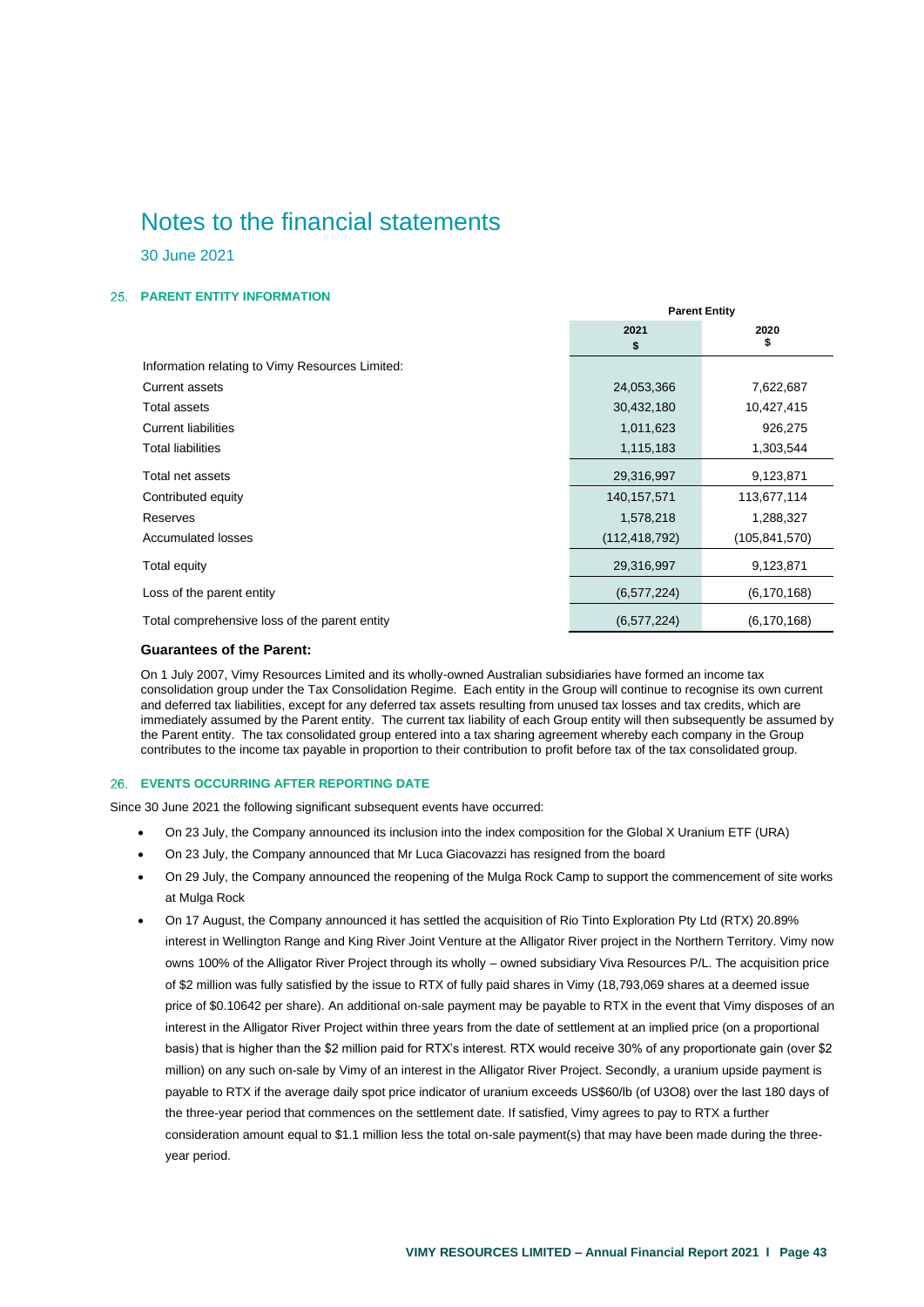#### 30 June 2021

- On 25 August, the company announced the appointment at Matthew Foy as company secretary, following the resignation of Marcel Hilmer
- On 27 August, the Company announced that the Western Australian Department of Mines Industry Regulation and Safety (DMIRS) has approved the Mulga rock Project Management Plan
- On 30 August, the Company announced the stepping down of Mike Young as Managing Director and CEO. Vimy had previously advised it had engaged FTI Consulting to provide project co-ordination and strategic advisory services. Vimy announced that it has now extended this engagement to include Mr Steven Michael to act as an Interim CEO while an executive search process is undertaken
- On 6 September 2021, the Company announced positive results from metallurgical optimisation testwork at the Mulga Rock Project
- On 29 September 2021, the Company announced an update on the Early Works Program and approvals process for the Mulga Rock Project.
- On 30 September 2021, the Company announced a trading halt in its securities pending an announcement by the Company to the market in relation to project approvals for the Mulga Rock Project.

#### <span id="page-45-0"></span>27. SUMMARY OF SIGNIFICANT ACCOUNTING POLICIES

This note provides a list of the significant accounting policies adopted in the preparation of these consolidated financial statements to the extent they have not already been disclosed in other notes above. These policies have been consistently applied to all the years presented, unless otherwise stated. The financial statements are for the Group consisting of Vimy Resources Limited and its subsidiaries.

#### **(a) Basis of preparation**

These general purpose financial statements have been prepared in accordance with Australian Accounting Standards and Interpretations issued by the Australian Accounting Standards Board and the *Corporations Act 2001*. Vimy Resources Limited is a for-profit entity for the purpose of preparing the financial statements.

#### *Compliance with IFRS*

The consolidated financial statements of Vimy Resources Limited Group also comply with International Financial Reporting Standards (IFRS) as issued by the International Accounting Standards Board (IASB).

#### *Historical cost convention*

These financial statements have been prepared under the historical cost convention, as modified by the revaluation of available-for-sale financial assets, and financial assets and liabilities at fair value.

#### *Critical accounting estimates*

The preparation of financial statements in conformity with Australian Accounting Standards requires the use of certain critical accounting estimates. It also requires management to exercise its judgement in the process of applying the Group's accounting policies. The areas involving a higher degree of judgement or complexity, or areas where assumptions and estimates are significant to the financial statements are disclosed in Note 1.

#### *Functional and presentation currency*

These consolidated financial statements are presented in Australian dollars, which is the Company's functional currency and are rounded to the nearest dollar.

#### *New and amended standards adopted by the Group*

AASB 16 *Leases* has been adopted by the Group effective from the 1 July 2019. AASB 16 introduced a new framework for accounting for leases which has superseded AASB 117 Leases. AASB 16 affects the accounting by lessees and has resulted in the recognition of leases on the Statement of Financial Position. The standard has removed the distinction between operating and financing leases and requires recognition of an asset (the right to use the leased item) and a financial liability.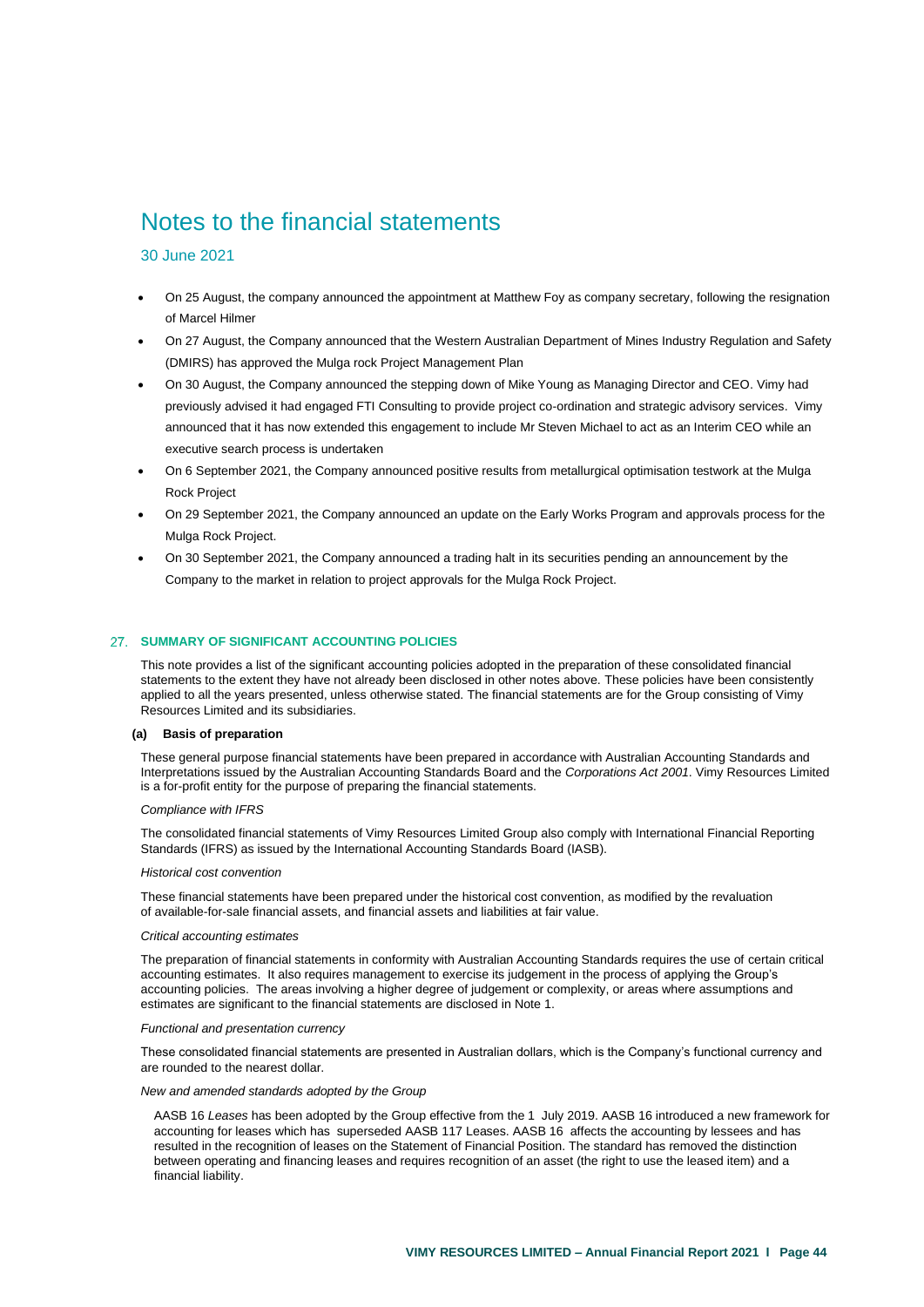30 June 2021

#### **(b) Principles of consolidation**

The Group financial statements consolidate those of the Parent Company and all of its subsidiaries as of 30 June 2021. Subsidiaries are all entities (including structured entities) over which the Group has control. The Group controls an entity when the Group is exposed to, or has rights to, variable returns from its involvement with the entity, and has the ability to affect those returns through its power to direct the activities of the entity. Subsidiaries are fully consolidated from the date on which control is transferred to the Group. They are deconsolidated from the date that control ceases.

Intercompany transactions, balances and unrealised gains on transactions between group companies are eliminated. Unrealised losses are also eliminated unless the transaction provides evidence of an impairment of the transferred asset. Accounting policies of subsidiaries have been changed where necessary to ensure consistency with the policies adopted by the Group.

#### **(c) Segments**

Operating segments are reported in a manner consistent with the internal reporting provided to the chief operating decision maker. The chief operating decision maker has been identified as the Board of Directors.

#### **(d) Revenue and income recognition**

Revenue and income are recognised and measured at the fair value of the consideration received or receivable to the extent it is probable that the economic benefits will flow to the Group and the revenue and income can be reliably measured. The following specific recognition criteria must also be met before revenue and income is recognised:

#### *Interest revenue*

Revenue is recognised as interest accrues using the effective interest method. This is a method of calculating the amortised cost of a financial asset and allocating the interest income over the relevant period using the effective interest rate.

#### *R&D Tax Incentive grant income*

Any grant received for eligible research and development tax incentive income is recognised in the Consolidated Statement of Profit or Loss and Other Comprehensive Income as a consequence of the accounting policy to expense exploration and evaluation costs as incurred. The grant income is only recognised when it can be measured reliably.

#### **(e) Income tax**

The income tax expense for the period is the tax payable on the current period's taxable income based on the national income tax rate for each jurisdiction adjusted by changes in deferred tax assets and liabilities attributable to temporary differences and unused tax losses.

Deferred tax assets and liabilities are recognised for temporary differences at the tax rates expected to apply when the assets are recovered, or liabilities are settled, based on those tax rates which are enacted or substantively enacted for each jurisdiction. The relevant tax rates are applied to the cumulative amounts of deductible and taxable temporary differences to measure the deferred tax asset or liability.

Deferred tax assets are recognised only if it is probable that future taxable amounts will be available to utilise those temporary differences and losses.

Deferred tax liabilities and assets are not recognised for temporary differences between the carrying amount and tax bases of investments in controlled entities where the Parent entity is able to control the timing of the reversal of the temporary differences and it is probable that the differences will not reverse in the foreseeable future.

Current and deferred tax balances attributable to amounts recognised directly in equity are also recognised directly in equity.

#### **(f) Leases**

The group has adopted AASB 16 *Leases* which has been applied form the date of initial application. The Group does have a three year lease on the head office premises.

#### **(g) Right-of-use assets**

The Group recognises right-of-use assets at the commencement date of the lease (i.e. the date the underlying asset is available for use). Right-of-use assets are measured at cost, less any accumulated depreciation and impairment losses, and adjusted for any remeasurement of lease liability. The cost of right-of-use assets include the amount of lease liabilities recognised, initial direct costs incurred, and lease payments made at or before the commencement date less any lease incentives received. The right-of-use asset are depreciated on a straight line basis over the shorter of its estimated useful life and the lease term.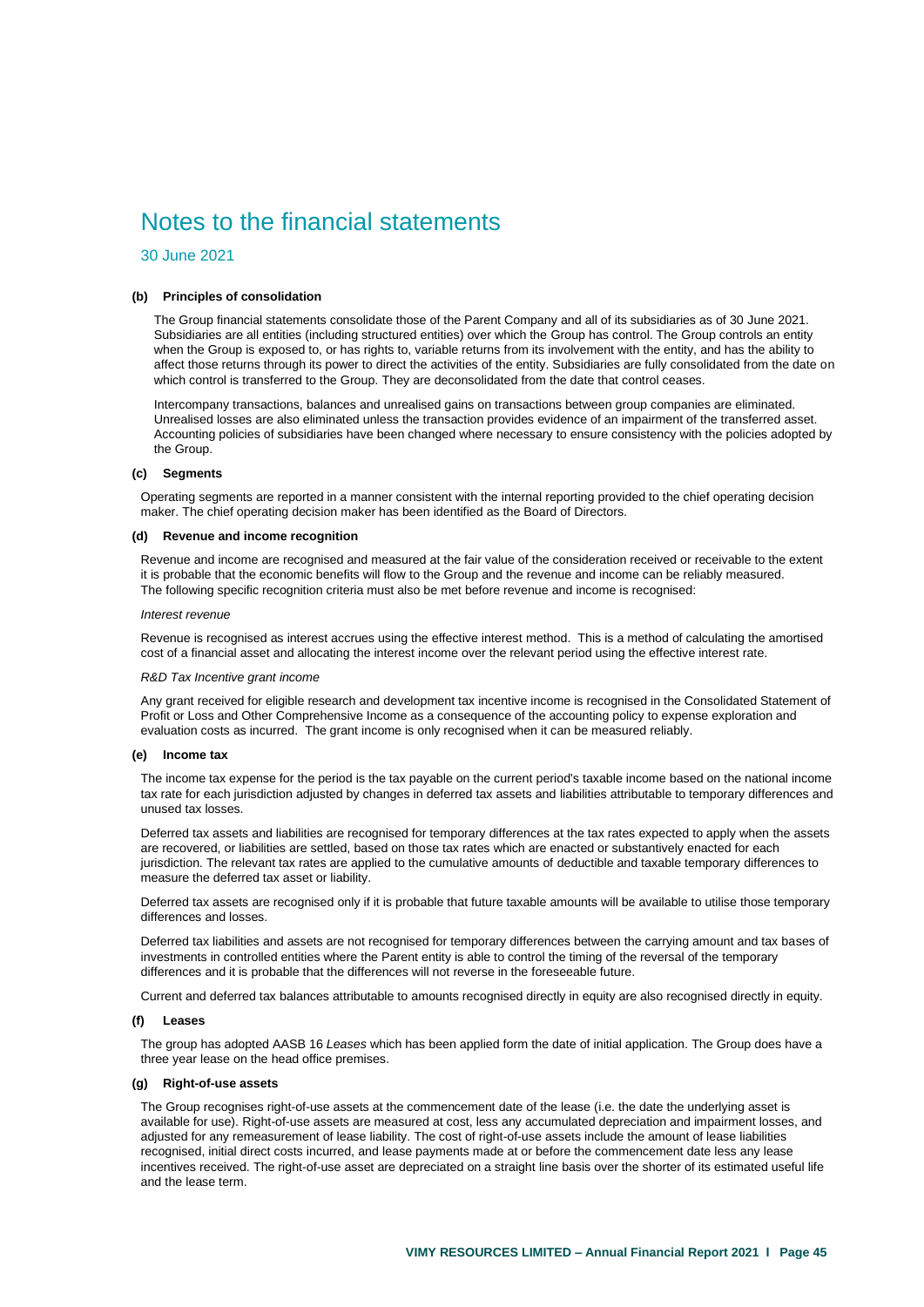30 June 2021

#### **(h) Lease Liabilities**

At the commencement date of the lease, the group recognises lease liabilities measured at the present value of the lease payments to be made over the lease term. The lease payments are recognised as expenses in the period in which the payments occur. In calculating the present value of the lease payments, the Group uses the incremental borrowing rate at the lease commencement date if the interest rate implicit in the lease is not readily determinable.

#### **(i) Impairment of assets**

At each reporting date, the entity reviews the carrying amounts of its tangible and intangible assets to determine whether there is any indication that those assets have suffered an impairment loss. If any such indication exists, the recoverable amount of the asset is estimated in order to determine the extent of the impairment loss (if any). Where the asset does not generate cash flows that are independent from other assets, the entity estimates the recoverable amount of the cash-generating unit to which the asset belongs.

Recoverable amount is the higher of fair value less costs to sell and value in use. In assessing value in use, the estimated future cash flows are discounted to their present value using a pre-tax discount rate that reflects current market assessments of the time value of money and the risks specific to the asset for which the estimates of future cash flows have not been adiusted.

#### **(j) Cash and cash equivalents**

Cash and cash equivalents comprise cash on hand and deposits held at call with financial institutions, together with other short-term, highly liquid investments that are readily convertible into known amounts of cash and which are subject to an insignificant risk of changes in value.

#### **(k) Trade and other receivables**

Trade receivables are recognised and carried at original invoice amount less a provision for impairment.

#### **(l) Financial instruments**

*(i) Non-derivative financial assets*

*Loans and receivables*

Loans and receivables are financial assets with fixed or determinable payments that are not quoted in an active market. Such assets are recognised initially at fair value plus any directly attributable transaction costs. Subsequent to initial recognition loans and receivables are measured at amortised cost using the effective interest method, less any impairment losses.

Loans and receivables comprise trade and other receivables.

*(ii) Non-derivative financial liabilities*

The Group classifies non-derivative financial liabilities into the other financial liabilities category. Such financial liabilities are recognised initially at fair value less any directly attributable transaction costs. Subsequent to initial recognition, these financial liabilities are measured at amortised cost using the effective interest rate method.

The Group derecognises a financial liability when its contractual obligations are discharged, cancelled or expire.

Other financial liabilities comprise loans, borrowings, trade and other payables.

#### **(m) Plant and equipment**

Plant and equipment is stated at cost less accumulated depreciation and any impairment in value. Depreciation is calculated on a straight-line basis over the estimated useful life of the asset as follows:

Plant and equipment – 2 to 15 years

The assets' residual values and useful lives are reviewed, and adjusted if appropriate, at each reporting date.

An asset's carrying amount is written down immediately to its recoverable amount if the asset's carrying amount is greater than its estimated recoverable amount.

Gains and losses on disposals are determined by comparing proceeds with carrying amount. These are included in the statement of comprehensive income.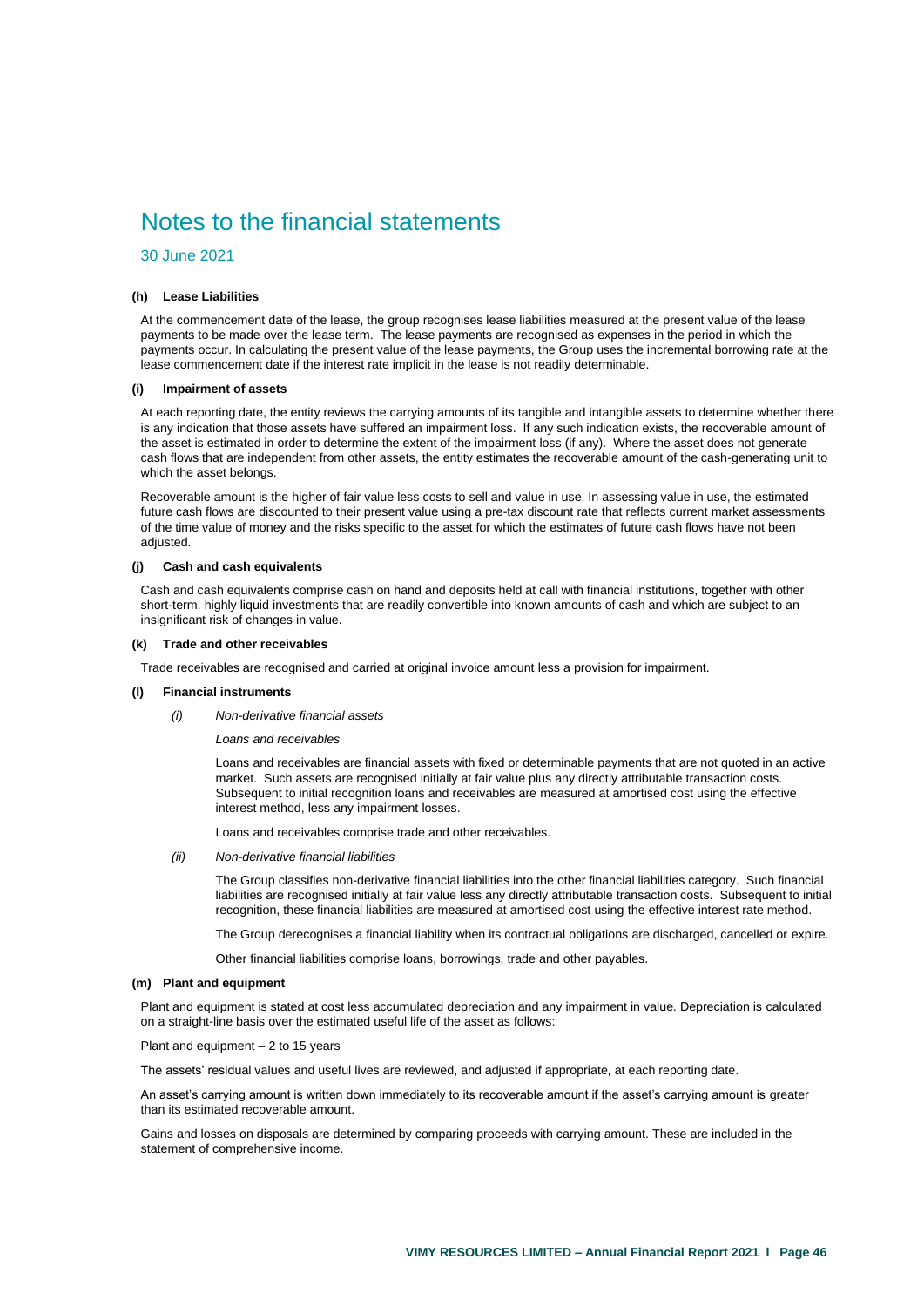30 June 2021

#### **(n) Trade and other payables**

These amounts represent liabilities for goods and services provided to the Group prior to the end of financial year which are unpaid. The amounts are unsecured and are usually paid within 30 days of recognition. Trade and other payables are presented as current liabilities unless payment is not due within 12 months after the reporting period.

#### **(o) Loans and borrowings**

Loans and borrowings are initially recognised at fair value, net of transaction cost incurred. Loans and borrowings are subsequently measured at amortised costs. Loans and borrowings are derecognised from the Statement of Financial Position when the obligation specified in the contract is discharged, cancelled or expired.

#### **(p) Provisions**

Provisions for legal claims are recognised when the Group has a present legal or constructive obligation as a result of past events, it is probable that an outflow of resources will be required to settle the obligation and the amount can be reliably estimated. Provisions are not recognised for future operating losses.

Provisions are measured at the present value of management's best estimate of the expenditure required to settle the present obligation at the end of the reporting period. The discount rate used to determine the present value is a pre-tax rate that reflects current market assessments of the time value of money and the risks specific to the liability. The increase in the provision due to the passage of time is recognised as an expense.

#### **(q) Rehabilitation and site restoration**

The Group is required to rehabilitate mine sites, to the extent that any environmental disturbance has occurred, to a condition acceptable to the relevant authorities. Provisions are measured at the present value of management's best estimate of the expenditure required to settle the present obligation at the end of the reporting period. The discount rate used to determine the present value is a pre-tax rate that reflects current market assessments of the time value of money and the risks specific to the liability. The increase in the provision due to the passage of time is recognised as an expense.

#### **(r) Reserves**

The reserve account is an accumulation of expenses relating to the issue of current employee share and option plans. In the event these employee shares and options are forfeited or expire their value will be transferred to retained earning.

#### **(s) Employee benefits**

#### *Employee entitlement*

Provision is made for employee benefits accumulated as a result of employees rendering services up to the reporting date. These benefits include wages and salaries, annual leave and long service leave. Liabilities arising in respect of wages and salaries, annual leave and long service leave and any other benefits expected to be settled wholly within twelve months of the reporting date are measured at their nominal amounts based on remuneration rates which are expected to be paid when the liability is settled. All other employee benefit liabilities are measured at the present value of the estimated future cash outflow to be made in respect of services provided by employees up to the reporting date. In determining the present value of future cash outflows, the market yield as at the reporting date on high quality corporate bonds, which have terms to maturity approximating the terms of the related liabilities, are used.

#### *Share-based payments*

The Company provides staff with Employee Share Plans, whereby eligible participants are granted shares in the Company funded by a limited recourse loan from the Company. The limited recourse loans are recorded within equity and not as a receivable or financial asset to be recovered from the Company.

The Limited Recourse Loan becomes repayable on the earliest of:

- the date which is five years after the grant date of the Limited Recourse Loan ('Repayment Date');
- ─ one month after the Participant ceases for any reason to be employed by the Company; and
- (by the legal personal representative of the Participant) six months after the Participant ceases to be an employee of the Company due to their death;

The Group measures the cost of equity-settled transactions with employees by reference to the fair value of the equity instruments at the date at which they are granted. The fair value is determined by using the Black-Scholes formula.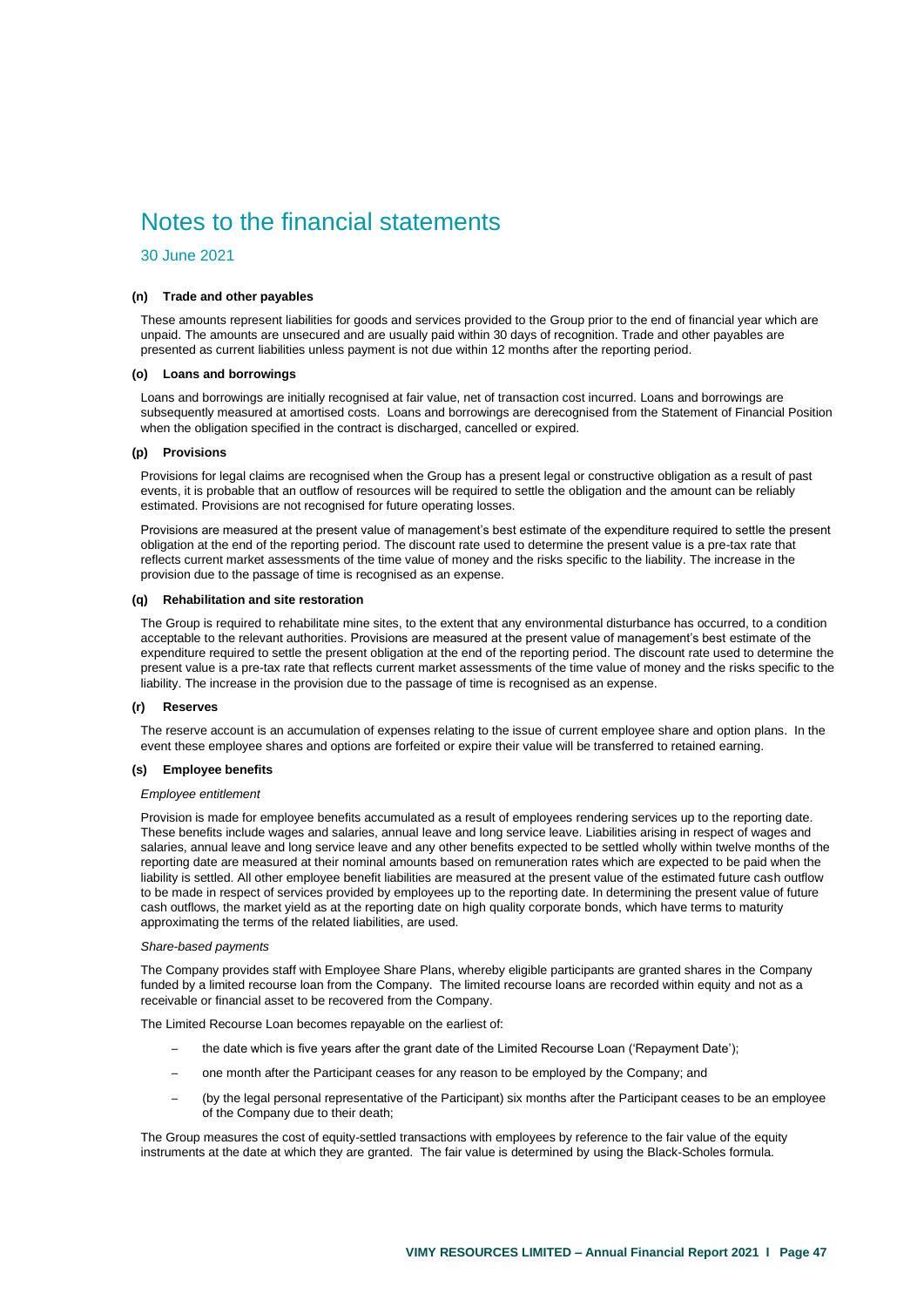30 June 2021

#### **(t) Goods and Services Tax (GST)**

Revenues, expenses and assets are recognised net of the amount of GST, unless the GST incurred is not recoverable from the taxation authority. In this case it is recognised as part of the cost of acquisition the asset or as part of the expense.

Receivables and payables are stated inclusive of the amount of GST receivable or payable. The net amount of GST recoverable from, or payable to, the taxation authority is included with other receivables or payables in the Statement of Financial Position.

Cash flows are presented on a gross basis. The GST components of cash flows arising from investing or financing activities which are recoverable from, or payable to the taxation authority, are presented as operating cash flow.

#### **(u) Exploration and evaluation expenditure**

Exploration and evaluation expenditure that has been acquired in a business combination or asset acquisition and associated transaction costs are capitalised under the scope of AASB 6, Exploration for and Evaluation of Mineral Resources. All other exploration and evaluation expenditure is expensed in the year it is incurred.

Exploration and evaluation expenditure is allocated separately to specific areas of interest. Each area of interest is limited to a size related to a known or probable mineral resource capable of supporting a mining operation. Such expenditure comprises direct exploration and evaluation costs incurred, together with an appropriate portion of directly related overhead expenditure.

Exploration and evaluation assets are only continued to be recognised if the rights to the area are current and either:

(i) the exploration and evaluation expenditures are expected to be recouped through successful development and exploration of the area of interest or by its sale; or

(ii) exploration and evaluation activities have not at the reporting date reached a stage which permits a reasonable assessment of the existence of economically recoverable resources, and active operations are continuing.

Exploration and evaluation assets are assessed for impairment if facts and circumstances suggest that the carrying amount of an exploration and evaluation asset may exceed its recoverable amount. For the purposes of impairment testing, exploration and evaluation assets are allocated to cash generating units (CGU's) to which the exploration activity relates. The CGU shall not be larger than the area of interest.

In the event that an area of interest is abandoned or if the Directors consider the exploration and evaluation assets attributable to the area of interest to be of reduced value, the exploration and evaluation assets are impaired in the period in which the assessment is made. Each area of interest is reviewed at each reporting period and accumulated costs are written off to the extent that they will not be recoverable in future.

When a decision to proceed to development is made for an area of interest, exploration and evaluation assets attributable to that area of interest are first tested for impairment and then reclassified to mine property assets within property, plant and equipment.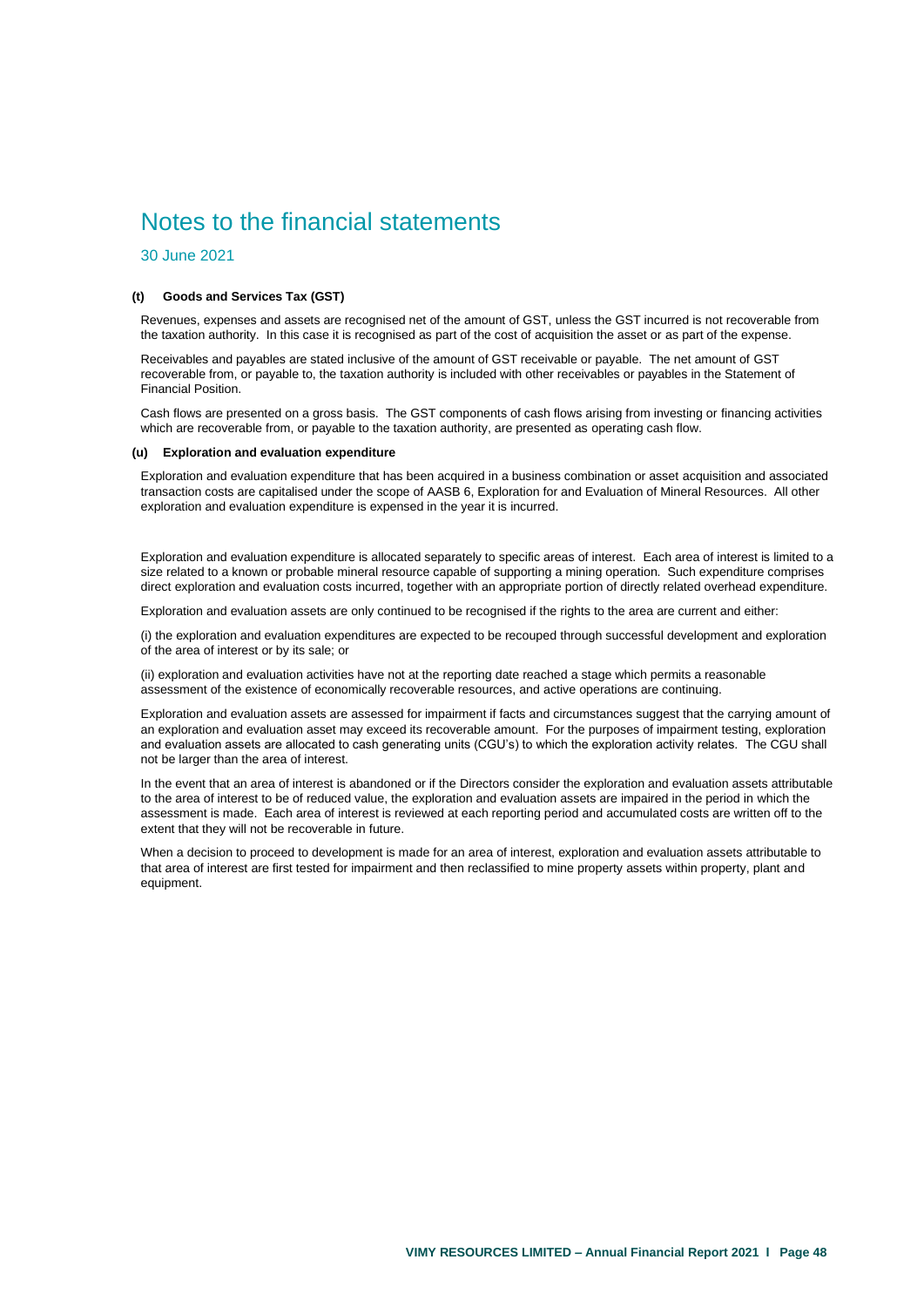# **Directors' Declaration**

30 June 2021

- <span id="page-50-0"></span>1. In the opinion of the Directors of Vimy Resources Limited:
	- (a) the consolidated financial statements and notes of Vimy Resources Limited are in accordance with the *Corporations Act 2001*, including:
		- i. giving a true and fair view of the consolidated entity's financial position as at 30 June 2021 and of its performance for the financial year ended on that date; and
		- ii. complying with Accounting Standards, the Corporations Regulations 2001, and other mandatory professional reporting requirements.
	- (b) there are reasonable grounds to believe that Vimy Resources Limited will be able to pay its debts as and when they become due and payable; and
- 2. The Directors have been given the declarations by the chief executive officer and chief financial officer required by Section 295A of the *Corporations Act 2001*.
- 3. The consolidated financial statements comply with International Financial Reporting Standards as issued by the International Accounting Standards Board.

This declaration is made in accordance with a resolution of the Directors:

 $C1/k$ 

The Hon. Cheryl Edwardes AM **Independent Non-executive Chairman**

Dated 30 September 2021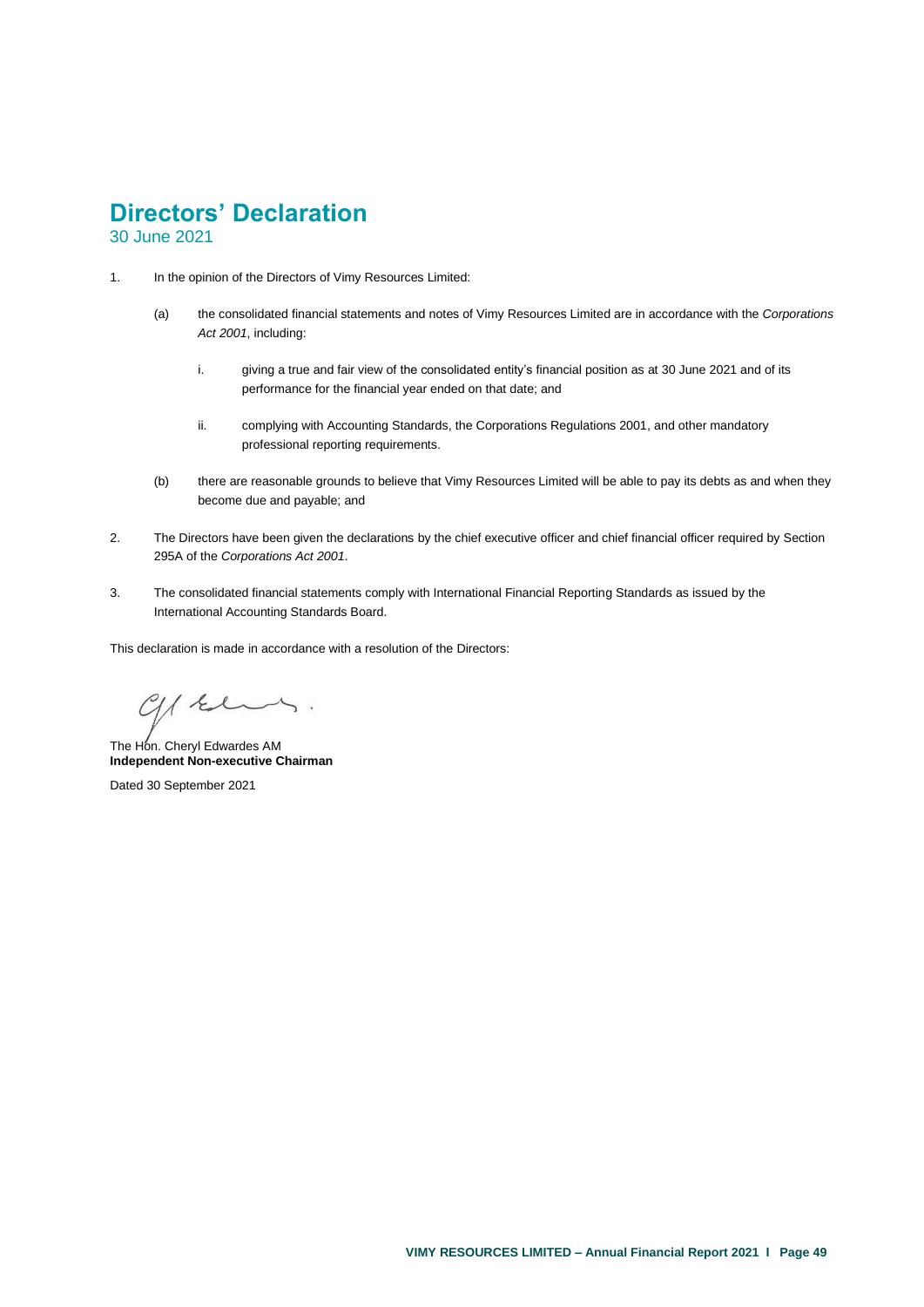

# Independent Auditor's Report

# To the shareholders of Vimy Resources Limited

### **Report on the audit of the Financial Report**

### **Opinion**

We have audited the **Financial Report** of Vimy Resources Limited (the Company).

In our opinion, the accompanying Financial Report of the Company is in accordance with the Corporations Act 2001, including:

- giving a true and fair view of the **Group's** financial position as at 30 June 2021 and of its financial performance for the year ended on that date; and
- complying with Australian Accounting Standards and the Corporations Regulations 2001.

### The **Financial Report** comprises:

- Consolidated statement of financial position as at 30 June 2021.
- Consolidated statement of profit or loss and other comprehensive income, Consolidated statement of changes in equity, and Consolidated statement of cash flows for the year then ended.
- Notes including a summary of significant accounting policies.
- Directors' Declaration.

The **Group** consists of the Company and the entities it controlled at the year-end or from time to time during the financial year.

### **Basis for opinion**

We conducted our audit in accordance with Australian Auditing Standards. We believe that the audit evidence we have obtained is sufficient and appropriate to provide a basis for our opinion.

Our responsibilities under those standards are further described in the Auditor's responsibilities for the audit of the Financial Report section of our report.

We are independent of the Group in accordance with the Corporations Act 2001 and the ethical requirements of the Accounting Professional and Ethical Standards Board's APES 110 Code of Ethics for Professional Accountants (including Independence Standards) (the Code) that are relevant to our audit of the Financial Report in Australia. We have fulfilled our other ethical responsibilities in accordance with the Code.

### **Key Audit Matters**

Key Audit Matters are those matters that, in our professional judgement, were of most significance in our audit of the Financial Report of the current period.

This matter was addressed in the context of our audit of the Financial Report as a whole, and in forming our opinion thereon, and we do not provide a separate opinion on this matter.

KPMG, an Australian partnership and a member firm of the KPMG global organisation of independent member firms affiliated with KPMG International Limited, a private English company limited by guarantee. All rights reserved. The KPMG name and logo are trademarks used under license by the independent member firms of the KPMG global organisation. Liability limited by a scheme approved under Professional Standards Legislation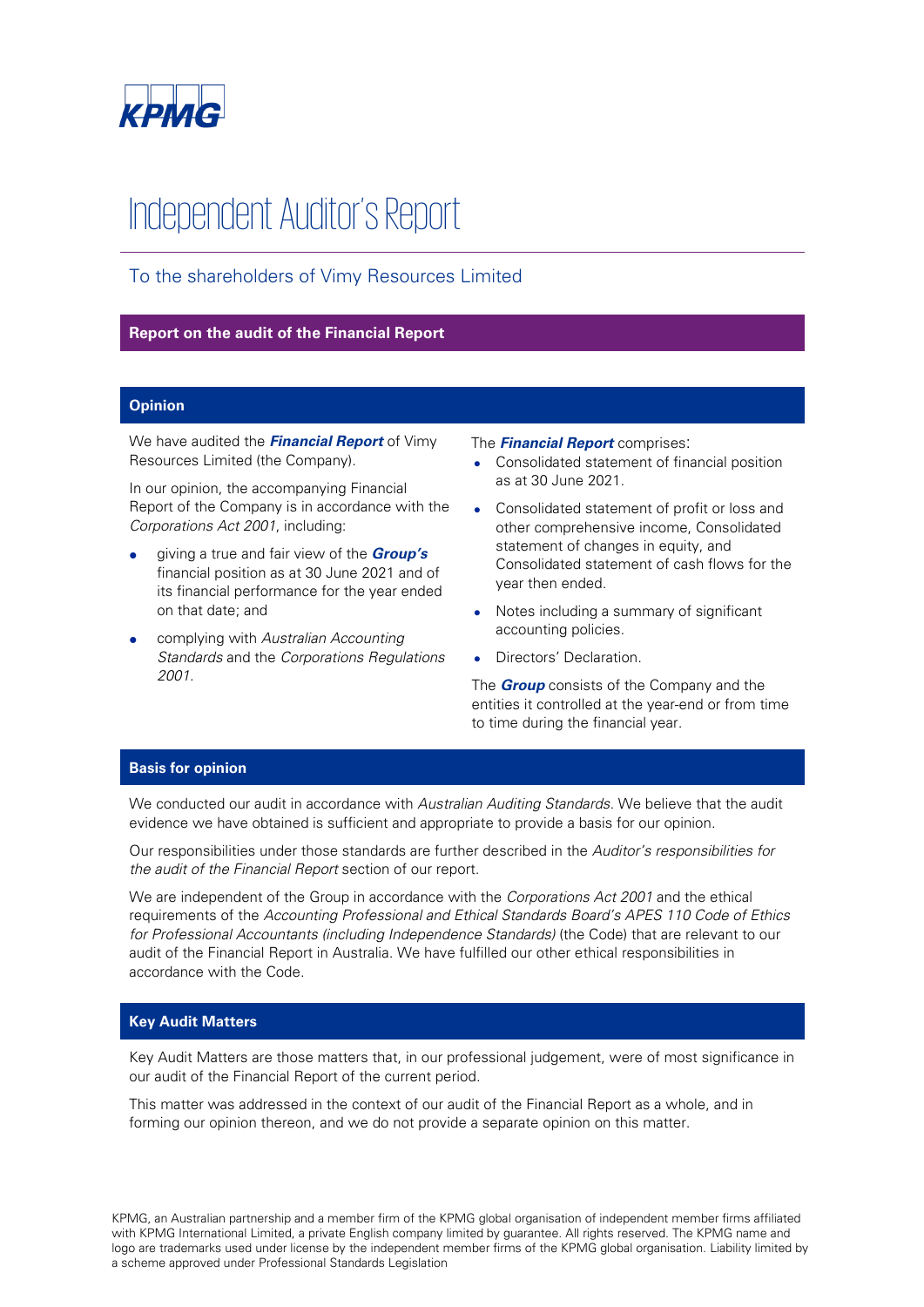

| <b>Going concern basis of accounting</b>                                                                                                                                                                                                                                                                                                                                                                                                                                                                                                                                                                                                                                                                                                                                                                                                                                                                                                                                                                                                                                                                                                                                                                                                                                                                                                                                                                                                  |                                                                                                                                                                                                                                                                                                                                                                                                                                                                                                                                                                                                                                                                                                                                                                                                                                                                                                                                                                                                                                                                                                                                                                                                                                                                               |
|-------------------------------------------------------------------------------------------------------------------------------------------------------------------------------------------------------------------------------------------------------------------------------------------------------------------------------------------------------------------------------------------------------------------------------------------------------------------------------------------------------------------------------------------------------------------------------------------------------------------------------------------------------------------------------------------------------------------------------------------------------------------------------------------------------------------------------------------------------------------------------------------------------------------------------------------------------------------------------------------------------------------------------------------------------------------------------------------------------------------------------------------------------------------------------------------------------------------------------------------------------------------------------------------------------------------------------------------------------------------------------------------------------------------------------------------|-------------------------------------------------------------------------------------------------------------------------------------------------------------------------------------------------------------------------------------------------------------------------------------------------------------------------------------------------------------------------------------------------------------------------------------------------------------------------------------------------------------------------------------------------------------------------------------------------------------------------------------------------------------------------------------------------------------------------------------------------------------------------------------------------------------------------------------------------------------------------------------------------------------------------------------------------------------------------------------------------------------------------------------------------------------------------------------------------------------------------------------------------------------------------------------------------------------------------------------------------------------------------------|
| Refer to Note 1(b) to the Financial Report                                                                                                                                                                                                                                                                                                                                                                                                                                                                                                                                                                                                                                                                                                                                                                                                                                                                                                                                                                                                                                                                                                                                                                                                                                                                                                                                                                                                |                                                                                                                                                                                                                                                                                                                                                                                                                                                                                                                                                                                                                                                                                                                                                                                                                                                                                                                                                                                                                                                                                                                                                                                                                                                                               |
| The key audit matter                                                                                                                                                                                                                                                                                                                                                                                                                                                                                                                                                                                                                                                                                                                                                                                                                                                                                                                                                                                                                                                                                                                                                                                                                                                                                                                                                                                                                      | How the matter was addressed in our audit                                                                                                                                                                                                                                                                                                                                                                                                                                                                                                                                                                                                                                                                                                                                                                                                                                                                                                                                                                                                                                                                                                                                                                                                                                     |
| The Group's use of the going concern basis of<br>accounting and the associated extent of<br>uncertainty is a key audit matter due to the<br>high level of judgement required by us in<br>evaluating the Group's assessment of going<br>concern and the events or conditions that may<br>cast significant doubt on their ability to<br>continue as a going concern. These are<br>outlined in Note 1(b).<br>The Directors have determined that the use of<br>the going concern basis of accounting is<br>appropriate in preparing the financial report.<br>Their assessment of going concern was based<br>on cash flow projections. The preparation of<br>these projections incorporated a number of<br>assumptions and significant judgements, and<br>the Directors have concluded that the range of<br>possible outcomes considered in arriving at<br>this judgement does not give rise to a material<br>uncertainty casting significant doubt on the<br>Group's ability to continue as a going concern.<br>We critically assessed the levels of<br>uncertainty, as it related to the Group's ability<br>to continue as a going concern, within these<br>assumptions and judgements, focusing on the<br>following:<br>The Group's planned levels of operational<br>and capital expenditures, and the ability of<br>the Group to manage cash outflows within<br>available funding, particularly in light of loss<br>making operations; and | Our procedures included:<br>We analysed the cash flow projections by:<br>Evaluating the underlying data used to<br>generate the projections. We specifically<br>looked for their consistency with those<br>used by the Directors, and tested by us,<br>their consistency with the Group's<br>intentions, as outlined in Directors minutes<br>and strategy documents, and their<br>comparability to past practices;<br>Analysing the impact of reasonably possible<br>changes in projected cash flows and their<br>timing, to the projected periodic cash<br>positions. Assessing the resultant impact<br>to the ability of the Group to pay debts as<br>and when they fall due and continue as a<br>going concern. The specific areas we<br>focused on were informed from our test<br>results of the accuracy of previous Group<br>cash flow projections and sensitivity<br>analysis on key cash flow projection<br>assumptions.<br>Assessing the planned levels of operating<br>and capital expenditures for consistency of<br>relationships and trends to the Group's<br>historical results, particularly in light of the<br>loss making operations, results since year<br>end, and our understanding of the<br>business, industry and economic conditions<br>of the Group. |
| the Group's ability to raise additional funds<br>from shareholders or other parties and the<br>projected timing thereof. This included<br>source of funds, availability of fund type,<br>feasibility and status/progress of securing<br>those funds.                                                                                                                                                                                                                                                                                                                                                                                                                                                                                                                                                                                                                                                                                                                                                                                                                                                                                                                                                                                                                                                                                                                                                                                      | We read Directors minutes and relevant<br>$\bullet$<br>correspondence to understand and assess the<br>Group's ability to raise additional shareholder<br>funds.<br>We evaluated the Group's going concern<br>disclosures in the financial report by comparing                                                                                                                                                                                                                                                                                                                                                                                                                                                                                                                                                                                                                                                                                                                                                                                                                                                                                                                                                                                                                 |
| In assessing this key audit matter, we involved<br>senior audit team members who understand<br>the Group's business, industry and the<br>economic environment it operates in.                                                                                                                                                                                                                                                                                                                                                                                                                                                                                                                                                                                                                                                                                                                                                                                                                                                                                                                                                                                                                                                                                                                                                                                                                                                             | them to our understanding of the matter, the<br>events or conditions incorporated into the cash<br>flow projection assessment, the Group's plans<br>to address those events or conditions, and<br>accounting standard requirements.                                                                                                                                                                                                                                                                                                                                                                                                                                                                                                                                                                                                                                                                                                                                                                                                                                                                                                                                                                                                                                           |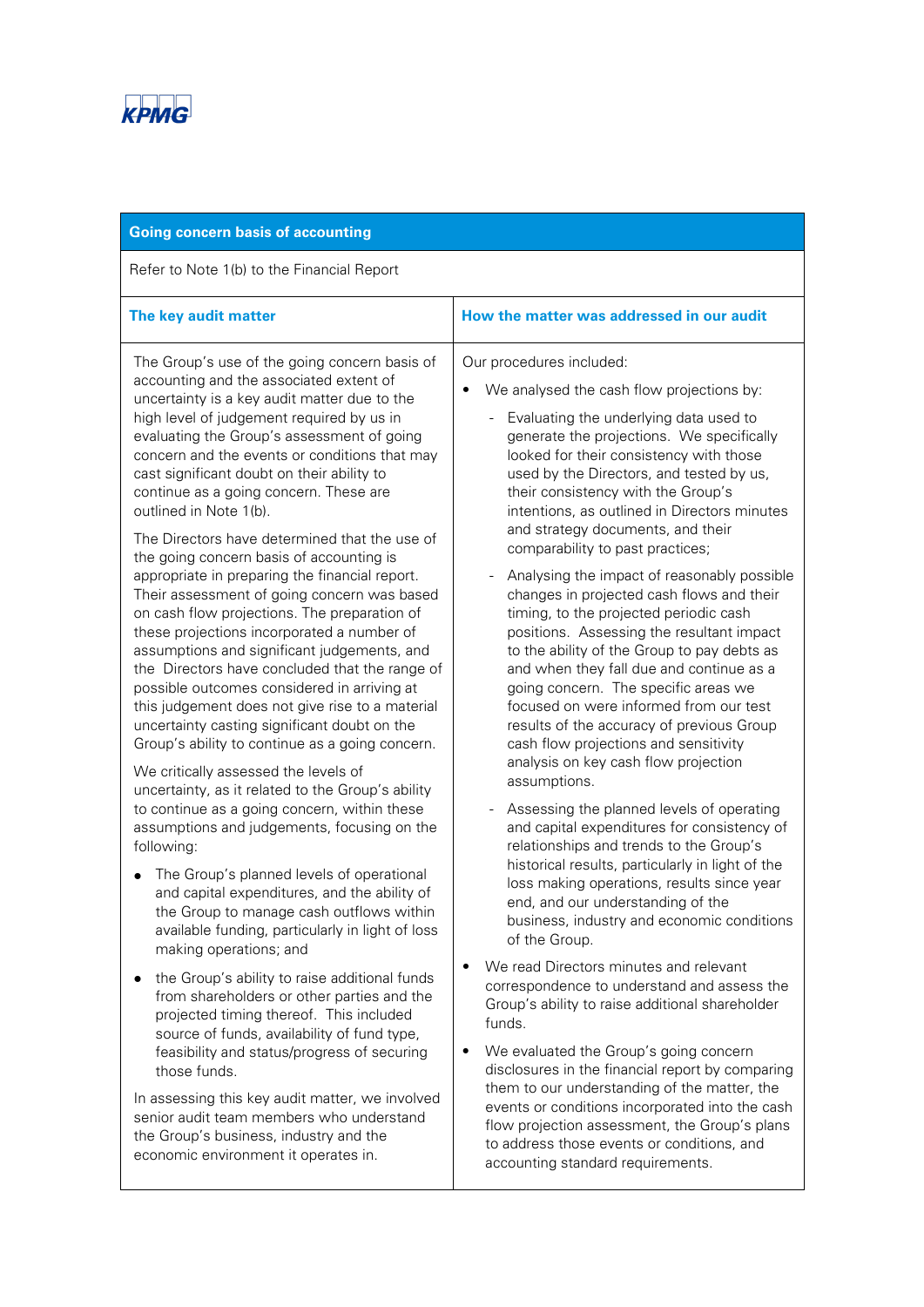

## **Other Information**

Other Information is financial and non-financial information in Vimy Resources Limited's annual reporting which is provided in addition to the Financial Report and the Auditor's Report. The Directors are responsible for the Other Information.

The Other Information we obtained prior to the date of this Auditor's Report was the Director's Report. The Chairman's Letter, CEO's Review of Activities, Outlook for 2022, Operations Review, Mineral Resources and Ore Reserve statement, Additional Information and Corporate Governance Statement are expected to be made available to us after the date of the Auditor's Report.

Our opinion on the Financial Report does not cover the Other Information and, accordingly, we do not express an audit opinion or any form of assurance conclusion thereon, with the exception of the Remuneration Report and our related assurance opinion.

In connection with our audit of the Financial Report, our responsibility is to read the Other Information. In doing so, we consider whether the Other Information is materially inconsistent with the Financial Report or our knowledge obtained in the audit, or otherwise appears to be materially misstated.

We are required to report if we conclude that there is a material misstatement of this Other Information, and based on the work we have performed on the Other Information that we obtained prior to the date of this Auditor's Report we have nothing to report.

### **Responsibilities of the Directors for the Financial Report**

The Directors are responsible for:

- preparing the Financial Report that gives a true and fair view in accordance with Australian Accounting Standards and the Corporations Act 2001.
- implementing necessary internal control to enable the preparation of a Financial Report that gives a true and fair view and is free from material misstatement, whether due to fraud or error.
- assessing the Group and Company's ability to continue as a going concern and whether the use of the going concern basis of accounting is appropriate. This includes disclosing, as applicable, matters related to going concern and using the going concern basis of accounting unless they either intend to liquidate the Group and Company or to cease operations, or have no realistic alternative but to do so.

### **Auditor's responsibilities for the audit of the Financial Report**

Our objective is:

- to obtain reasonable assurance about whether the Financial Report as a whole is free from material misstatement, whether due to fraud or error; and
- to issue an Auditor's Report that includes our opinion.

Reasonable assurance is a high level of assurance, but is not a guarantee that an audit conducted in accordance with Australian Auditing Standards will always detect a material misstatement when it exists.

Misstatements can arise from fraud or error. They are considered material if, individually or in the aggregate, they could reasonably be expected to influence the economic decisions of users taken on the basis of the Financial Report.

A further description of our responsibilities for the audit of the Financial Report is located at the Auditing and Assurance Standards Board website at:

[https://www.auasb.gov.au/admin/file/content102/c3/ar1\\_2020.pdf.](https://www.auasb.gov.au/admin/file/content102/c3/ar1_2020.pdf) This description forms part of our Auditor's Report.